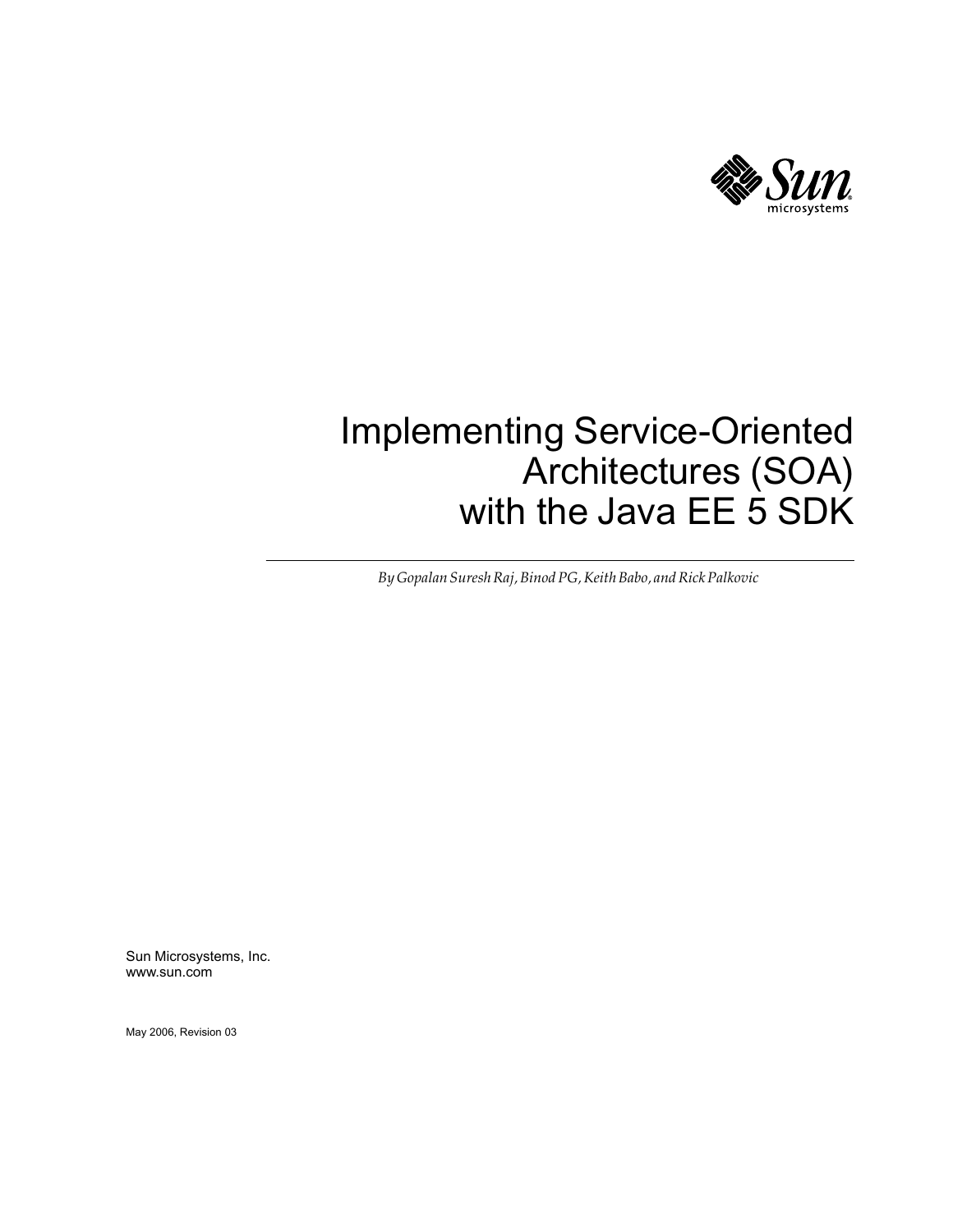Copyright 2006 Sun Microsystems, Inc., 4150 Network Circle, Santa Clara, California 95054, U.S.A. All rights reserved.

Sun Microsystems, Inc. has intellectual property rights relating to technology that is described in this document. In particular, and without limitation, these intellectual property rights may include one or more of the U.S. patents listed at http://www.sun.com/patents and one or more additional patents or pending patent applications in the U.S. and in other countries.

This document and the product to which it pertains are distributed under licenses restricting their use, copying, distribution, and decompilation. No part of the product or of this document may be reproduced in any form by any means without prior written authorization of Sun and its licensors, if any.

Third-party software, including font technology, is copyrighted and licensed from Sun suppliers.

Parts of the product may be derived from Berkeley BSD systems, licensed from the University of California. UNIX is a registered trademark in the U.S. and in other countries, exclusively licensed through X/Open Company, Ltd.

Sun, Sun Microsystems, the Sun logo, Java, AnswerBook2, docs.sun.com, NetBeans, and Solaris are trademarks or registered trademarks of Sun Microsystems, Inc. in the U.S. and in other countries.

All SPARC trademarks are used under license and are trademarks or registered trademarks of SPARC International, Inc. in the U.S. and in other countries. Products bearing SPARC trademarks are based upon an architecture developed by Sun Microsystems, Inc.

The OPEN LOOK and Sun™ Graphical User Interface was developed by Sun Microsystems, Inc. for its users and licensees. Sun acknowledges<br>the pioneering efforts of Xerox in researching and developing the concept of visual or

U.S. Government Rights—Commercial use. Government users are subject to the Sun Microsystems, Inc. standard license agreement and applicable provisions of the FAR and its supplements.

DOCUMENTATION IS PROVIDED "AS IS" AND ALL EXPRESS OR IMPLIED CONDITIONS, REPRESENTATIONS AND WARRANTIES, INCLUDING ANY IMPLIED WARRANTY OF MERCHANTABILITY, FITNESS FOR A PARTICULAR PURPOSE OR NON-INFRINGEMENT, ARE DISCLAIMED, EXCEPT TO THE EXTENT THAT SUCH DISCLAIMERS ARE HELD TO BE LEGALLY INVALID.

Copyright 2006 Sun Microsystems, Inc., 4150 Network Circle, Santa Clara, Californie 95054, États-Unis. Tous droits réservés.

Sun Microsystems, Inc. possède les droits de propriété intellectuels relatifs à la technologie décrite dans ce document. En particulier, et sans limitation, ces droits de propriété intellectuels peuvent inclure un ou plusieurs des brevets américains listés sur le site http://www.sun.com/patents, un ou les plusieurs brevets supplémentaires ainsi que les demandes de brevet en attente aux les États-Unis et dans d'autres pays.

Ce document et le produit auquel il se rapporte sont protégés par un copyright et distribués sous licences, celles-ci en restreignent l'utilisation, la copie, la distribution, et la décompilation. Aucune partie de ce produ

Tout logiciel tiers, sa technologie relative aux polices de caractères, comprise, est protégé par un copyright et licencié par des fournisseurs de Sun.

Des parties de ce produit peuvent dériver des systèmes Berkeley BSD licenciés par l'Université de Californie. UNIX est une marque déposée aux États-Unis et dans d'autres pays, licenciée exclusivement par X/Open Company, Ltd.

Sun, Sun Microsystems, le logo Sun, Java, AnswerBook2, docs.sun.com, NetBeans, et Solarissont des marques de fabrique ou des marques déposées de Sun Microsystems, Inc. aux États-Unis et dans d'autres pays.

Toutes les marques SPARC sont utilisées sous licence et sont des marques de fabrique ou des marques déposées de SPARC International, Inc.<br>aux États-Unis et dans d'autres pays. Les produits portant les marques SPARC sont ba Microsystems, Inc.

L'interface utilisateur graphique OPEN LOOK et Sun™ a été développée par Sun Microsystems, Inc. pour ses utilisateurs et licenciés. Sun reconnaît les efforts de pionniers de Xerox dans la recherche et le développement du pour l'industrie informatique. Sun détient une license non exclusive de Xerox sur l'interface utilisateur graphique Xerox, cette licence couvrant également les licenciés de Sun implémentant les interfaces utilisateur graphiques OPEN LOOK et se conforment en outre aux licences écrites de Sun.

LA DOCUMENTATION EST FOURNIE "EN L'ÉTAT" ET TOUTES AUTRES CONDITIONS, DÉCLARATIONS ET GARANTIES EXPRESSES OU TACITES SONT FORMELLEMENT EXCLUES DANS LA LIMITE DE LA LOI APPLICABLE, Y COMPRIS NOTAMMENT TOUTE GARANTIE IMPLICITE RELATIVE À LA QUALITÉ MARCHANDE, À L'APTITUDE À UNE UTILISATION PARTICULIÈRE OU À L'ABSENCE DE CONTREFAÇON.



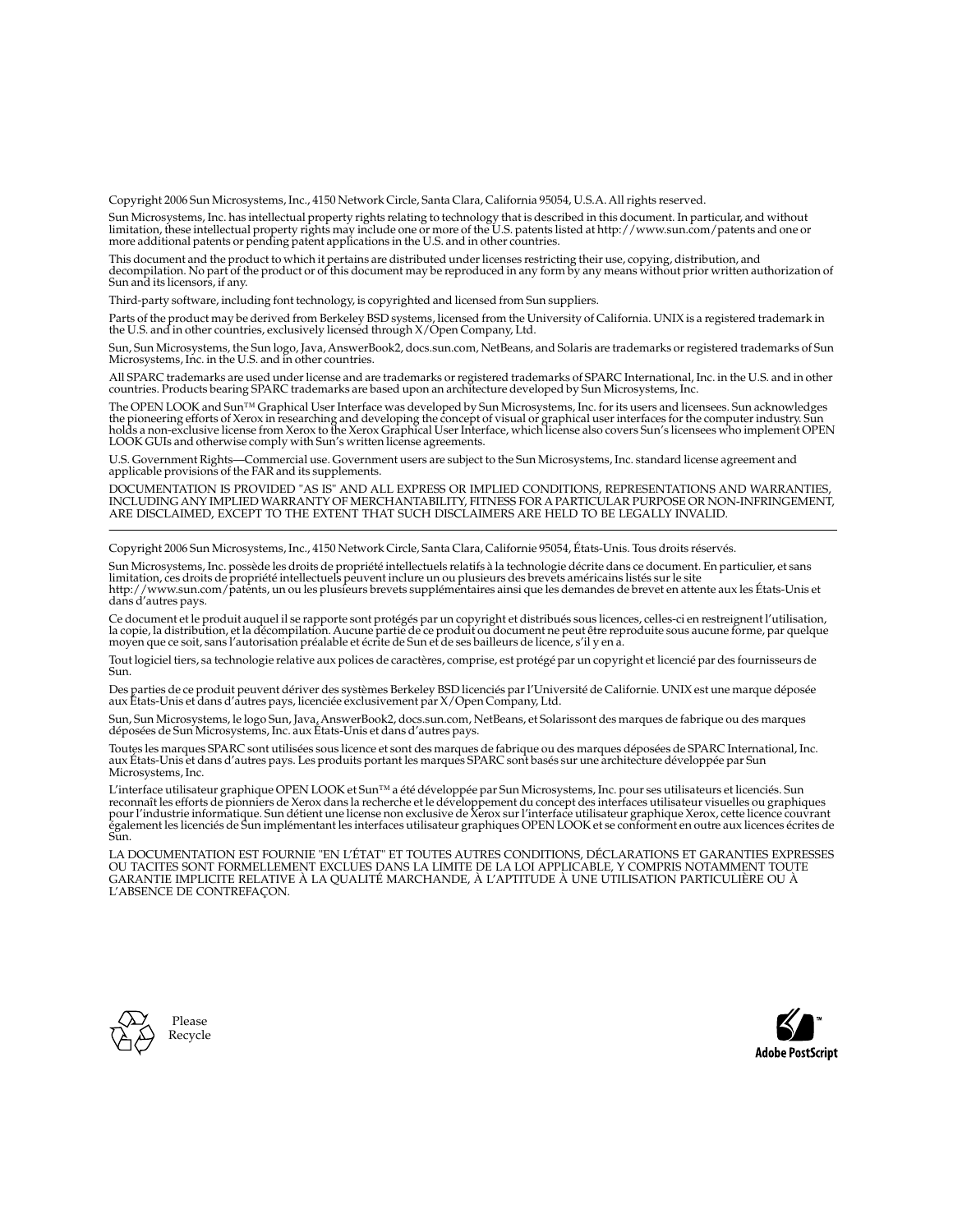## Contents

#### **[Service-Oriented Architectures and the Java EE 5 SDK](#page-5-0) 6**

[Java EE Platform and Web Services](#page-6-0) 7

[JAX-WS 2.0](#page-7-0) 8

[Java EE Web Service Architecture](#page-7-1) 8

[EJB Service Implementation Bean Example 9](#page-8-0)

[Client View of the Java EE Web Service](#page-10-0) 11

#### **[Java Business Integration \(JBI\) – JSR 208 1](#page-13-0)4**

[The JBI Meta-Container 1](#page-14-0)5 [Service Engines](#page-15-0) 16 [Binding Components](#page-15-1) 16 [Normalized Message Router](#page-16-0) 17 [JBI Normalized Message](#page-16-1) 17 [Delivery Channel 1](#page-17-0)8 [JBI Message Exchange Patterns](#page-18-0) 19 [Service Invocation Patterns](#page-18-1) 19 [In-Only Message Exchange Pattern](#page-19-0) 20 [Robust In-Only Message Exchange Pattern 2](#page-19-1)0 [In-Out Message Exchange Pattern](#page-20-0) 21 [In Optional-Out Message Exchange Pattern 2](#page-20-1)1 [JBI Message Exchange Routing 2](#page-21-0)2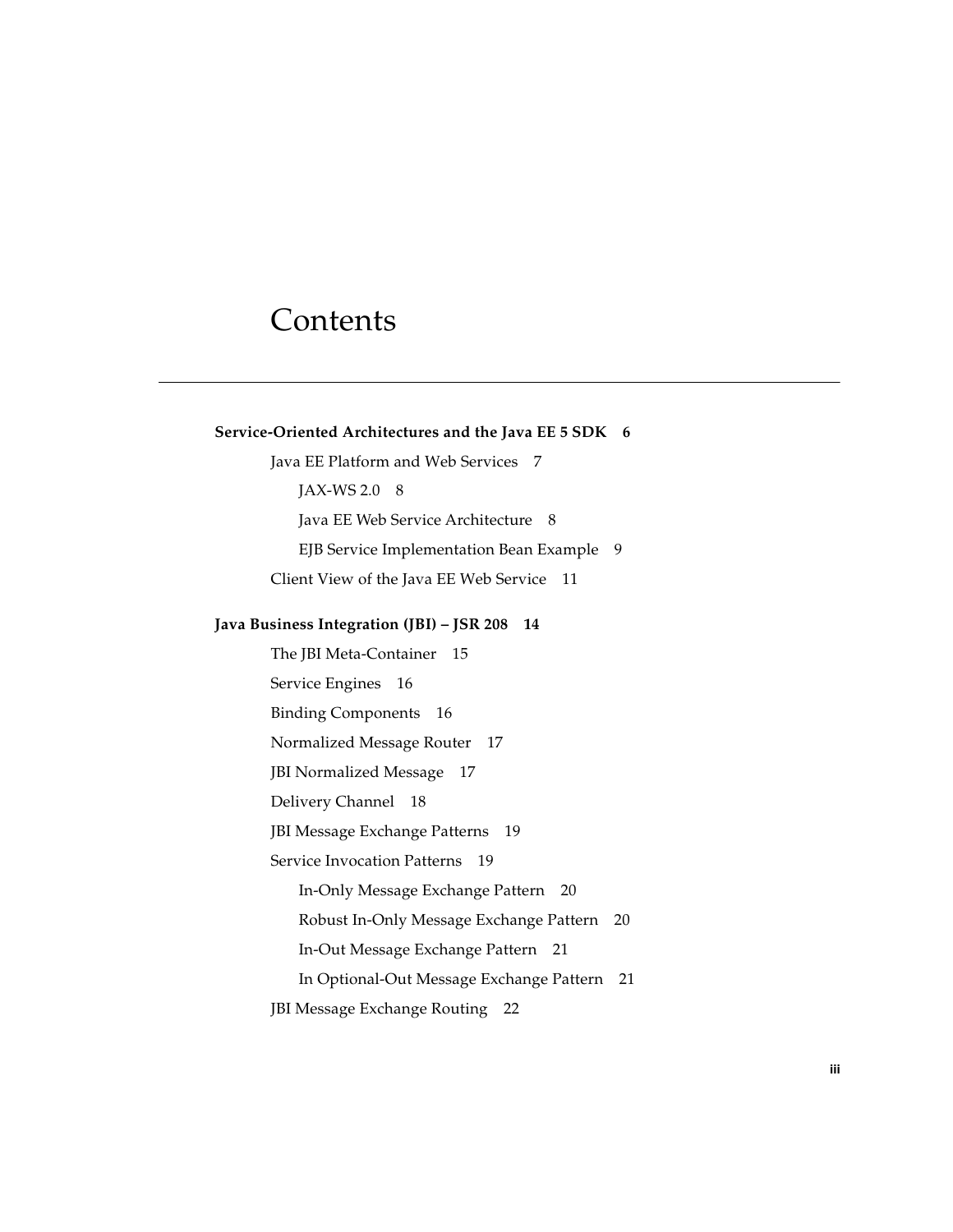[Information in the Service Units and Service Assemblies Routing 2](#page-23-0)4 [Service Unit Deployment for a Service Engine 2](#page-23-1)4 [JBI Composite Application Service Assembly](#page-24-0) 25 [Service Unit Deployments Intended for a Binding Component 2](#page-25-0)6 [Sample Descriptors](#page-25-1) 26 [JBI Management, Monitoring, and Administration 2](#page-27-0)8 [Development of a JBI Component \(Service Engine or Binding Component\)](#page-28-0) 29 [Service Unit and Service Assembly Creation and Packaging](#page-28-1) 29 [Service Assembly Deployment to the JBI Environment 3](#page-29-0)0

#### **[Java EE Service Engine](#page-31-0) 32**

[Role of Java EE Service Engine As a Service Provider](#page-31-1) 32 [Role of Java EE Service Engine As a Service Consumer](#page-32-0) 33

#### **[HTTP/SOAP JBI Binding Component](#page-35-0) 36**

#### **[WS-BPEL JBI Service Engine 3](#page-37-0)8**

#### **[Putting It All Together: The Loan Processing Composite Application](#page-39-0) 40**

[Business Use Case](#page-39-1) 40 [Implementation With JBI](#page-40-0) 41

#### **[Web Services Business Process Execution Language \(WS-BPEL\) 4](#page-44-0)5**

[BPEL – The Language in a Nutshell](#page-44-1) 45

[The process Definition 4](#page-45-0)6

[The import Element 4](#page-46-0)7

[The partnerLinkType and role Definitions in WSDL Files](#page-47-0) 48 [The partnerLinks and partnerLink Definitions 4](#page-48-0)9 [The variables and variable Definitions](#page-49-0) 50 [Structured Activity: The sequence Element 5](#page-50-0)1 [Web Service Activity: The receive Element](#page-51-0) 52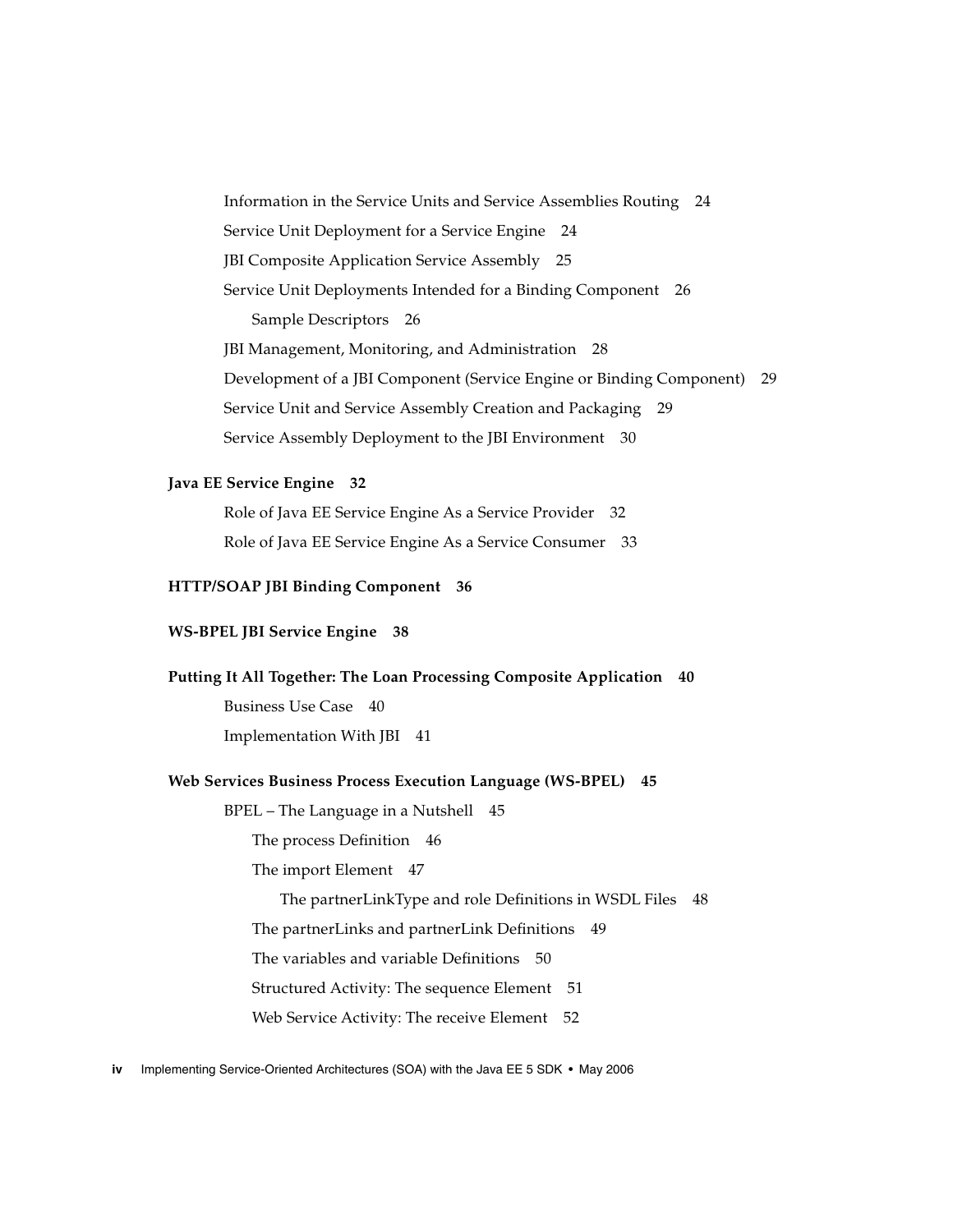[Basic Activity: The assign, copy, from, and to Elements](#page-52-0) 53 [Web Service Activity: The invoke Element](#page-53-0) 54 [Web Service Activity: The reply Element 5](#page-54-0)5 [Basic Activity: The wait Element 5](#page-55-0)6 [Basic Activity: The throw Element 5](#page-55-1)6 [Basic Activity: The exit Element](#page-55-2) 56 [Basic Activity: The empty Element 5](#page-55-3)6 [Structured Activity: The while Element 5](#page-56-0)7 [Structured Activity: The if Element 5](#page-56-1)7 [Structured Activity: The pick Element 5](#page-56-2)7 [Structured Activity: The flow Element](#page-56-3) 57 [Structured Activity: The compensationHandler Element](#page-56-4) 57 [Structured Activity: The correlationSets Element](#page-57-0) 58 [Structured Activity: The eventHandlers Element](#page-57-1) 58 [Structured Activity: The scope Element 5](#page-57-2)8

#### **[Project OpenESB and JBI Support](#page-58-0) 59**

[Centralized Management 5](#page-58-1)9 [Location Transparency 6](#page-59-0)0

#### **[Conclusion](#page-60-0) 61**

[References 6](#page-60-1)1

**[OpenESB](#page-60-2)** 61

#### **[Service-Oriented Architecture](#page-60-3)** 61

#### [Resources 6](#page-61-0)2

[Programming Tools](#page-61-1) 62

[Example Application](#page-61-2) 62

[Demonstration Videos for Creating Example Application](#page-61-3) 62

#### **[Index 6](#page-62-0)3**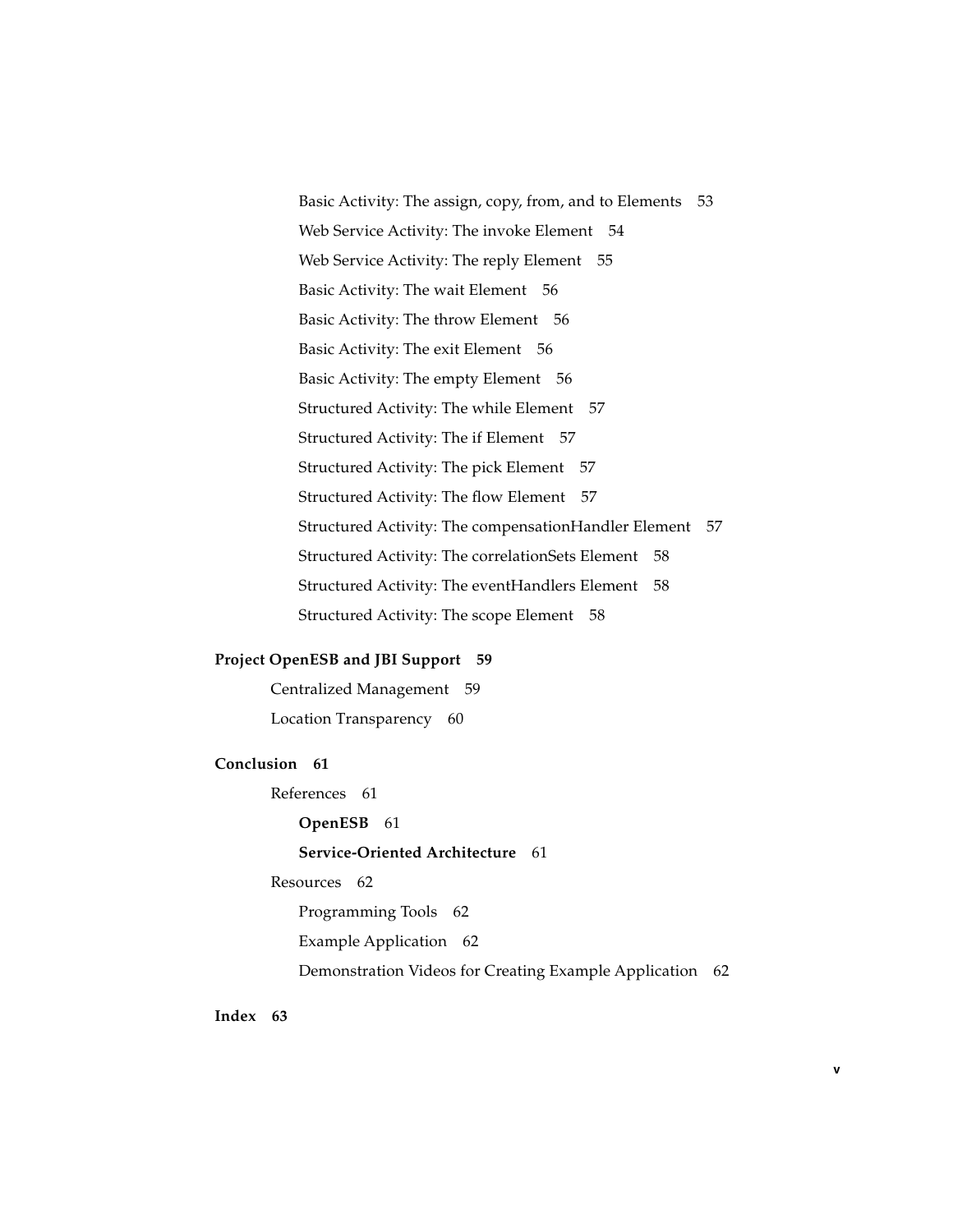# <span id="page-5-0"></span>Service-Oriented Architectures and the Java EE 5 SDK

<span id="page-5-1"></span>Service-oriented architectures (SOA) promise to implement composite applications that offer location transparency and segregation of business logic. Location transparency allows consumers and providers of services to exchange messages without reference to one another's concrete location. Segregation of business logic isolates the core processes of the application from other service providers and consumers.

Together, these features let you replace or upgrade individual components in the composite application without affecting other components or the process as a whole. Moreover, you can independently specify alternative paths through which the various parts of the composite application exchange messages.

This article presents concepts and language constructs necessary to developing a SOA composite application in Java EE 5 and describes an example application based on a loan application use case. Examples from the sample application are used throughout the article.

In the loan application use case, a user applies online for a loan by filling out a loan request with necessary financial and personal information. The application's business logic verifies the user information and accepts or rejects the loan request. The use case is summarized in [FIGURE 1.](#page-6-1)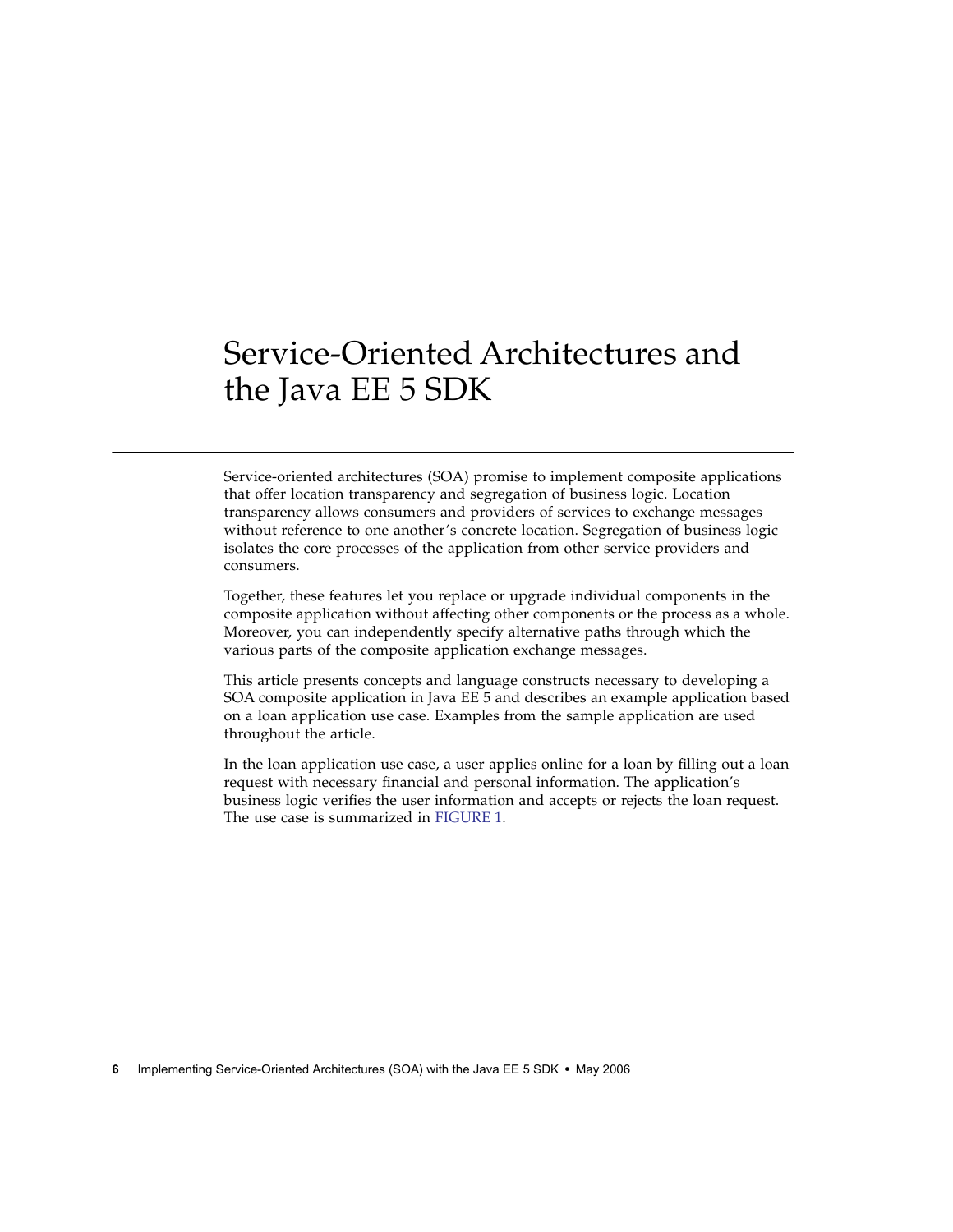

<span id="page-6-1"></span>

To download the files related to this NetBeans™ 5.5 project, refer to the section titled ["Resources" on page 62](#page-61-4).

The project uses the following components:

- The HTTP/SOAP binding component
- The Business Process Execution Language (BPEL) Service Engine
- The Java EE Service Engine (from the GlassFish project)

## <span id="page-6-0"></span>Java EE Platform and Web Services

<span id="page-6-3"></span>Beginning with J2EE 1.4, the Java EE platform has fully supported both clients of web services and web service endpoints. As a result, a Java EE component can be deployed as a web service at the same time it acts as a client of a web service deployed elsewhere.

<span id="page-6-2"></span>[JAX-WS](https://jax-ws.dev.java.net/) (Java API for XML Web Services) is the primary API for web services in Java EE 5. It supports web service calls by using the SOAP/HTTP protocol as constrained by the [WS-I Basic Profile](http://www.ws-i.org/Profiles/BasicProfile-1.0-2004-04-16.html) specification.

<span id="page-6-4"></span>Java EE web services are defined by the specification [Implementing Enterprise Web](http://www.jcp.org/aboutJava/communityprocess/final/jsr109/)  [Services \(JSR 109\)](http://www.jcp.org/aboutJava/communityprocess/final/jsr109/). The specification describes the deployment of web service clients and web service endpoints in Java EE releases as well as the implementation of web service endpoints using Enterprise JavaBeans (EJB) components. Java EE web services, along with JBI, provide a strong foundation for implementing a SOA.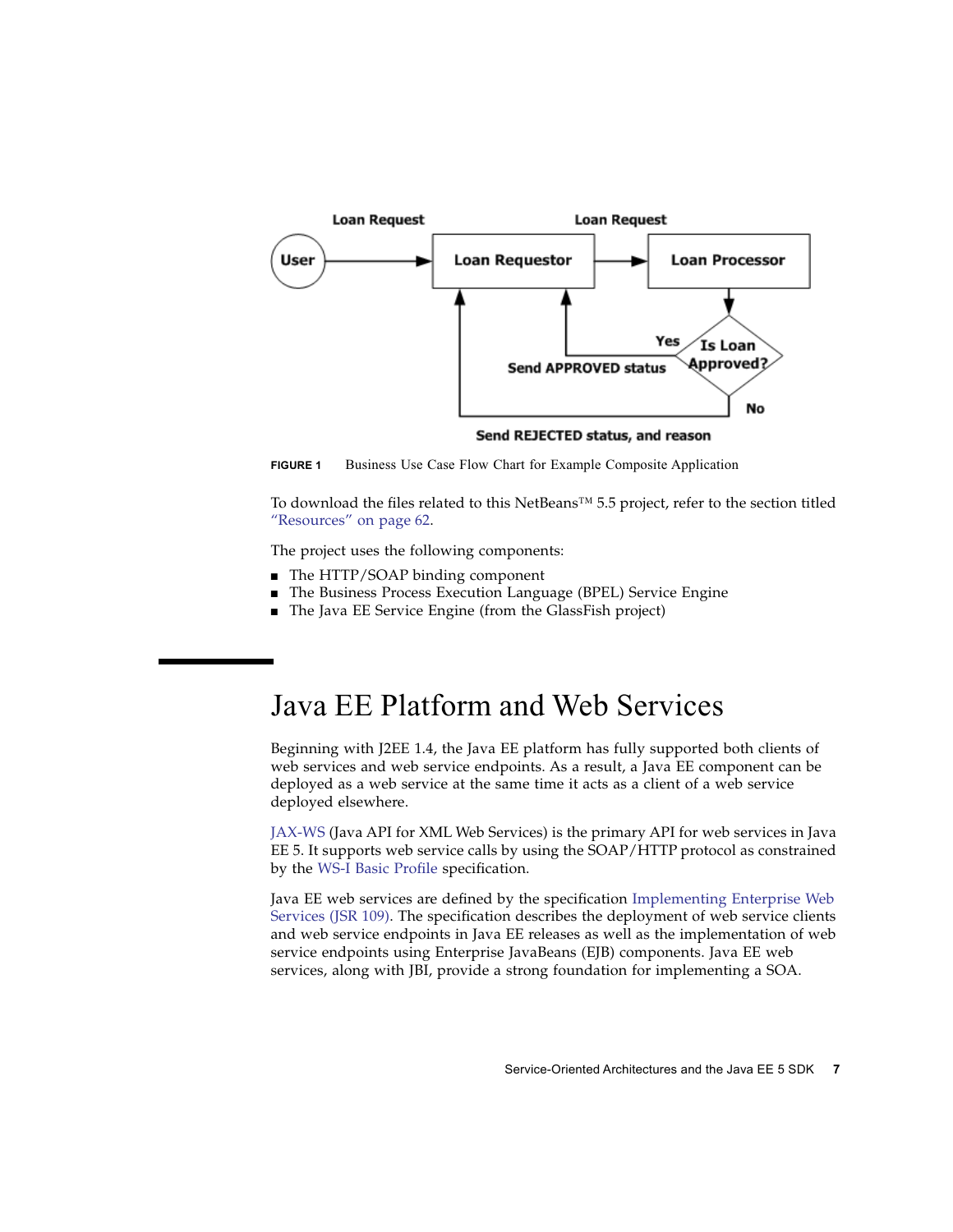### <span id="page-7-0"></span> $JAX-WS 2.0$

<span id="page-7-2"></span>JJAX-WS 2.0 replaces an older API, JAX-RPC 1.1 (Java API for XML-based Remote Procedure Call), extending it in many areas. The new specification supports multiple protocols, such as Simple Object Access Protocol (SOAP) 1.1, SOAP 1.2, and XML. JAX-WS uses [JAXB 2.0](http://java.sun.com/webservices/jaxb/) as its data binding model, relying on usage annotations to considerably simplify web service development. It also uses many annotations defined by the specification [Web Services Metadata for the Java Platform](http://www.jcp.org/aboutJava/communityprocess/pfd/jsr181/index.html) and introduces steps to plug in multiple protocols instead of HTTP only. In a related development, JAX-WS defines its own message-based session management.

### <span id="page-7-1"></span>Java EE Web Service Architecture

<span id="page-7-3"></span>Web service architecture, in general, allows a service to be defined abstractly, implemented, published and discovered, and used interoperably. You can decouple a web service implementation from its use by a client in a variety of ways-in programming model, logic, and transport. As a consequence, a web service that has been developed with the .NET platform can be used by a Java EE application, and vice versa.

In simplest terms, a service instance, called a Port component, is created and managed by a Java EE container, which in turn can be accessed by the client application. The Port component can also be referenced in client, web, and EJB containers.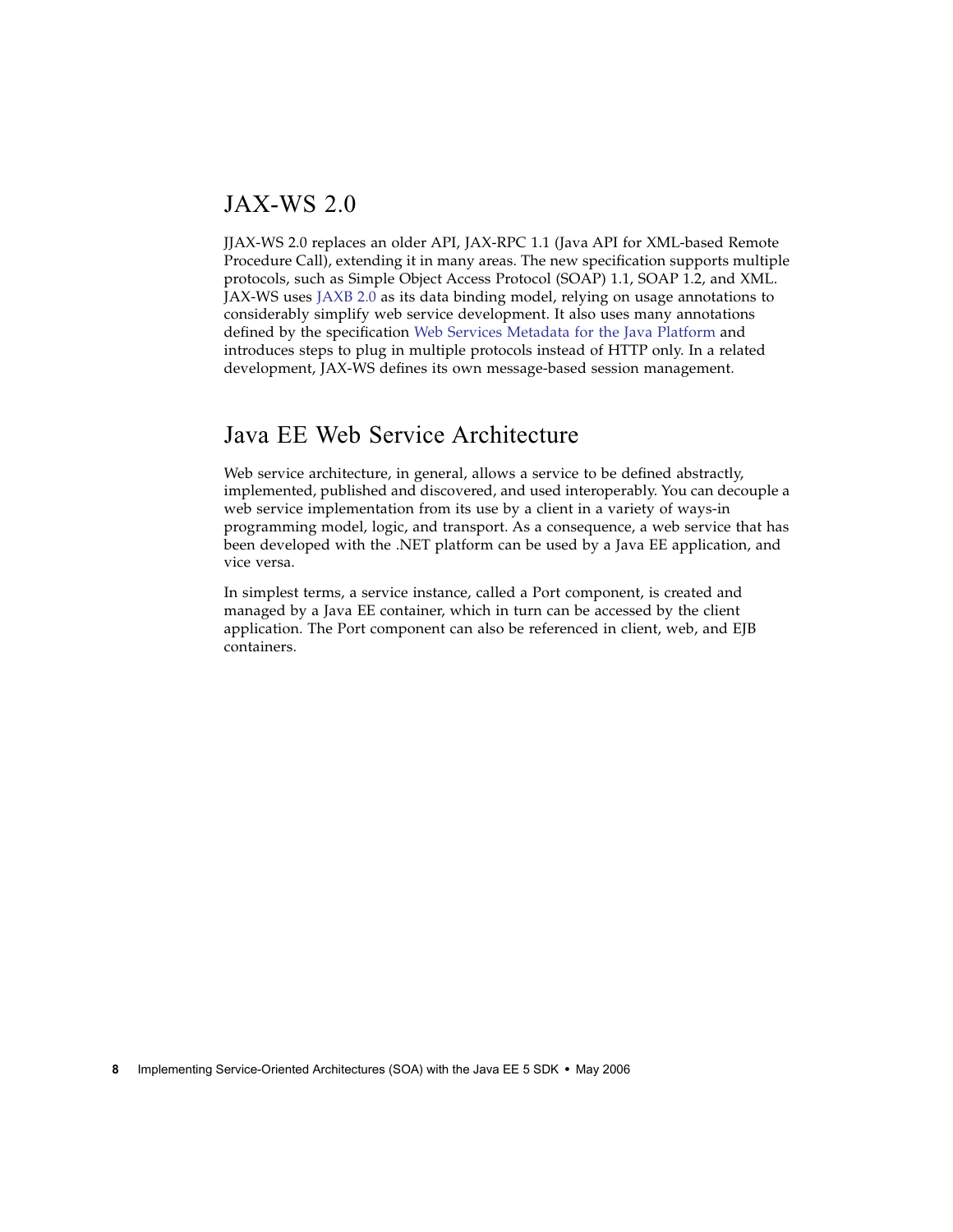

**FIGURE 2** Java EE Web Service Architecture

The life cycle of a Port component's implementation is specific to and completely controlled by its container-the two are intimately linked.

<span id="page-8-2"></span>The Port component associates a Web Service Definition Language (WSDL) port address with an EJB service implementation bean-a Java class that provides the business logic of the web service and that always runs in an EJB container. Because the service implementation is specific to a container, the service implementation also ties a Port component to its container's behavior. The methods that the service implementation bean implements are defined by the Service Endpoint Interface.

A container provides a listener for the WSDL port address and a means of dispatching the request to the service implementation bean. For example, if you deploy an EJB service implementation bean by using basic JAX-WS SOAP/HTTP transport, the bean will run in a Java EE EJB container and an HTTP listener will be available in the container for receiving the request.

### <span id="page-8-0"></span>EJB Service Implementation Bean Example

<span id="page-8-1"></span>The following code shows an example EJB service implementation bean.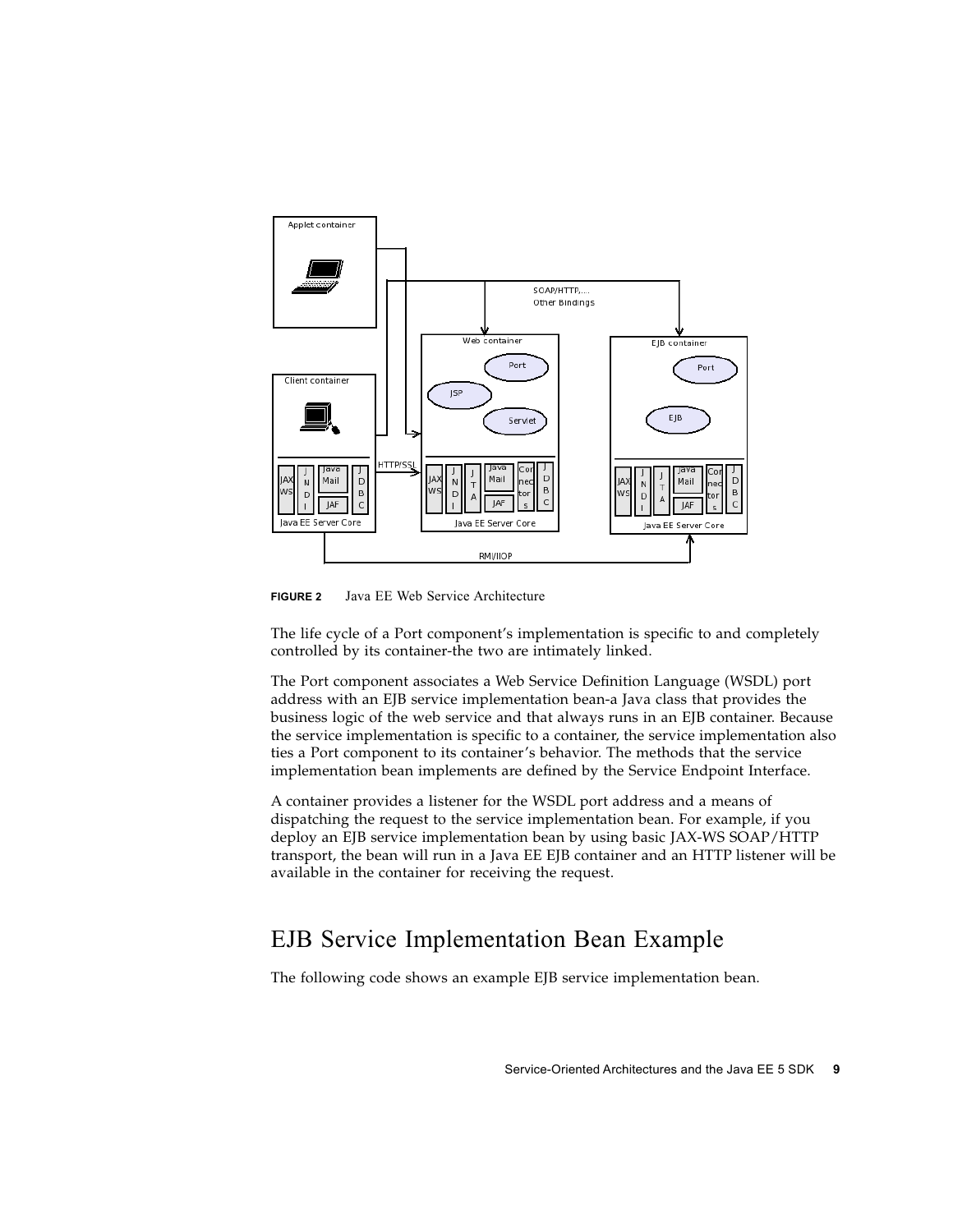```
package com.sun.jbi.blueprints.loanprocessor;
import javax.ejb.Stateless;
import javax.jws.WebService;
import javax.jws.WebMethod;
import javax.jws.WebParam;
@Stateless()
@WebService()
public class LoanProcessorEJBBean {
    /**
     * Process Loan Application Web service operation
     */
     @WebMethod
     public String processApplication(
                            @WebParam String socialSecurityNumber,
                            @WebParam String applicantName, 
                            @WebParam String applicantAddress, 
                                 @WebParam String applicantEmailAddress, 
                            @WebParam int applicantAge, 
                            @WebParam String applicantGender, 
                            @WebParam double annualSalary, 
                            @WebParam double amountRequested) {
         int MINIMUM_AGE_LIMIT = 18;
         int MAXIMUM_AGE_LIMIT = 65;
         double MINIMUM_SALARY = 20000;
         int AVERAGE_LIFE_EXPECTANCY = 70;
         String result = "Loan Application APPROVED.";
         if(applicantAge < MINIMUM_AGE_LIMIT) {
             result = 
                "Loan Application REJECTED - Reason: Under-aged "+
               applicantAge+". Age needs to be over "+
               MINIMUM_AGE_LIMIT+" years to qualify.";
             return result;
         }
```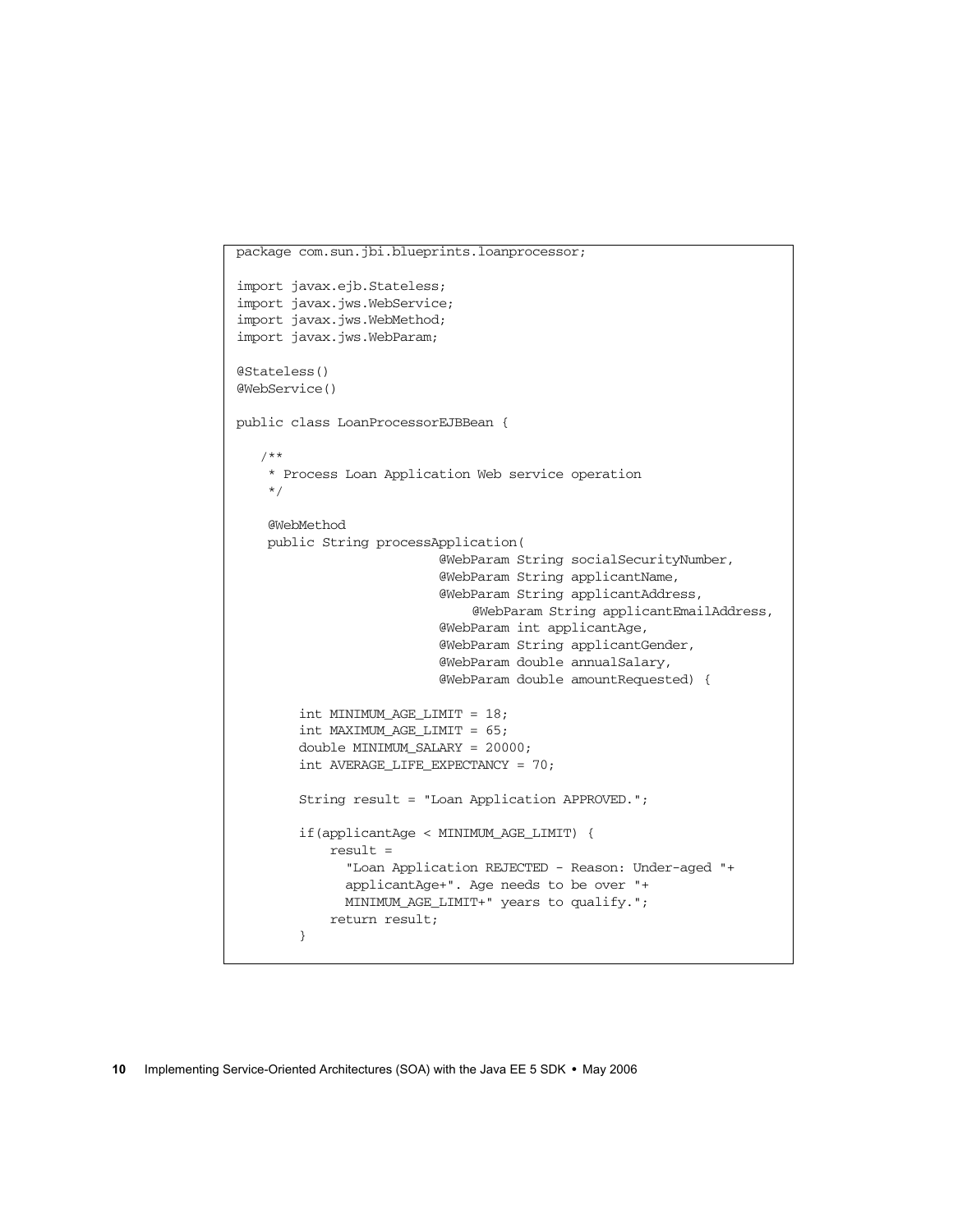```
 if(applicantAge > MAXIMUM_AGE_LIMIT) {
             result = "Loan Application REJECTED - Reason: Over-aged "+
               applicantAge+". Age needs to be under "+
               MAXIMUM_AGE_LIMIT+" years to qualify.";
             return result;
         }
        if(annualSalary < MINIMUM_SALARY) {
          result = "Loan Application REJECTED - Reason: Annual Salary $"+
             annualSalary+" too low. Annual Salary needs to be over $"+
               MINIMUM_SALARY+" to qualify.";
         return result;
 }
        int yearsToRepay = AVERAGE_LIFE_EXPECTANCY-applicantAge;
        double limit = annualSalary*yearsToRepay*0.5;
        if(amountRequested > limit) {
           result = 
               "Loan Application REJECTED - Reason:
               You are asking for too much $"+
             amountRequested+". Annual Salary $"+annualSalary+
               ", Age "+applicantAge+" years. Your limit is $"+limit;
          return result;
 }
        return result;
    }
}
```
Note the @Stateless and @WebService annotations: @Stateless annotates the bean as stateless, and @WebService annotates the bean as a web service.

When the EJB service implementation bean is packaged and deployed, the application server's deployment tool generates a WSDL according to the rules defined in the JAX-WS specification. It also brings up a listener so that clients can access the service.

## <span id="page-10-0"></span>Client View of the Java EE Web Service

<span id="page-10-1"></span>A Java EE application client, web component, EJB component, or another web service can act as a client of a web service. The client accesses a web service through a Service Endpoint Interface as defined by the JAX-RPC or JAX-WS specification.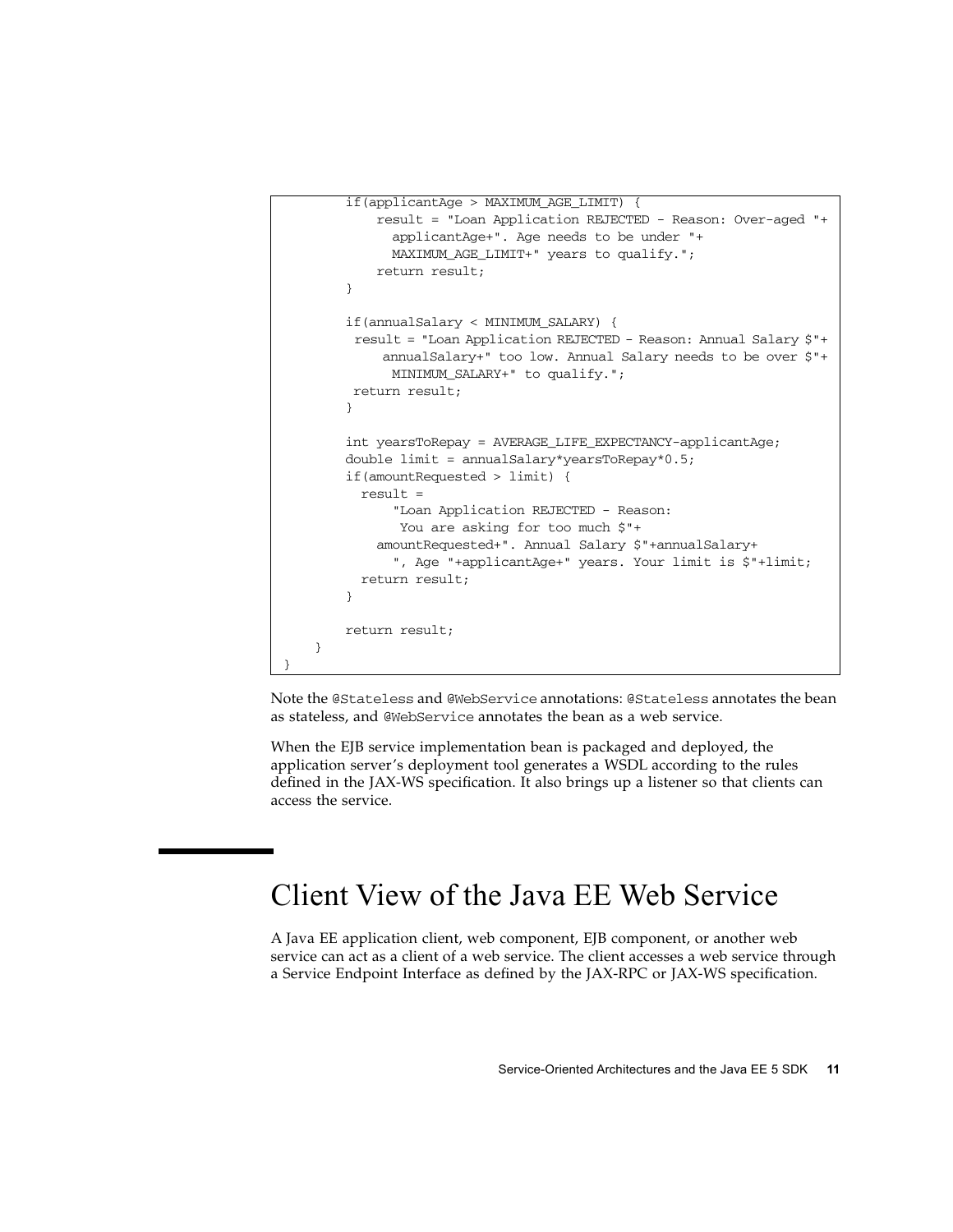

**FIGURE 3** Web Services Client View

Because the port can be referenced in the client, the client application can use the @WebServiceRef annotation to access a web service, as shown in the following code example.

```
package com.sun.jbi.blueprints.loanrequestor;
import javax.xml.ws.WebServiceClient;
import javax.xml.ws.WebServiceRef;
import com.sun.jbi.blueprints.loanprocessor.LoanProcessor;
import com.sun.jbi.blueprints.loanprocessor.LoanProcessorService;
/**
  * JAXWSClient is a stand-alone Java program 
 * that accesses the processApplication
  * method of LoanProcessor. It makes this call
  * It makes this call through a port, a local object
  * that acts as a proxy for the remote service.
  * The port is created at development time
  * by the wsimport tool, which generates JAX-WS portable
  * artifacts based on the WSDL file.
  */
public class JAXWSClient {
     // WebServiceRef using the generated service interface type
     @WebServiceRef
     static LoanProcessorService PROCESSOR_SERVICE = 
                        new LoanProcessorService();
     private LoanProcessor loanProcessor;
```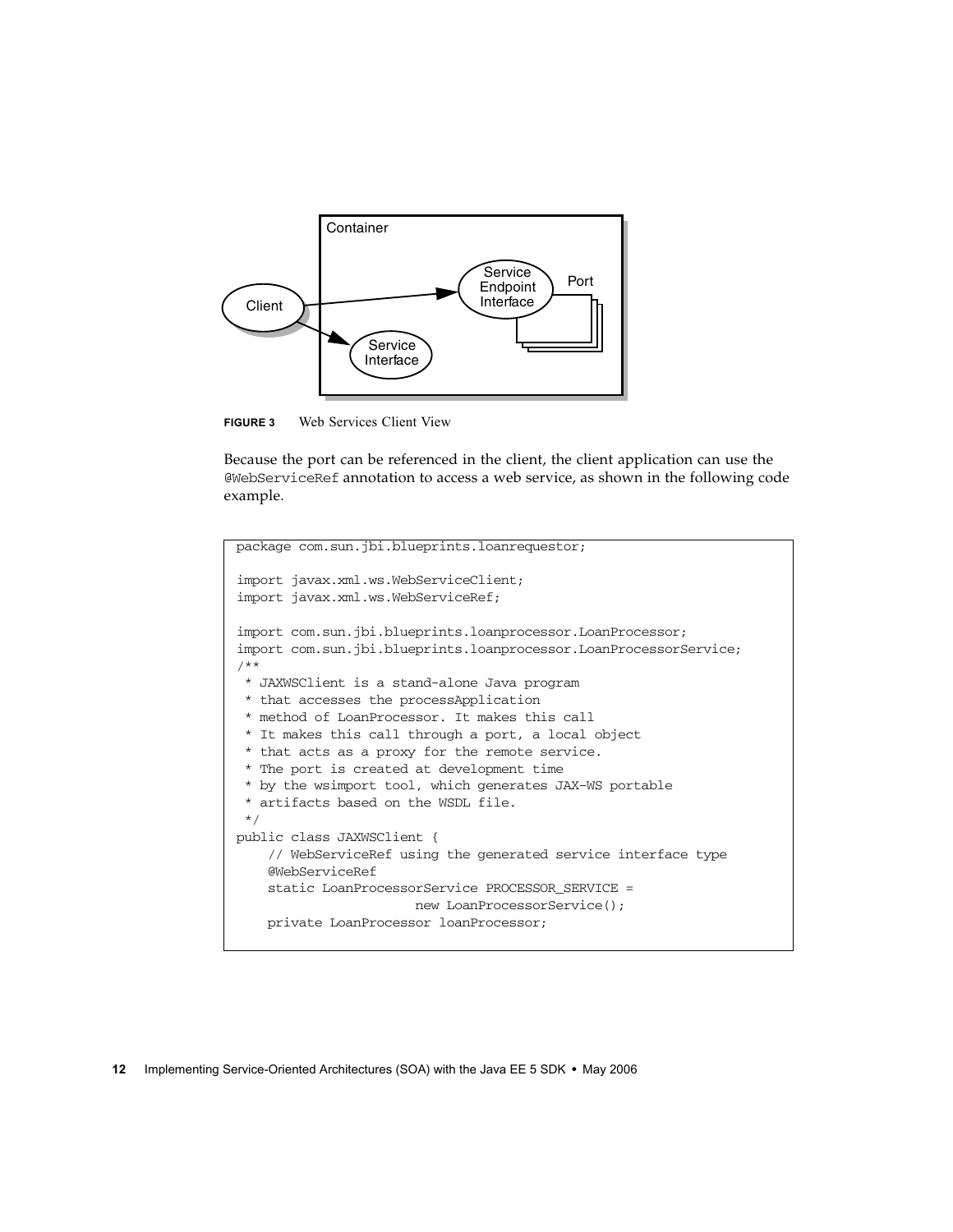```
 public String test(String ssn, String name, String email, 
                         String address, int age, String sex, 
                         double salary, double loanAmount) {
         this.loanProcessor = PROCESSOR_SERVICE.getLoanProcessorPort();
         // make the actual call
         return this.loanProcessor.processApplication(ssn, 
                        name, email, address, age, sex,
                         salary, loanAmount);
    }
    public static void main(String[] args) {
         JAXWSClient client = new JAXWSClient();
         String result = client.test("123-45-6789", 
                               "Gopalan Suresh Raj",
                               "gopalan.raj@sun.com",
                                    "800, Royal Oaks Blvd, Monrovia, CA",
                                36, "Male", 9876543, 1234567);
         System.out.println(result);
    }
}
```
The Service object is a factory used by the client to get a stub or proxy that implements the Service Endpoint Interface. The stub is the client representation of an instance of the web service.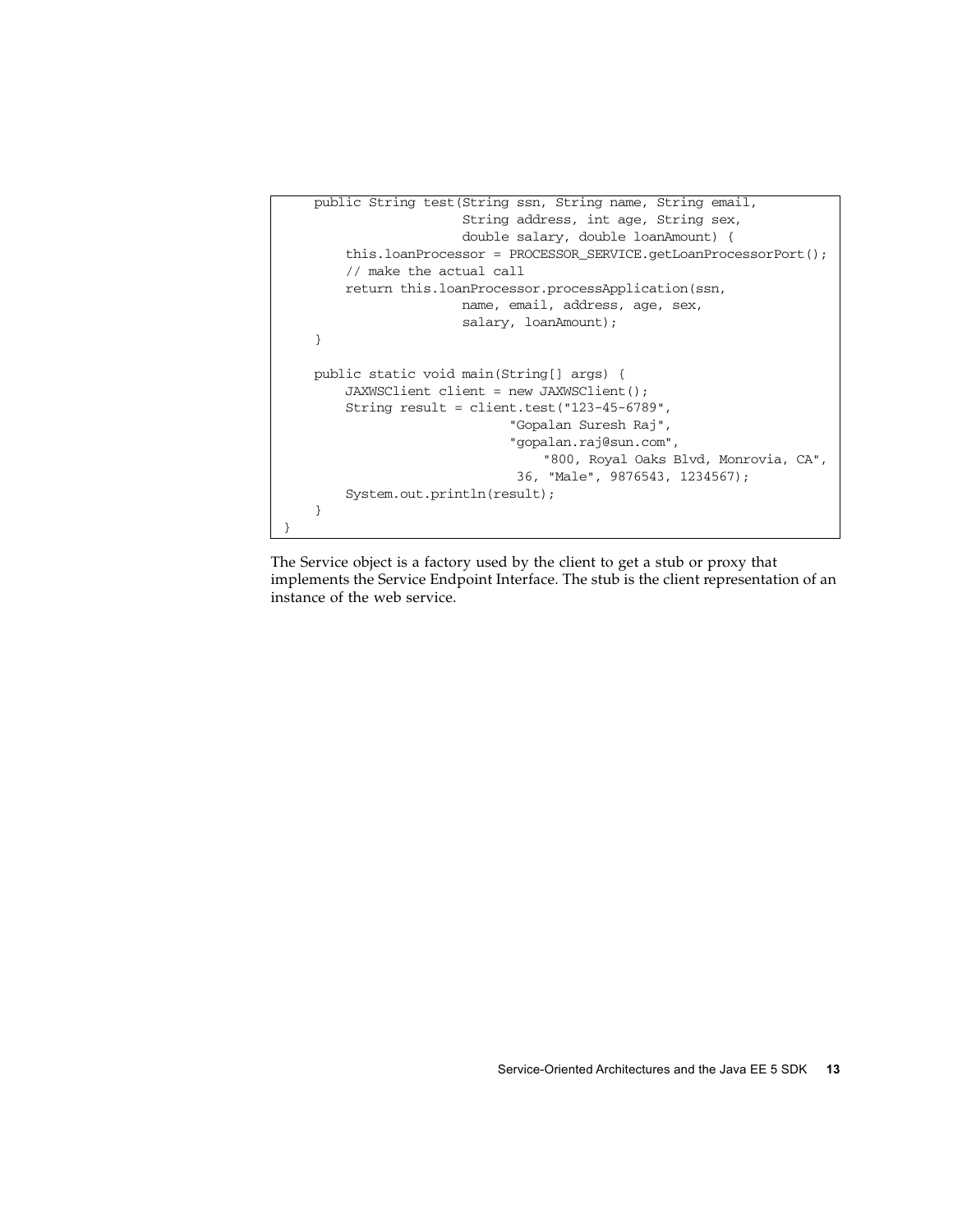# <span id="page-13-0"></span>Java Business Integration (JBI) – JSR 208

<span id="page-13-2"></span>The JBI 1.0 ([JSR 208](http://www.jcp.org/en/jsr/detail?id=208)) specification is an industry-wide initiative to create a standardized integration platform for Java and business applications. JBI addresses service-oriented architecture (SOA) needs in integration by creating a standard metacontainer for integrated services.

JBI is a messaging-based plug-in architecture. This infrastructure allows third-party components to be "plugged in" to a standard infrastructure and enables those components to interoperate seamlessly. It does not define the pluggable components themselves, but defines the framework, container interfaces, behavior, and common services. The meta- container is itself a service-oriented architecture. JBI components describe their capabilities through the Web Service Definition Language (WSDL).

The major goal of JBI is to provide an architecture and an enabling framework that facilitates dynamic composition and deployment of loosely coupled composite applications and service-oriented integration components. It allows anyone to create JBI- compliant integration plug-in components and integrate them dynamically into the JBI infrastructure.

JSR 208 specifies two deployable archive packages (.jar files) called Service Unit and Service Assembly. These archives contain code and standard descriptors, in a manner similar to WAR and EAR packaging in Java EE 5.

<span id="page-13-4"></span>[FIGURE 1](#page-14-1) shows the key pieces of the JBI environment:

- **Service Engines** Service Engines (SE) are JBI components that enable pluggable business logic.
- <span id="page-13-1"></span>■ **Binding Components** – Binding Components (BC) are JBI components that enable pluggable external connectivity.
- <span id="page-13-3"></span>■ **Normalized Message Router** – The normalized message router (NMR) directs normalized messages from source components to destinations according to specified policies.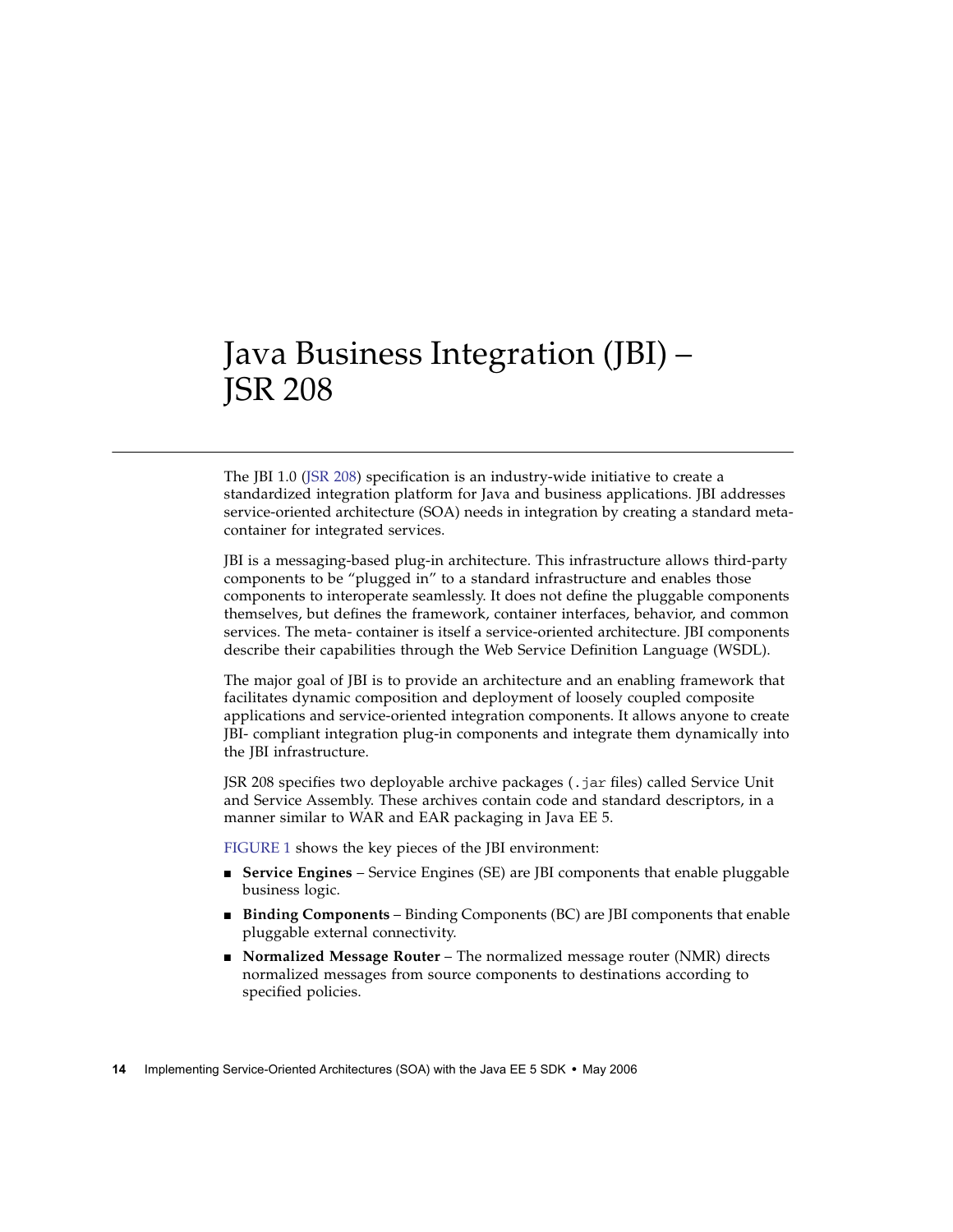<span id="page-14-3"></span>■ **JBI Runtime Environment** – The JBI runtime environment encompasses the JBI components and the NMR. Because of its container characteristics, it is sometimes called the JBI meta-container.



<span id="page-14-1"></span>**FIGURE 1** The JBI Environment

<span id="page-14-4"></span>BCs and SEs can act as containers, and Service Units can be deployed to installed JBI components. This arrangement allows the deployment (and undeployment) of component- specific artifacts (for example, concrete WSDLs). Service Units can describe what services are provided and consumed by the JBI component. Besides the standard descriptor, the JBI component is responsible for interpreting the contents of the Service Unit .jar file.

Multiple Service Units can be packaged in a Service Assembly. The Service Assembly defines the target JBI components to which to deploy the Service Units.

## <span id="page-14-0"></span>The JBI Meta-Container

<span id="page-14-2"></span>The JBI meta-container hosts multiple JBI components (SEs and BCs). When sending and receiving messages outside the JBI environment, the SEs communicate using the NMR and pass messages out to the client through a binding component. When communication is entirely within the JBI environment, no protocol conversion, message serialization, or message normalization is necessary because all messages are already normalized and are in standard WSDL 2.0 format.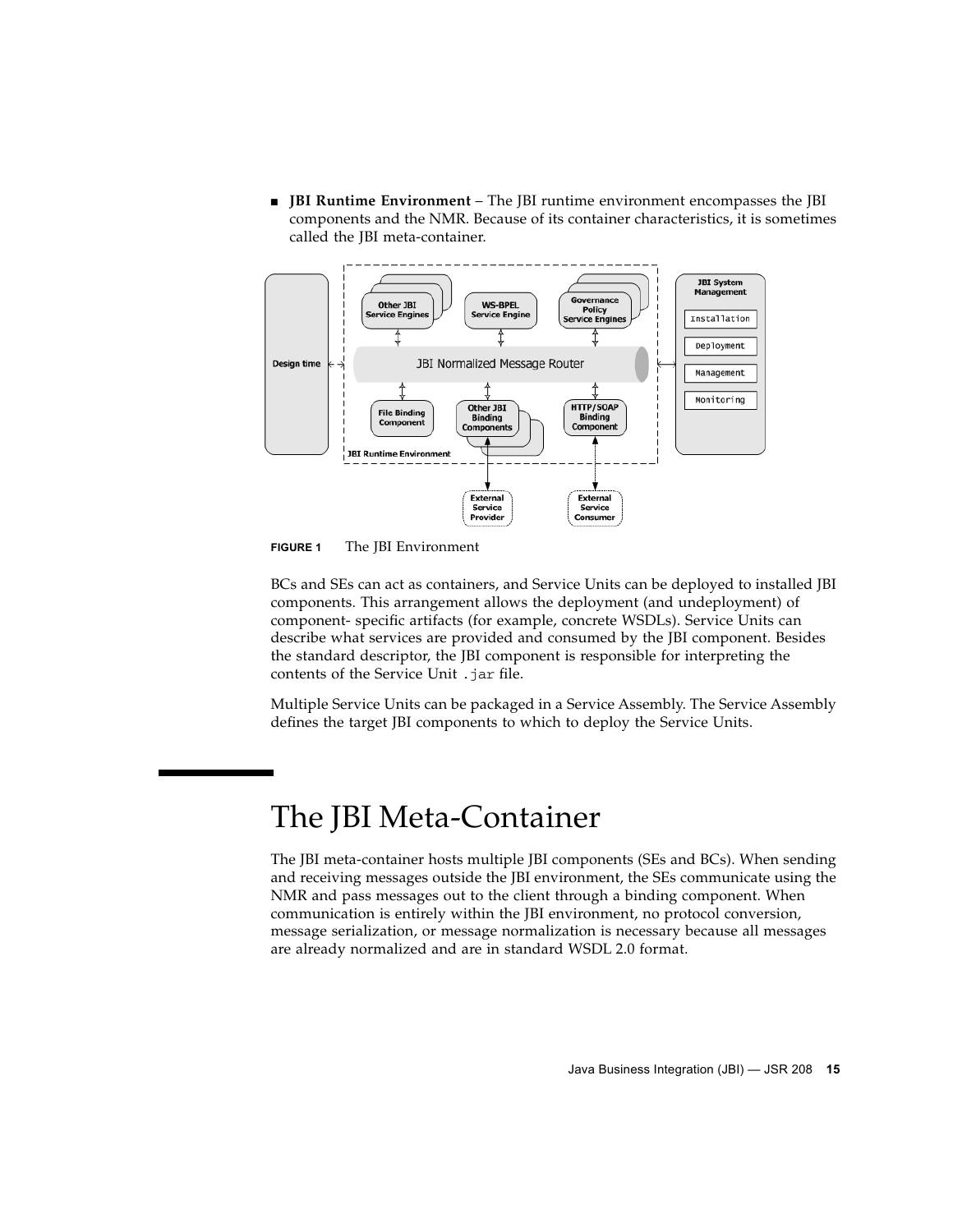# <span id="page-15-0"></span>Service Engines

<span id="page-15-5"></span>The JBI architecture as shown in [FIGURE 2](#page-16-2) consists of a JBI meta-container, or runtime environment, that can run SEs, which in turn host Service Units (also called service deployments). SEs provide services such as business logic, processing, transformation, and routing services.

For example, you can use a WS-BPEL Service Engine to orchestrate business processes that use WS-BPEL. Similarly, you can preserve your current investment in existing Java EE Application Servers by wrapping your existing EJB or servlet code as a Web service, then reusing it in a SOA with a Java EE Service Engine.

# <span id="page-15-1"></span>Binding Components

<span id="page-15-2"></span>In the JBI environment, protocol independence is provided through BCs. BCs provide transport or communication protocols as well as access to remote services from within the JBI environment. They also provide access to other services in the JBI framework. Protocol-binding components provide a proxy for services in the JBI environment to access service providers that require a particular protocol.

BCs are custom built for each external protocol and are plugged in to the JBI metacontainer. This architecture allows any JBI component to communicate over any protocol or transport (SOAP, JMS, and so on) as long as a BC that handles the particular transport or protocol is plugged in to the JBI meta-container.

<span id="page-15-7"></span><span id="page-15-6"></span><span id="page-15-3"></span>BCs provide interoperability between services by using protocols such as SOAP, Simple Mail Transfer Protocol (SMTP), Java Message Service (JMS), and so on. Using BCs, you do not need to implement those protocols in your business logic. BCs enable loose coupling, a hallmark of SOA, by decoupling the service implementation from the access mechanism.

<span id="page-15-4"></span>The BC consumes protocol-specific message data, converts it into a JBI-specified "normalized message," and hands it off to the NMR for consumption by any SE. Similarly, the BC picks up the normalized message received from the NMR, "denormalizes" the message into a protocol-specific message, and sends it back to the consuming client.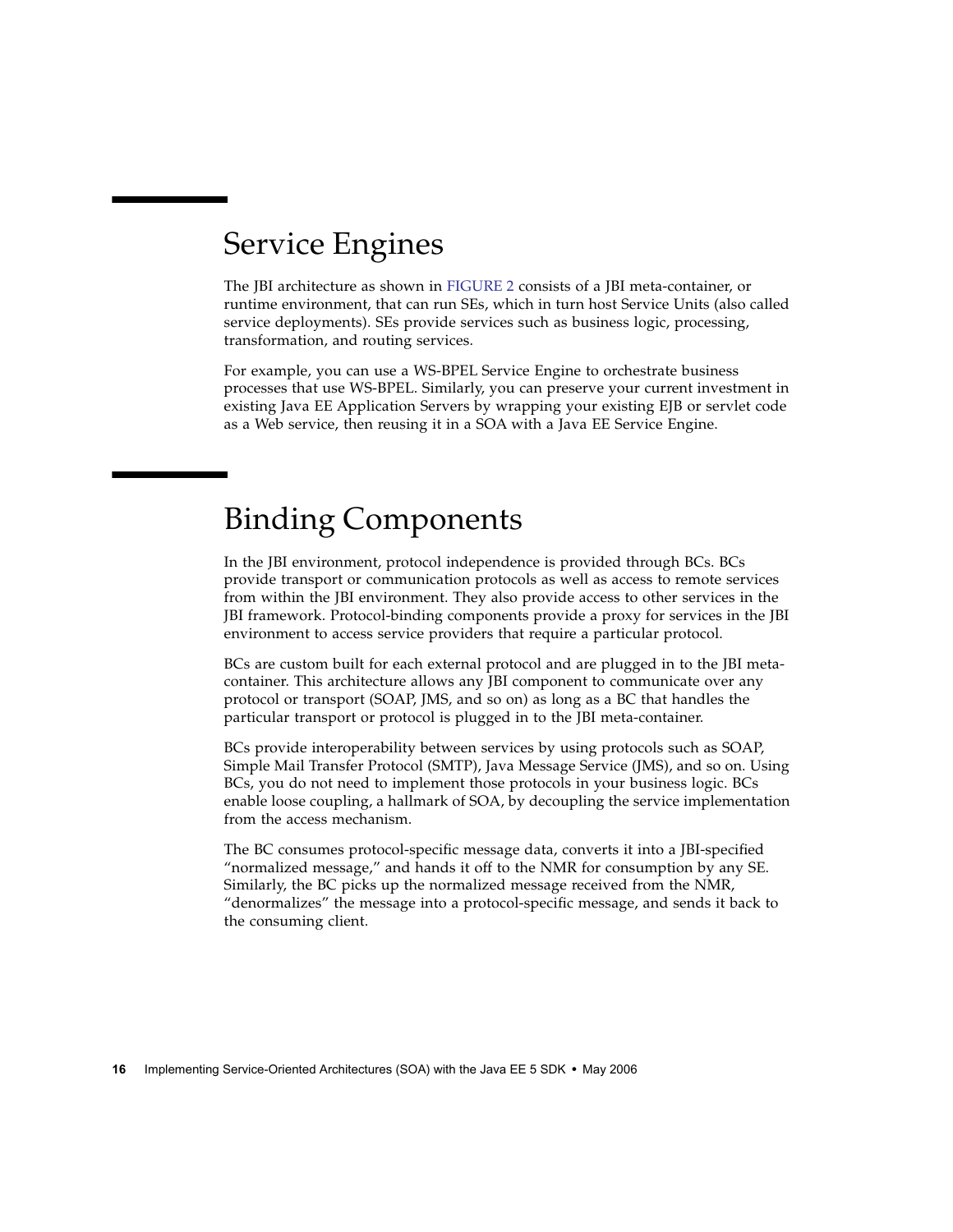# <span id="page-16-0"></span>Normalized Message Router

<span id="page-16-3"></span>The NMR provides the abstract mediated message exchange infrastructure that is the key to interoperation between JBI components (both SEs and BCs). The NMR receives message exchanges from all SEs and BCs and routes them to the appropriate JBI component for processing. Message exchange between the NMR and the JBI components are done with JBI normalized messages, which provide the interoperability between components, as illustrated in [FIGURE 2](#page-16-2).



<span id="page-16-2"></span>**FIGURE 2** Messaging Between JBI Components

The messages passing through the NMR are JBI normalized messages. The NMR focuses on sending and receiving messages, and providing a means of transferring and propagating the transactional context and security context between the BCs and the SEs.

# <span id="page-16-1"></span>JBI Normalized Message

<span id="page-16-4"></span>A JBI normalized message is an XML document. A typical JBI normalized message consists of two parts:

1. Message metadata – Also known as the message context data, the message metadata includes context information such as: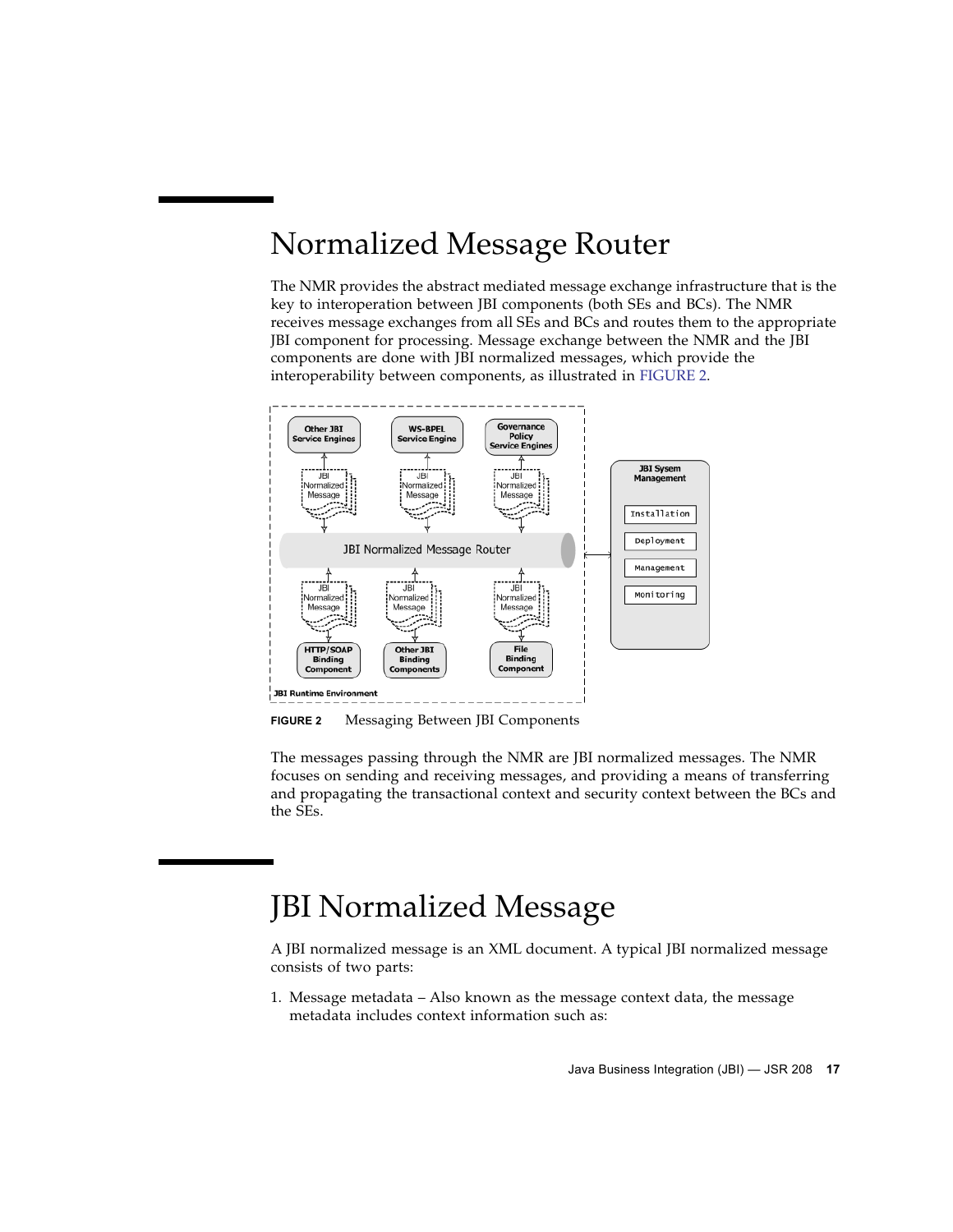- Protocol-supplied context information
- Security tokens
- Transaction context information
- Data specific to other components
- 2. Message payload The message payload is a generic source abstraction that contains all the message data. The payload conforms to an abstract WSDL message type (see [FIGURE 3\)](#page-17-1), with no protocol encoding or formatting.



<span id="page-17-4"></span><span id="page-17-1"></span>**FIGURE 3** WSDL 2.0 Abstract Message Model

# <span id="page-17-0"></span>Delivery Channel

<span id="page-17-3"></span>The delivery channel is a bidirectional communication pipe used by all JBI components (SEs and BCs) to communicate with the NMR. A service consumer uses the delivery channel to initiate service invocations, as shown in [FIGURE 4.](#page-17-2)



<span id="page-17-2"></span>**FIGURE 4** External Service Consumer Initiates Service Request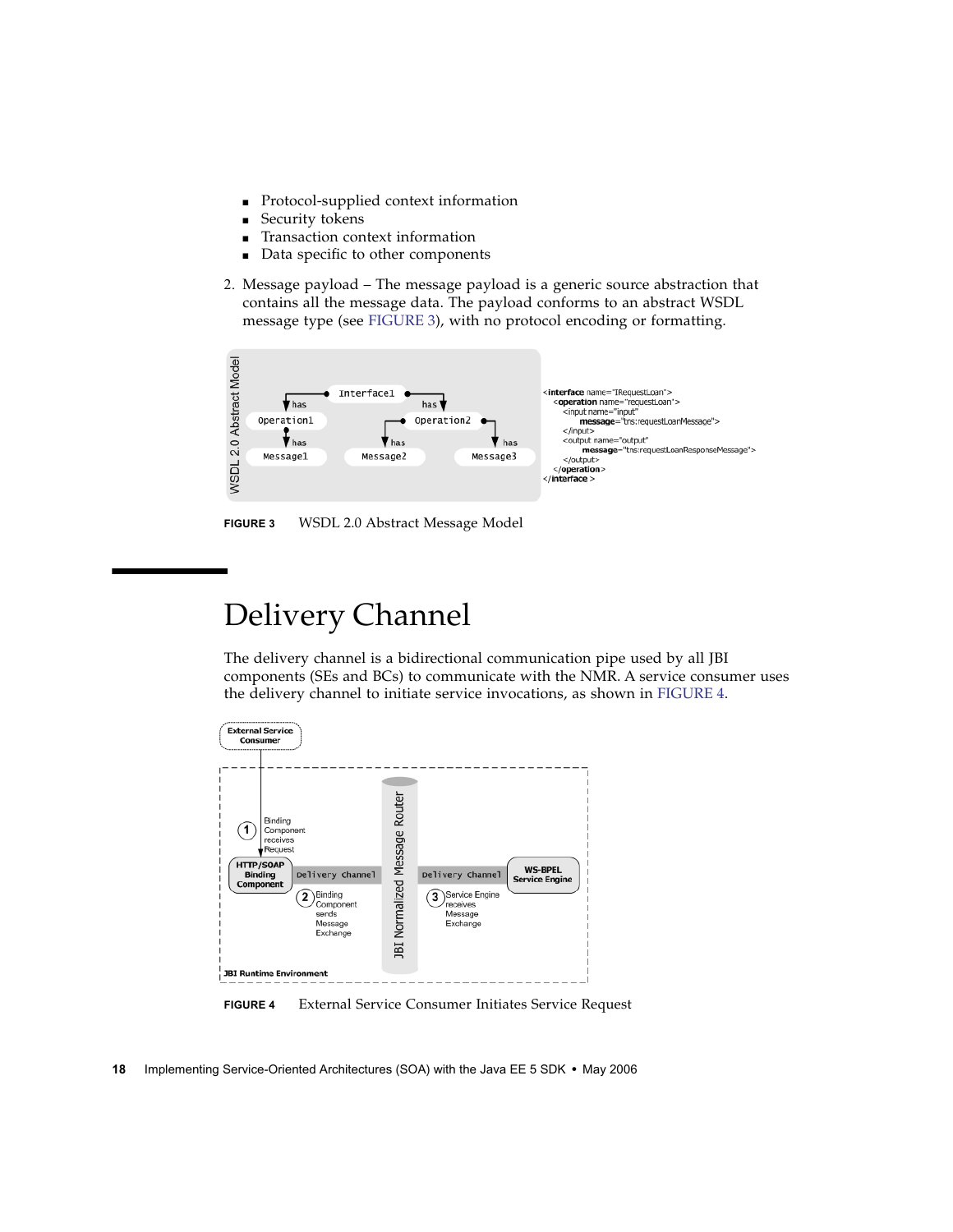A service provider uses its delivery channel to receive such invocations, as shown in [FIGURE 5](#page-18-2).



<span id="page-18-2"></span>**FIGURE 5** External Service Provider Receives Request

Any JBI component that acts as both a service consumer and a service provider uses the same delivery channel for both roles. Each JBI component is provided with a single delivery channel.

# <span id="page-18-0"></span>JBI Message Exchange Patterns

<span id="page-18-3"></span>JBI Message Exchange Patterns define an end-to-end interaction that deterministically completes a message exchange between a service provider and a service consumer The patterns define the sequence and cardinality of abstract message exchange.

JBI message exchange patterns are modeled after the WSDL 2.0 message exchange patterns. Message exchange patterns are defined from the service provider's perspective.

# <span id="page-18-1"></span>Service Invocation Patterns

<span id="page-18-4"></span>Service invocation is an instance of end-to-end interaction between a service provider and a service consumer.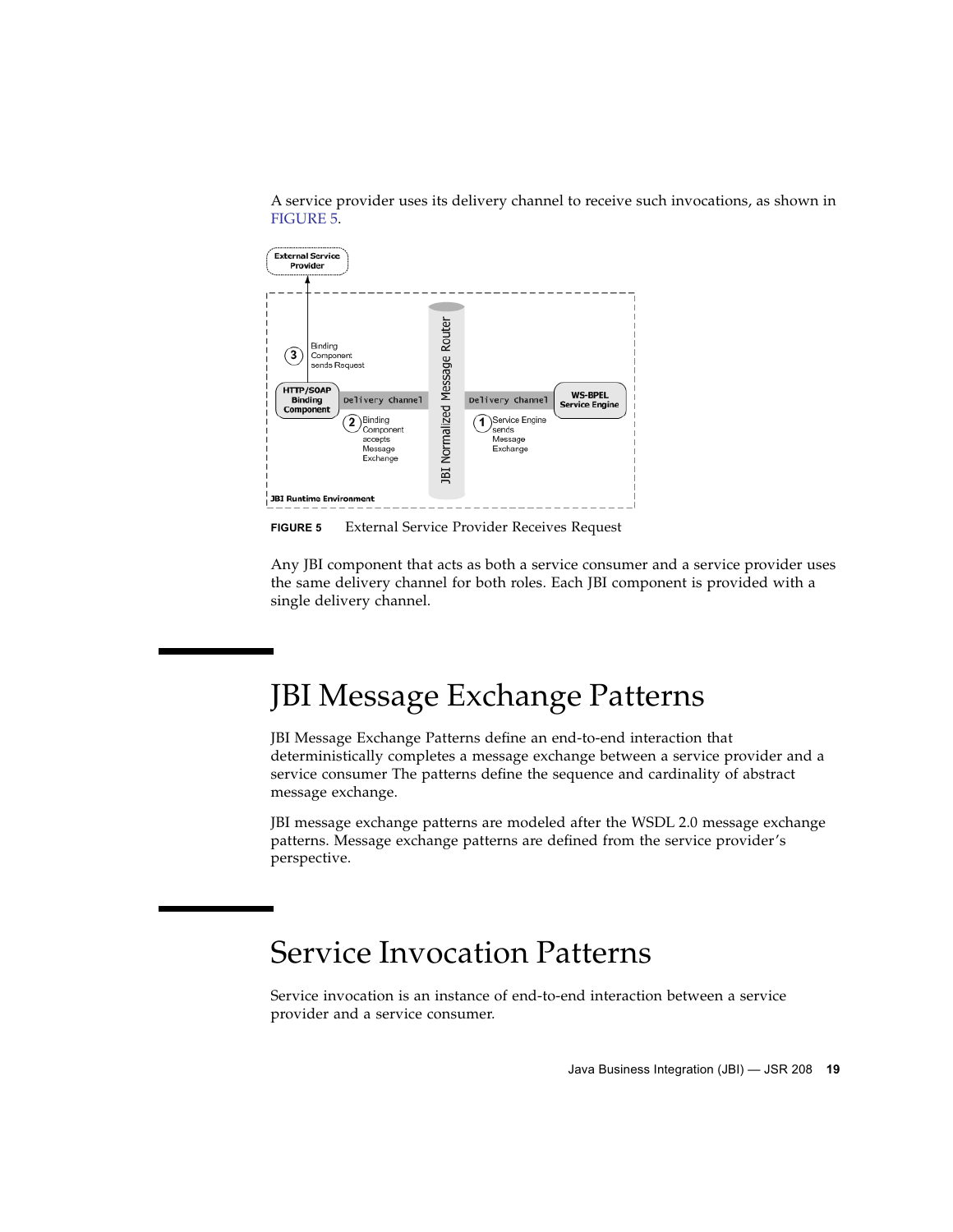JBI mandates four message exchange patterns, as shown in the following table:

| <b>Service Invocation</b> | Message Exchange Pattern (Provider View) |
|---------------------------|------------------------------------------|
| One-Way                   | In-Only                                  |
| Reliable One-Way          | Robust In-Only                           |
| Request Response          | In-Out                                   |
| Request Optional-Response | In Optional-Out                          |

## <span id="page-19-0"></span>In-Only Message Exchange Pattern

<span id="page-19-2"></span>The In-Only message exchange pattern is used for one-way exchanges.



**FIGURE 6** In-Only Message Exchange Pattern

- 1. Service consumer initiates a message exchange with an In-Only message.
- 2. Service provider responds with a status message to complete the message exchange.

## <span id="page-19-1"></span>Robust In-Only Message Exchange Pattern

<span id="page-19-3"></span>The Robust In-Only message exchange pattern is used for reliable, one-way message exchanges.



**FIGURE 7** Robust In-Only Message Exchange Pattern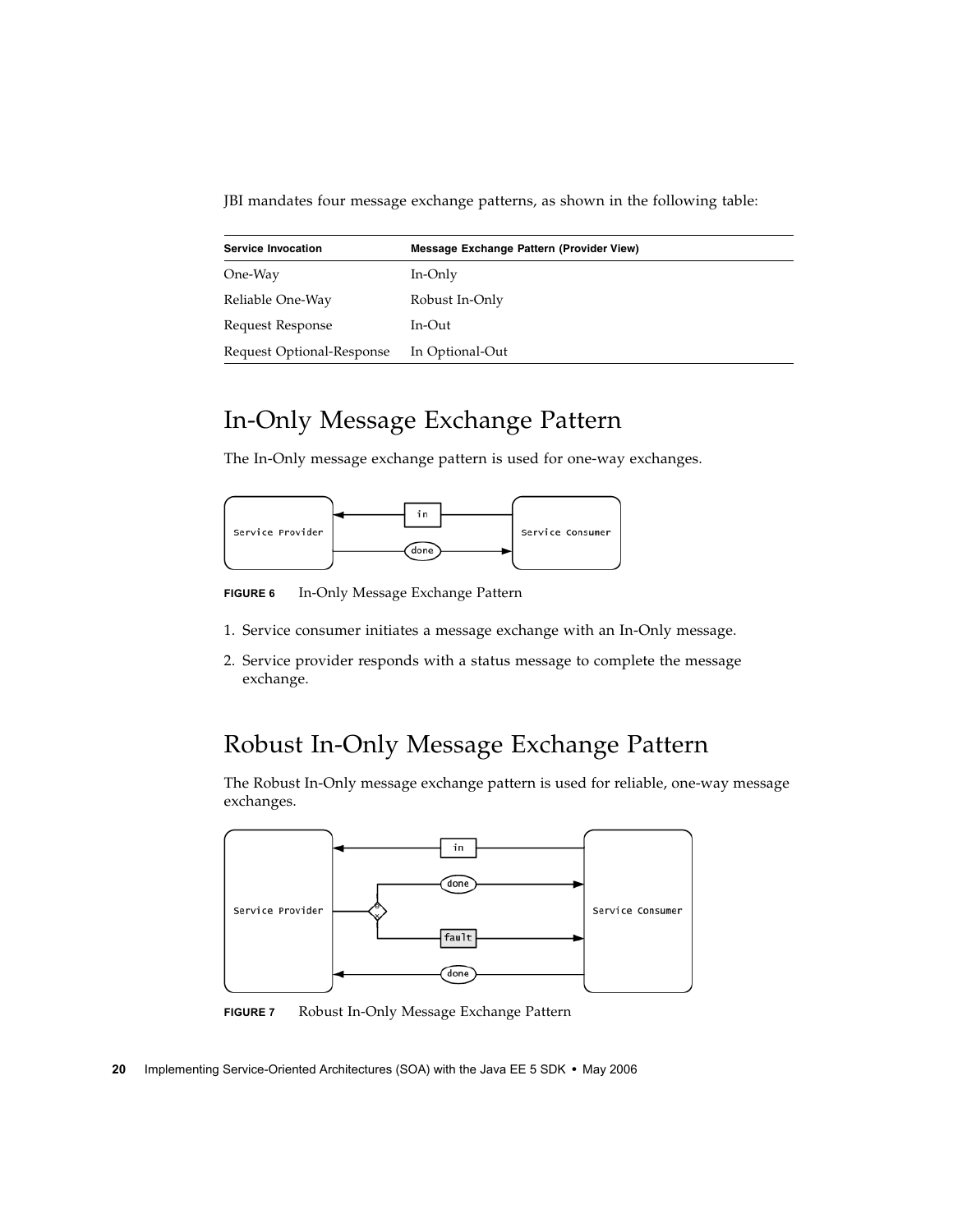- 1. Service consumer initiates a message exchange with a Robust In-Only message.
- 2. Service provider may respond with status or fault message.
	- If provider response is status, the message exchange is complete.
	- If provider response is a fault, consumer responds with status to complete message exchange.

### <span id="page-20-0"></span>In-Out Message Exchange Pattern

<span id="page-20-3"></span>The In-Out message exchange pattern is used for two-way exchanges.



**FIGURE 8** In-Out Message Exchange Pattern

- 1. Service consumer initiates a message exchange with an In-Out message.
- 2. Service provider responds with message or fault.
- 3. Service consumer responds with status to complete the message exchange.

## <span id="page-20-1"></span>In Optional-Out Message Exchange Pattern

<span id="page-20-2"></span>The In Optional-Out message exchange pattern is used for a two-way exchange when the provider's response is optional.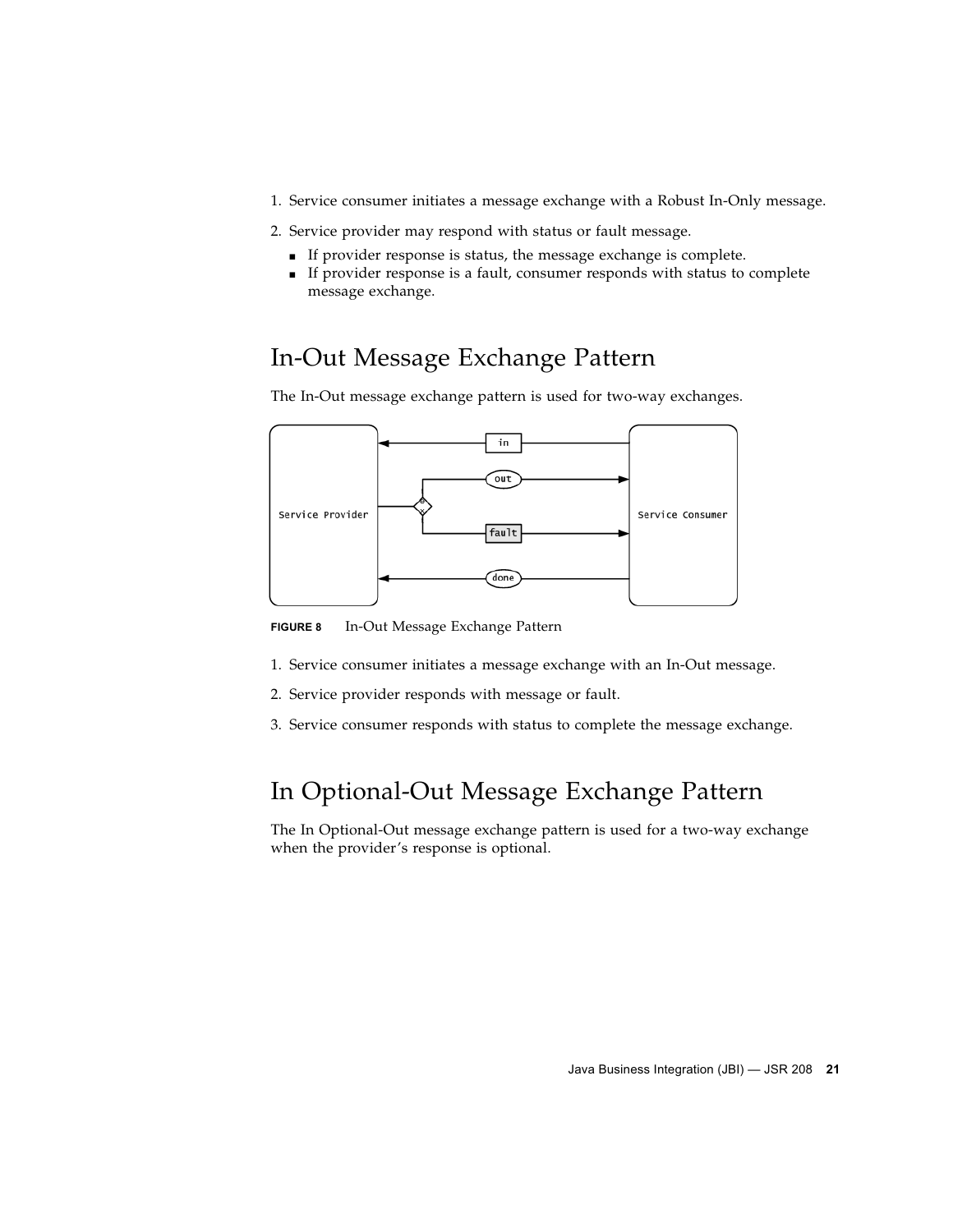

**FIGURE 9** Optional-Out Message Exchange Pattern

- 1. Service consumer initiates a message exchange with an In Optional-Out message.
- 2. Service provider responds with message, fault, or status.
	- If provider responds with status, the exchange is complete.
	- If provider responds with fault, consumer responds with status. Status completes the message exchange.
	- If provider responds with message, consumer may respond with fault or status. Status completes the message exchange.
		- If consumer responds with fault, provider responds with status to complete the message exchange.

# <span id="page-21-0"></span>JBI Message Exchange Routing

<span id="page-21-2"></span><span id="page-21-1"></span>Service Assemblies may contain deployment-provided routing information called service connections and service link types. Service connections provide explicit mappings from a consumer-provided address to the actual provider service endpoint. Service link types provide additional information about a component's expectations as a service consumer. These expectations concern the use of service connections to influence routing decisions made by the JBI Framework.

Each consumer declares, in its service unit metadata, its expectations concerning how service connections are to be applied to it when it consumes a particular service. This exchange of information is known as provider linking.

As an example, consider the HTTP/SOAP BC and the BPEL SE: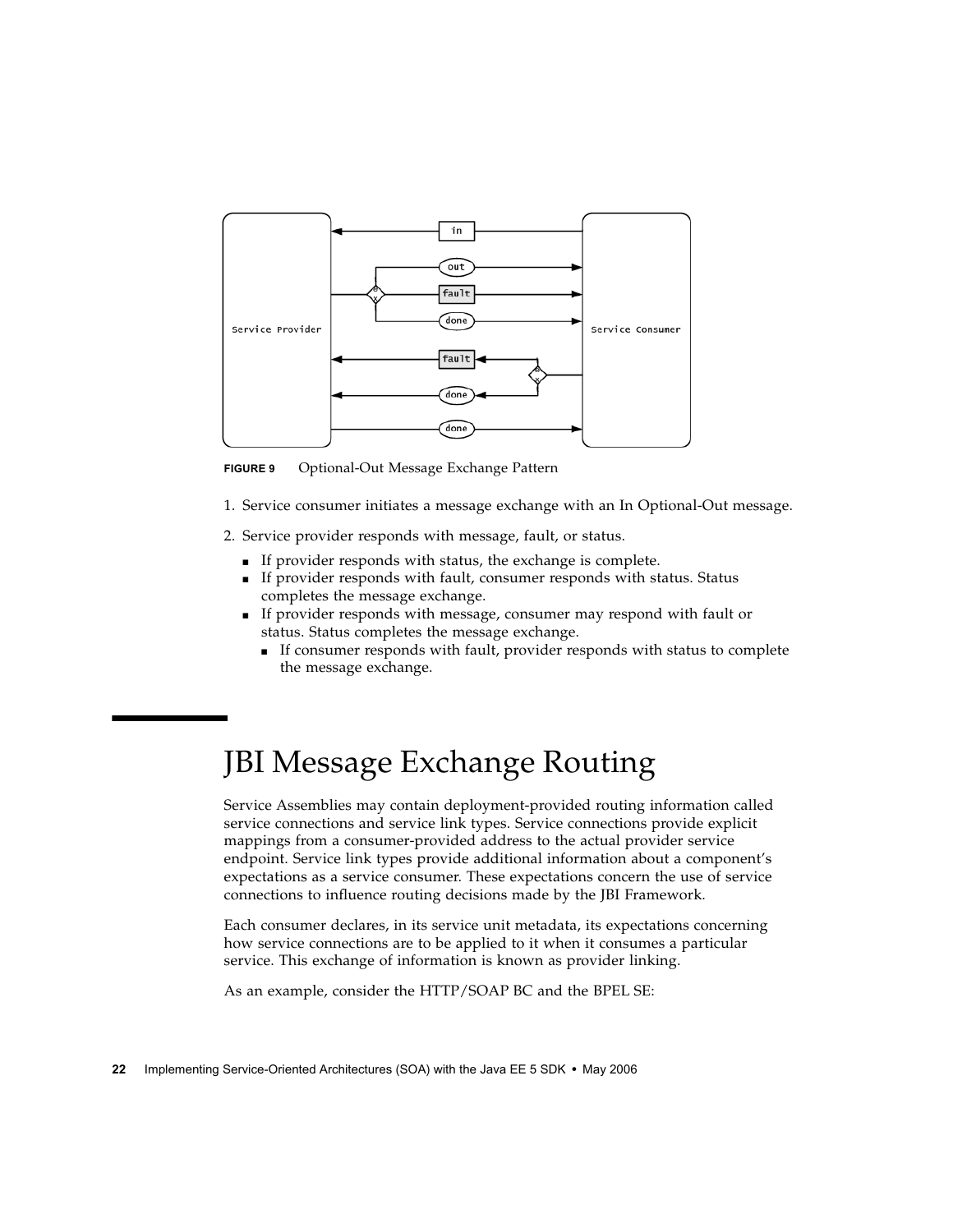<span id="page-22-0"></span>At Service Unit deployment time, the BC finds and reads the Service Unit jbi.xml file and locates the WSDLs with all the associated information for the external endpoint names provided. It activates all <provides> (outbound) endpoints. For the <consumes> endpoints, it starts an HTTP server on the port specified in the <soap:address/> tag.



**FIGURE 10** Routing Exchange Between the HTTP/SOAP Binding Component and the BPEL Service Engine

When the WS-BPEL Engine Service Unit is deployed to the BPEL SE, it reads the jbi.xml and activates the endpoints (named after the partner link and role) for the <provides> tag. It then finds all matching artifacts (BPEL constructs) associated with these partner links-role pairs.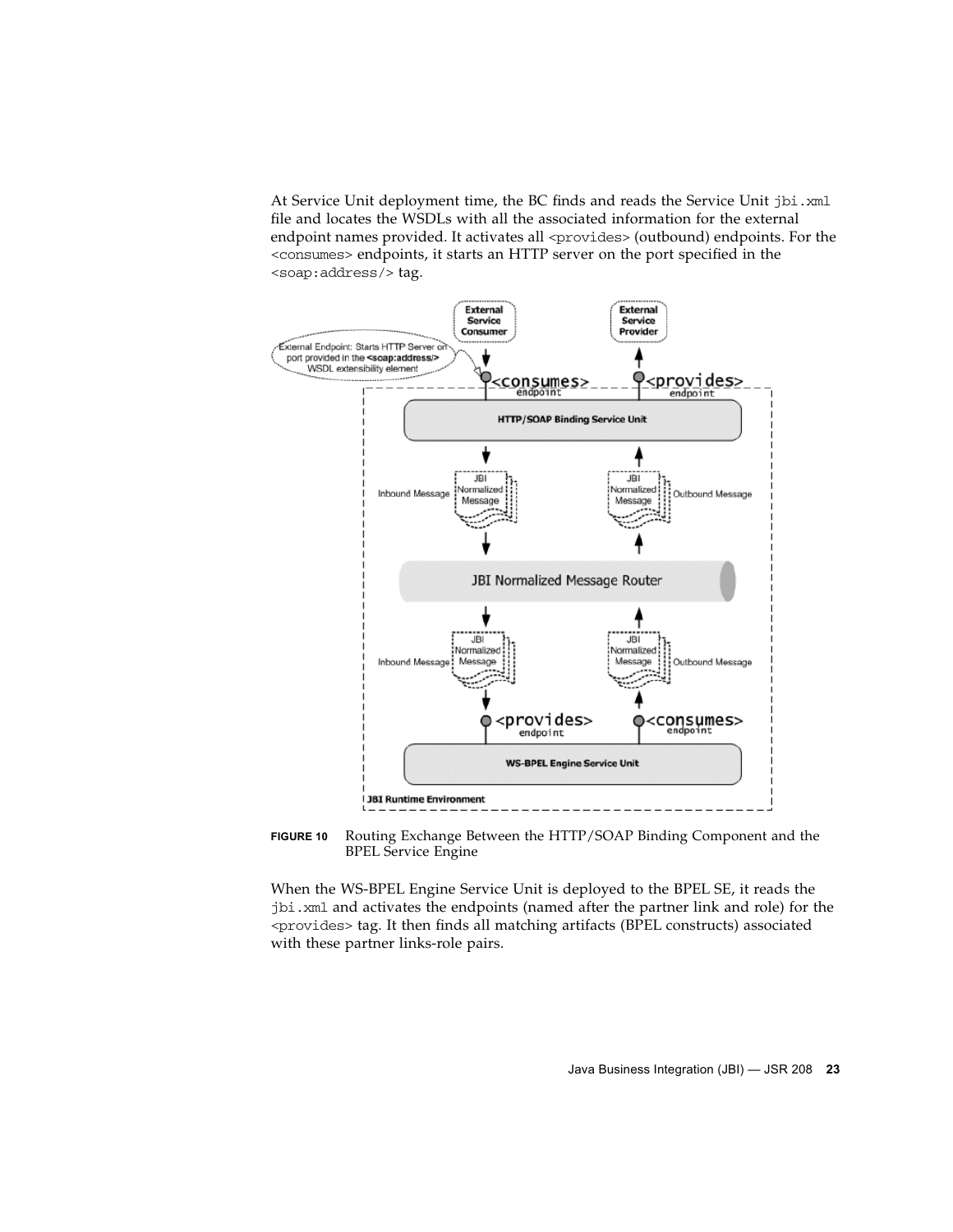For an inbound request, when a request arrives at the port that matches the context in a <soap:address/> tag, the BC sends the message to the NMR, giving the <consumes> service/endpoint details. In this case, the service/endpoint details are the same as the external endpoint details.

The framework determines from the descriptor that the link is a soft link and looks up the consumer address in the service connections that have been declared in the Service Assembly. It then maps the external endpoint name to the concrete endpoint the BPEL SE has activated. The endpoint is named after the partner link and role.

The BPEL SE receives the request and matches the partner link and role name of the endpoint on which it received the request to the matching BC to execute.

For an outbound request, essentially the same thing happens in the other direction. The SE sends the message to the NMR, using the <consumes> details (partner link and role). These details are then mapped to the concrete internal endpoint name (in this case, the same name as the external endpoint) of the BC through the service connection mapping in the Service Assembly descriptor.

# <span id="page-23-0"></span>Information in the Service Units and Service Assemblies Routing

<span id="page-23-3"></span>Routing information in Service Units and Service Assemblies involves the following activities.

- Creating individual Service Units for each binding component, depending on the WSDL extensions used.
- Creating a jbi.xml descriptor for each Service Unit with the <consumes> and <provides> attributes declared.
- Creating a service connection section in the Service Assembly descriptor to resolve all the mappings among partner links and endpoints.

# <span id="page-23-1"></span>Service Unit Deployment for a Service Engine

<span id="page-23-2"></span>When Service Units are intended for a Service Engine, you must create the Service Unit deployment descriptor (jbi.xml) as defined in Section 6.3 of the JBI specification.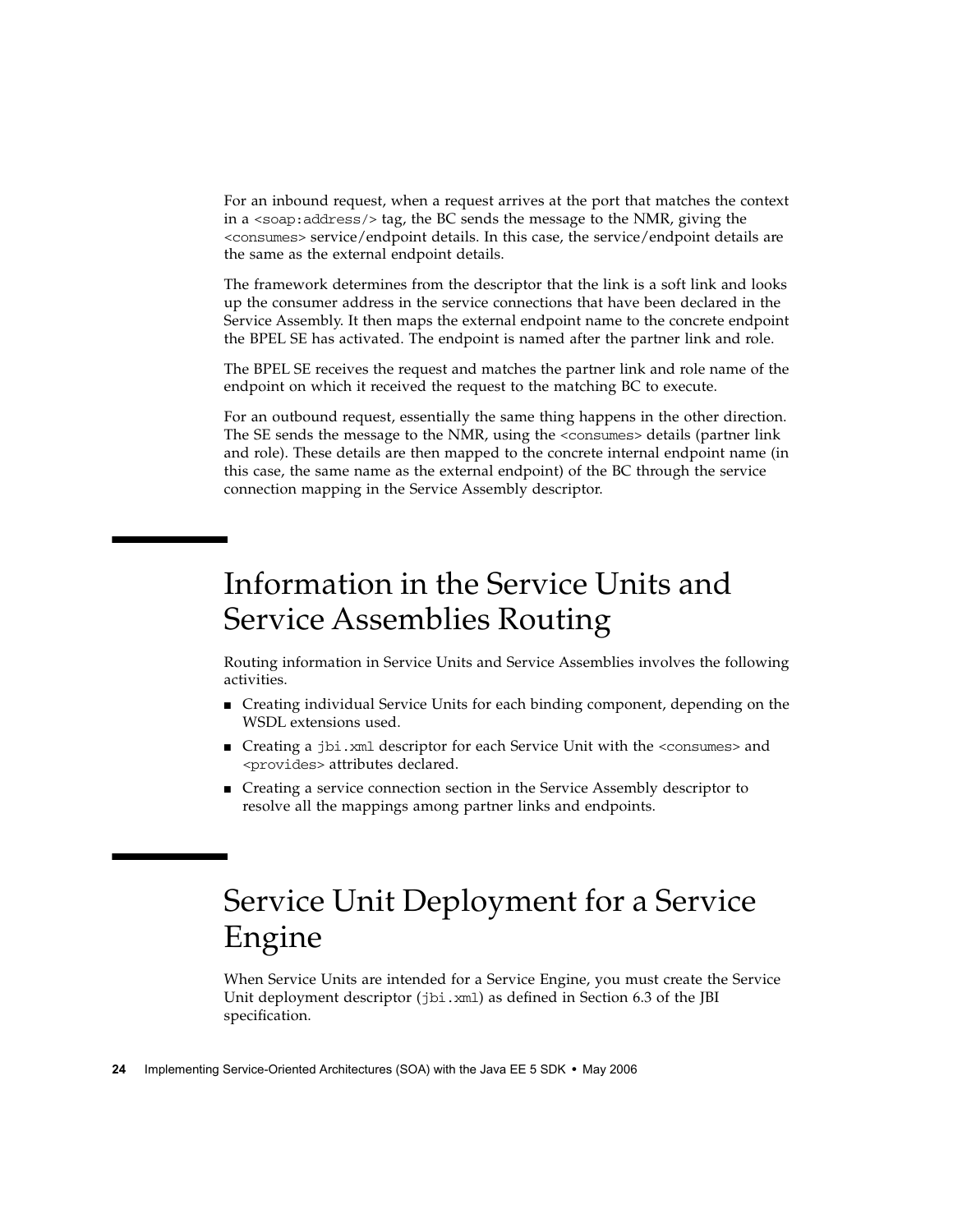According to the specification, the content of the Service Unit jbi.xml must conform to the following rules:

- The attribute binding-component must be false.
- For each partner link with the myRole attribute, an element, provides, must be created with the partner link name as service-name, myRole as the endpointname, and the port type of the partner link type as the interface-name.
- For each partner link with the partnerRole attribute, an element, consumes, must be created with the partner link name as service-name, partnerRole as the endpoint-name, and the port type of the partner link type as the interfacename.

The basic format of the Service Unit jbi.xml descriptor is as follows:

```
<?xml version='1.0'?>
<jbi version="1.0" 
         xmlns:xsi="http://www.w3.org/2001/XMLSchema-instance" 
         xmlns="http://java.sun.com/xml/ns/jbi" 
         xsi:schemaLocation="http://java.sun.com/xml/ns/jbi jbi.xsd">
     <services binding-component="false">
         <provides interface-name=QNAME 
                    service-name=QNAME 
                    endpoint-name=text/>
         <consumes interface-name=QNAME 
                   service-name=QNAME 
                    endpoint-name=text 
                    link-type="standard"/>
     </services>
</jbi>
```
# <span id="page-24-0"></span>JBI Composite Application Service Assembly

<span id="page-24-2"></span><span id="page-24-1"></span>The JBI composite application Service Assembly project must create the Service Assembly deployment descriptor (jbi.xml), as defined in Section 6.3 of the JBI specification. There are two major enhancements:

#### **Service Connections**

■ The Service Assembly jbi. xml must include a connections element specifying the mapping between consuming and providing service endpoints.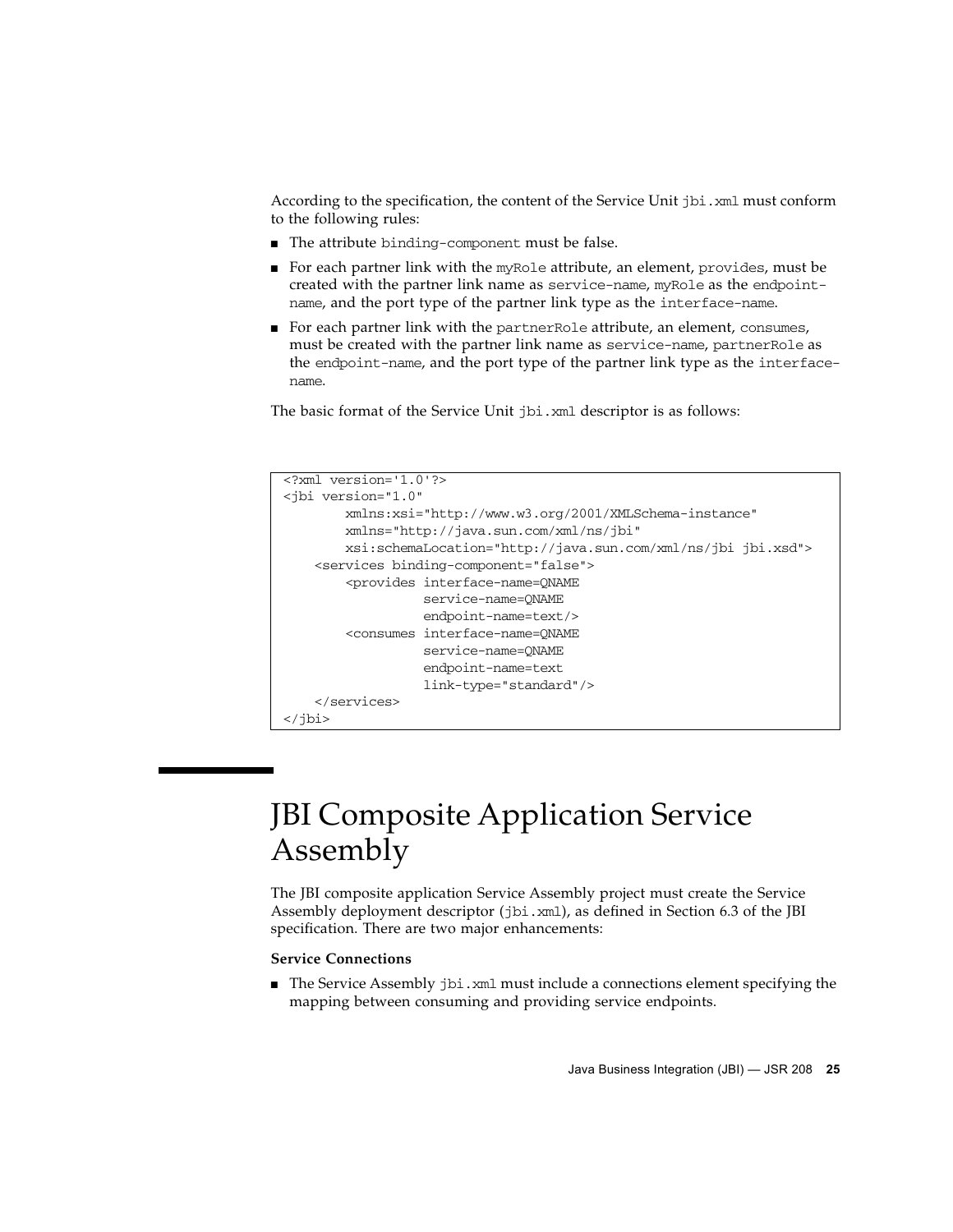■ Unconnected service endpoints must be resolved by matching the port type (designated by interface-name) of the consuming endpoints with that of the providing endpoints.

#### **Connection Elements**

■ A connection element must be added for each resolved pair of endpoints.

# <span id="page-25-0"></span>Service Unit Deployments Intended for a Binding Component

<span id="page-25-2"></span>You must create a separate service unit deployment package for each BC needed by the project. A BC is considered needed if it implements one or more endpoints specified in the connections section of the Service Assembly descriptor.

The BC deployment package must include all referenced WSDLs, XSDs, and associated data files.

The Service Unit jbi.xml must specify all consuming and providing endpoints that are implemented or used by the binding component. Note that this descriptor does not contain any mapping to or from the concrete endpoint of an SE. Therefore, it can be generated by static inspection of the deployment artifacts (BPEL, WSDL, and so on) and does not rely on the port mapping, which is done at a higher level in the Service Assembly connection section.

Each BC names the internal endpoints it provides. The consumer addresses the endpoint according to the external endpoint, port, or interface name. Note the contrast to SE naming, which uses partner link details.

To associate a given endpoint with a target Service Unit (and therefore target component), look at the WSDL extensions used. For example, if a <file:binding/> tag is present in the binding, then the endpoint is directed toward the file BC.

## <span id="page-25-1"></span>Sample Descriptors

Consider the following SE Service Unit jbi.xml descriptor example. For the inbound message, the SE is the provider; for the outbound message, the SE is the consumer.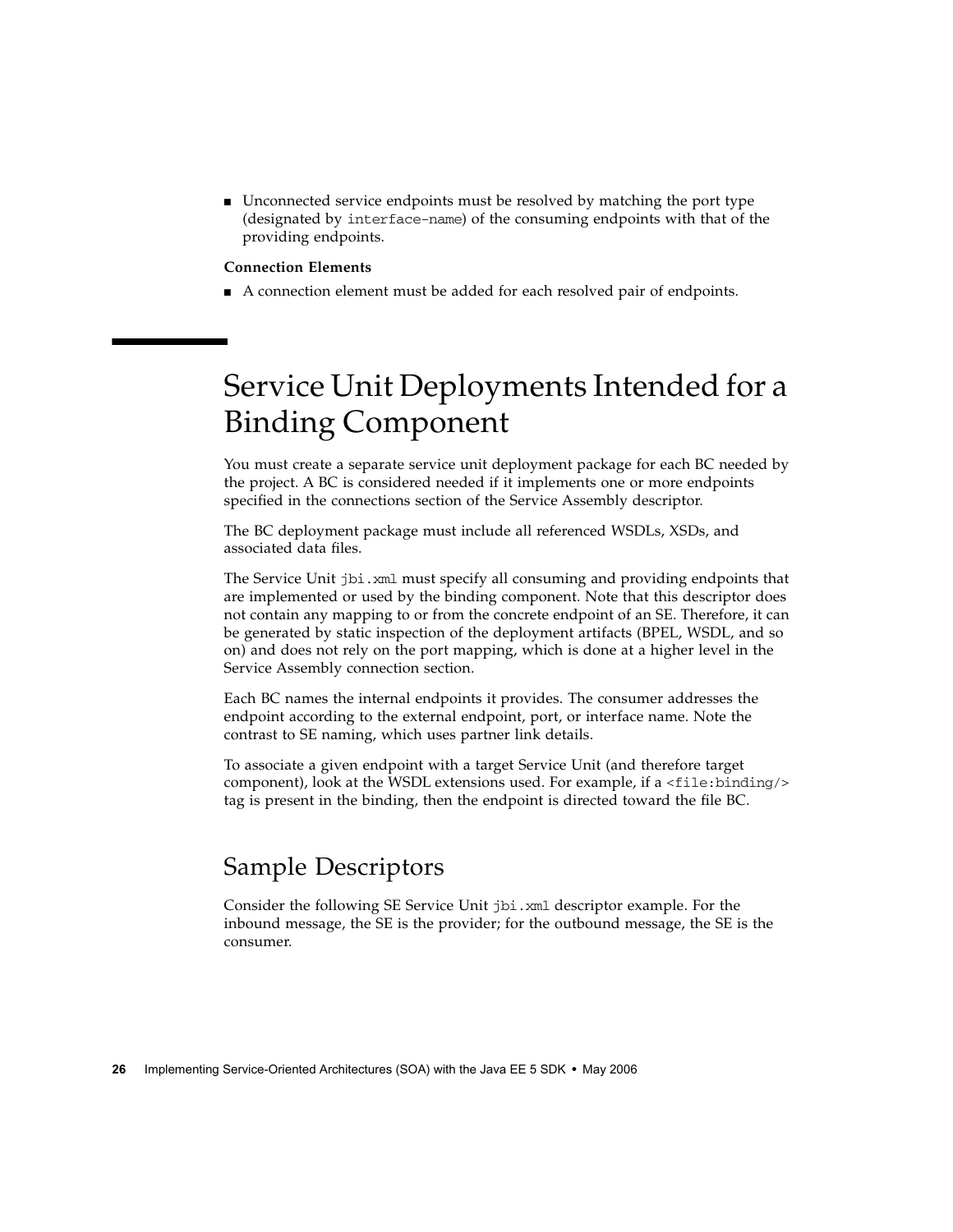```
<?xml version="1.0" encoding="UTF-8" standalone="yes"?>
<jbi xmlns="http://java.sun.com/xml/ns/jbi" 
      xmlns:ns1="http://localhost/loanRequestorBpel/loanRequestor" 
      xmlns:ns2="http://www.seebeyond.com/eInsight/loanRequestorBpel" 
      xmlns:ns3="urn:LoanProcessorEJB/wsdl" 
      version="1.0">
   <services binding-component="false">
     <provides endpoint-name="loanRequestorRole_myRole" 
               interface-name="ns1:IRequestLoan" 
               service-name="ns2:bpelImplemented"/>
     <consumes endpoint-name="loanProcessorEJBPartnerRole_partnerRole" 
             interface-name="ns3:LoanProcessorEJBSEI" 
             service-name="ns2:ejbInvoked"/>
   </services>
</jbi>
```
The following code example is a binding component Service Unit jbi.xml descriptor, targeted at only one binding component. For the inbound message, the BC is the consumer; for the outbound message, the BC is the provider.

```
<?xml version="1.0" encoding="UTF-8" standalone="yes"?>
<jbi xmlns="http://java.sun.com/xml/ns/jbi" 
      xmlns:ns1="http://localhost/loanRequestorBpel/loanRequestor" 
      xmlns:ns2="http://www.seebeyond.com/eInsight/loanRequestorBpel" 
      xmlns:ns3="urn:LoanProcessorEJB/wsdl" 
      version="1.0">
   <services binding-component="true">
     <provides endpoint-name="LoanProcessorEJBSEIPort" 
               interface-name="ns3:LoanProcessorEJBSEI" 
               service-name="ns3:LoanProcessorEJB"/>
     <consumes endpoint-name="port" 
               interface-name="ns1:IRequestLoan" 
               service-name="ns1:loanRequestorService"/>
   </services>
</jbi>
```
The following example is an excerpt from the connection section in the Service Assembly jbi.xml. Note how it essentially maps the endpoints declared in the above descriptors. For inbound messages, it maps from the BC consumer address (external endpoint-name) to the concrete SE endpoint (partner link names). For outbound messages, it maps from the SE consumer address (partner link names) to the concrete BC endpoint (external endpoint-names).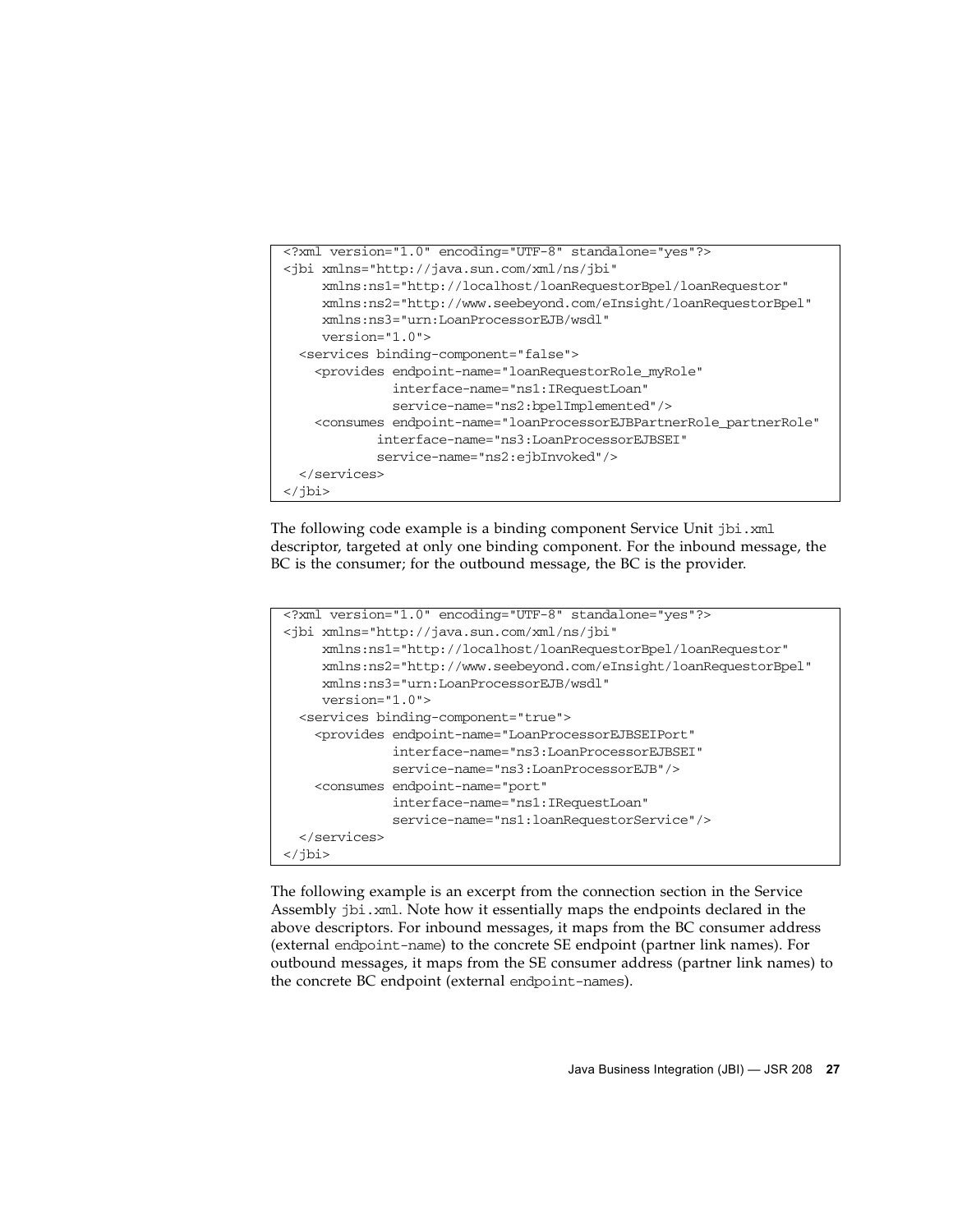```
<connections>
   <connection>
     <consumer endpoint-name="port" 
               service-name="ns1:loanRequestorService"/>
     <provider endpoint-name="loanRequestorRole_myRole" 
               service-name="ns2:bpelImplemented"/>
   </connection>
   <connection>
     <consumer endpoint-name="loanProcessorEJBPartnerRole_partnerRole" 
               service-name="ns2:ejbInvoked"/>
     <provider endpoint-name="LoanProcessorEJBSEIPort" 
               service-name="ns3:LoanProcessorEJB"/>
   </connection>
</connections>
```
# <span id="page-27-0"></span>JBI Management, Monitoring, and Administration

<span id="page-27-1"></span>The JBI environment is administered with Java Management eXtensions (JMX). All JBI components (SEs and BCs) must provide specified management interfaces. In addition, the JBI Framework provides specified JMX Management Beans (MBeans) to help manage the JBI environment-provided infrastructure as well as all the JBI components.

Standard interfaces for management monitoring and administration are provided for the following activities in any JBI environment:

- Installation of JBI components and shared libraries
- Deployment of JBI artifacts (Service Assemblies and Service Units) to installed components
- Start/stop/shutdown of JBI components (SEs and BCs)
- Start/stop/shutdown of composite services (a group of related services) referred to as a Service Assembly.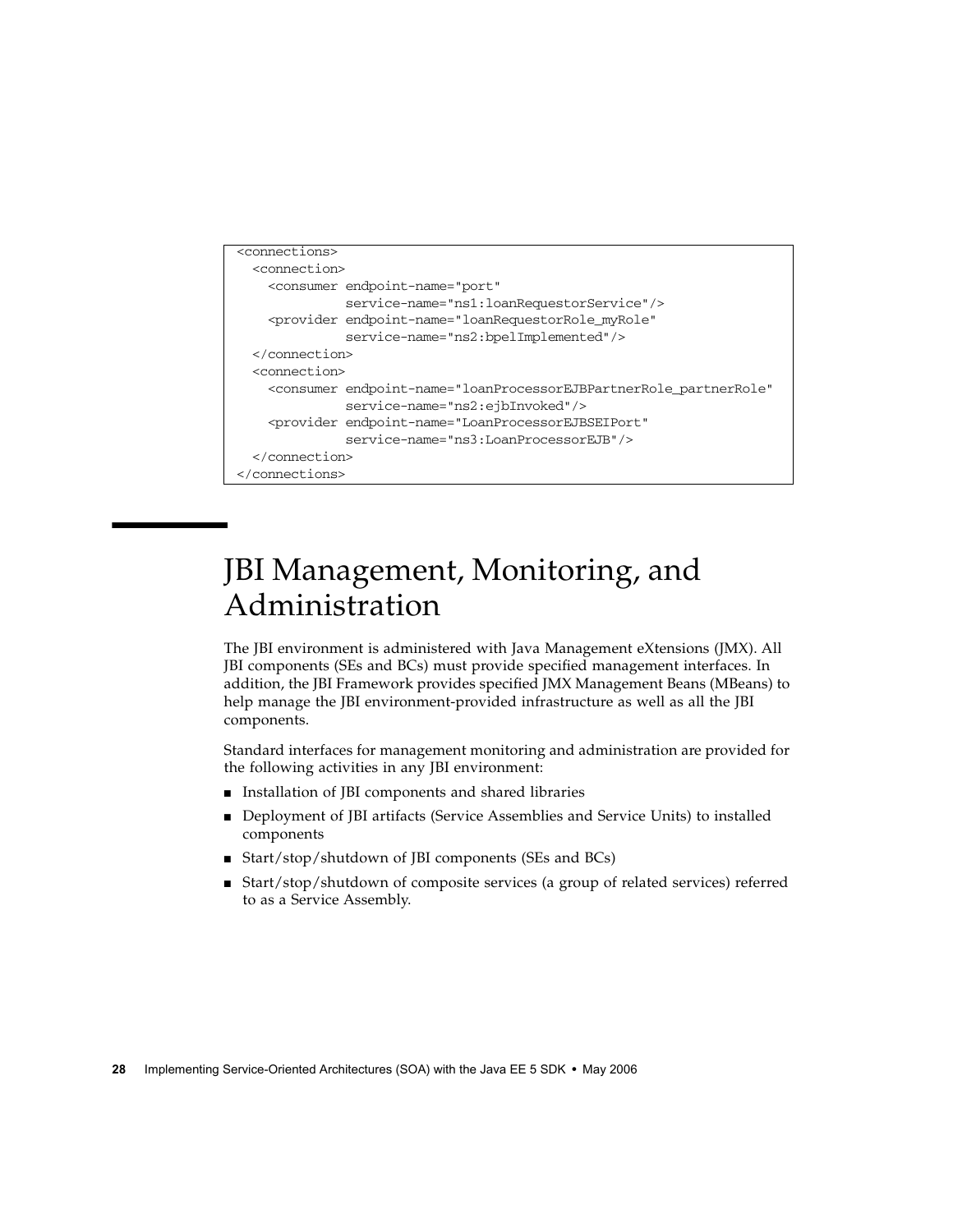# <span id="page-28-0"></span>Development of a JBI Component (Service Engine or Binding Component)

<span id="page-28-2"></span>Before a component can be plugged in to a JBI Framework, you must implement the following interfaces and perform related tasks.

- 1. Implement a Bootstrapper (implements the javax.jbi.component.Bootstrap interface). The bootstrapper allows the installation of a component to be customized (for example, creation of database tables as part of installation) It traps install and uninstall events.
- 2. Implement your Component (implements the javax.jbi.component.Component interface). The component functions as a single point for the JBI implementation to query the other component-supplied interfaces as well as metadata for component-supplied services. This implementation provides access to the component's life cycle implementation and Service Unit manager.
- 3. Implement a Component Life Cycle (implements the javax.jbi.component.ComponentLifecycle interface). The component life cycle manages component life cycle states such as stopped, shutdown, and running.
- 4. (Optional) Implement a Service Unit Manager (implements the javax.jbi.component.ServiceUnitManager interface). Implement a service unit manager for components that support deployment of Service Units to the component.
- 5. Create a jbi.xml deployment descriptor for the component, and package the JBIComponent .jar file.
- 6. Install the new JBI component in the JBI meta-container.

# <span id="page-28-1"></span>Service Unit and Service Assembly Creation and Packaging

<span id="page-28-3"></span>[FIGURE 11](#page-29-1) shows how Service Units and the Service Assembly are packaged.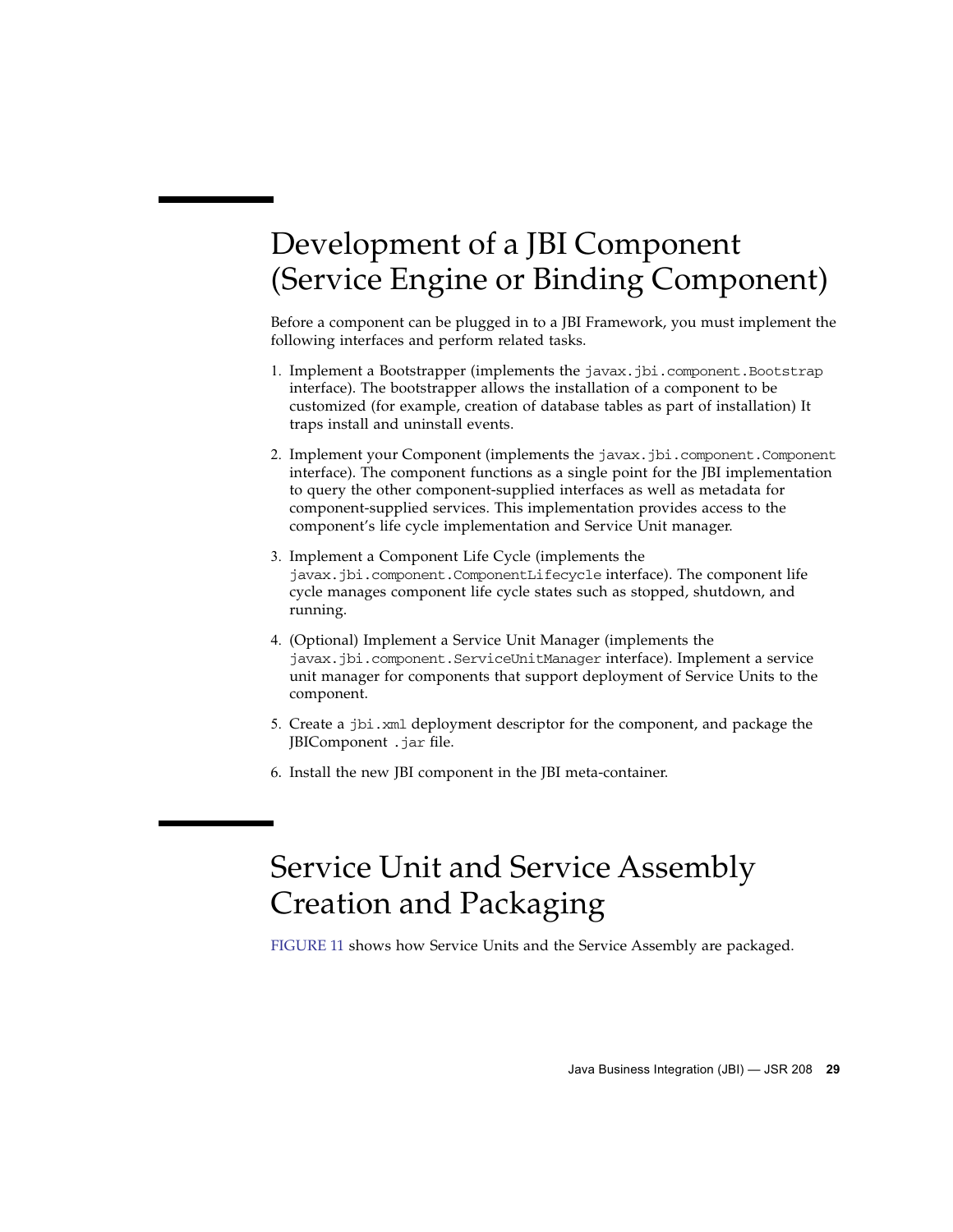

<span id="page-29-1"></span>**FIGURE 11** Packaging Service Units and Service Assembly

Each Service Unit contains the following elements:

- A JBI descriptor Descriptors for services consumed and provided in a jbi.xml file.
- Component-specific artifacts that can be deployed to a JBI component (SE or BC)

The Service Units are packaged in a composite Service Assembly. Each Service Assembly contains the following elements:

- A JBI descriptor listing each Service Unit intended to be deployed on an SE or a BC in a jbi.xml file
- One or more Service Units

# <span id="page-29-0"></span>Service Assembly Deployment to the JBI Environment

<span id="page-29-2"></span>A Service Assembly is a deployment unit that wraps multiple Service Units intended to be deployed on multiple target JBI component containers. A Service Assembly provides a convenient way to group many Service Unit deployments into one unit so that they can be managed as a whole.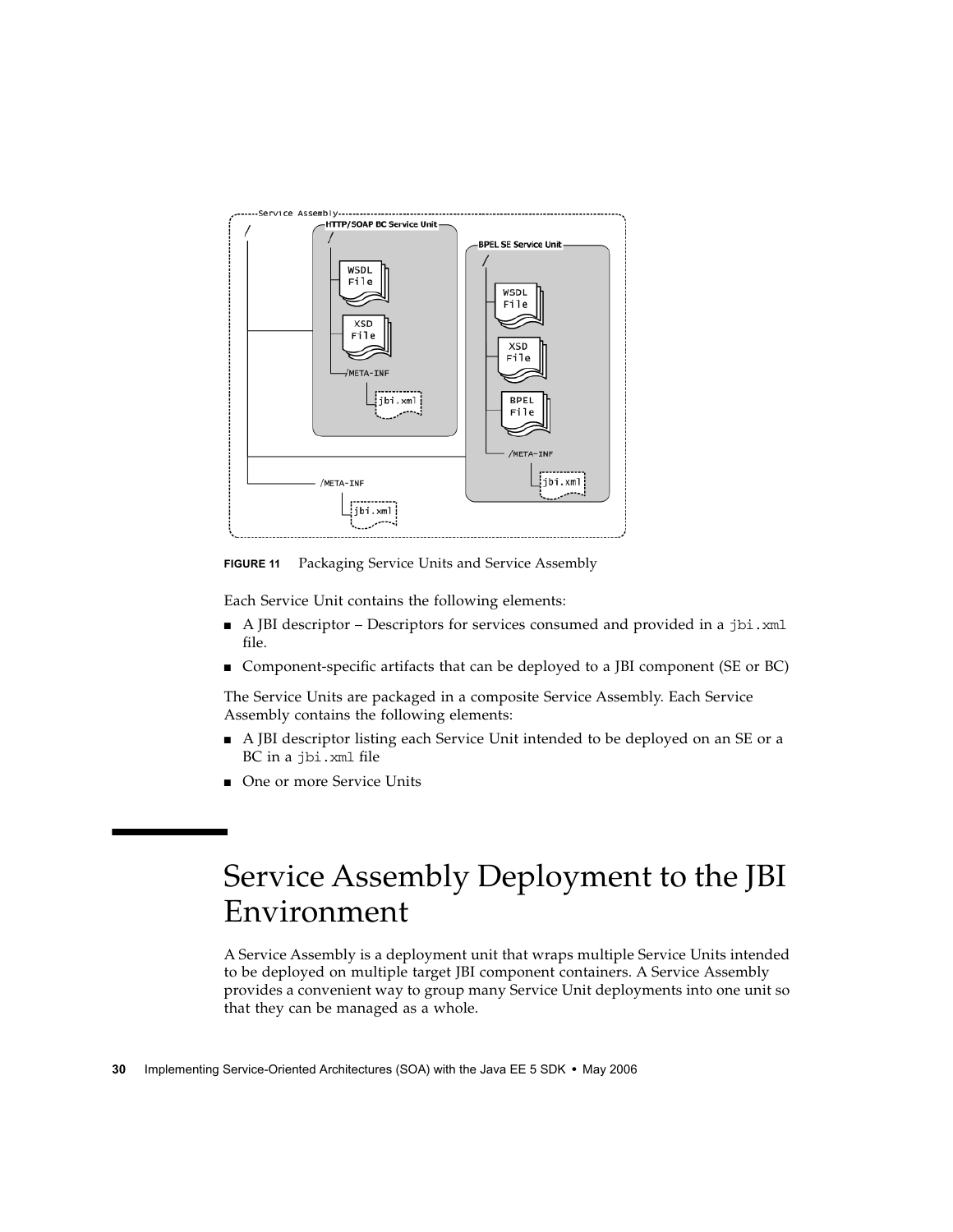When you deploy a Service Assembly, the JBI deployment service breaks the composite Service Assembly into its constituent Service Units and jbi.xml deployment descriptors.

Based on the information provided in the jbi.xml deployment descriptors, the deployment service deploys the Service Units to the target JBI component containers, as shown in [FIGURE 12.](#page-30-0)



<span id="page-30-0"></span>**FIGURE 12** Deploying From a Service Assembly to JBI Component Containers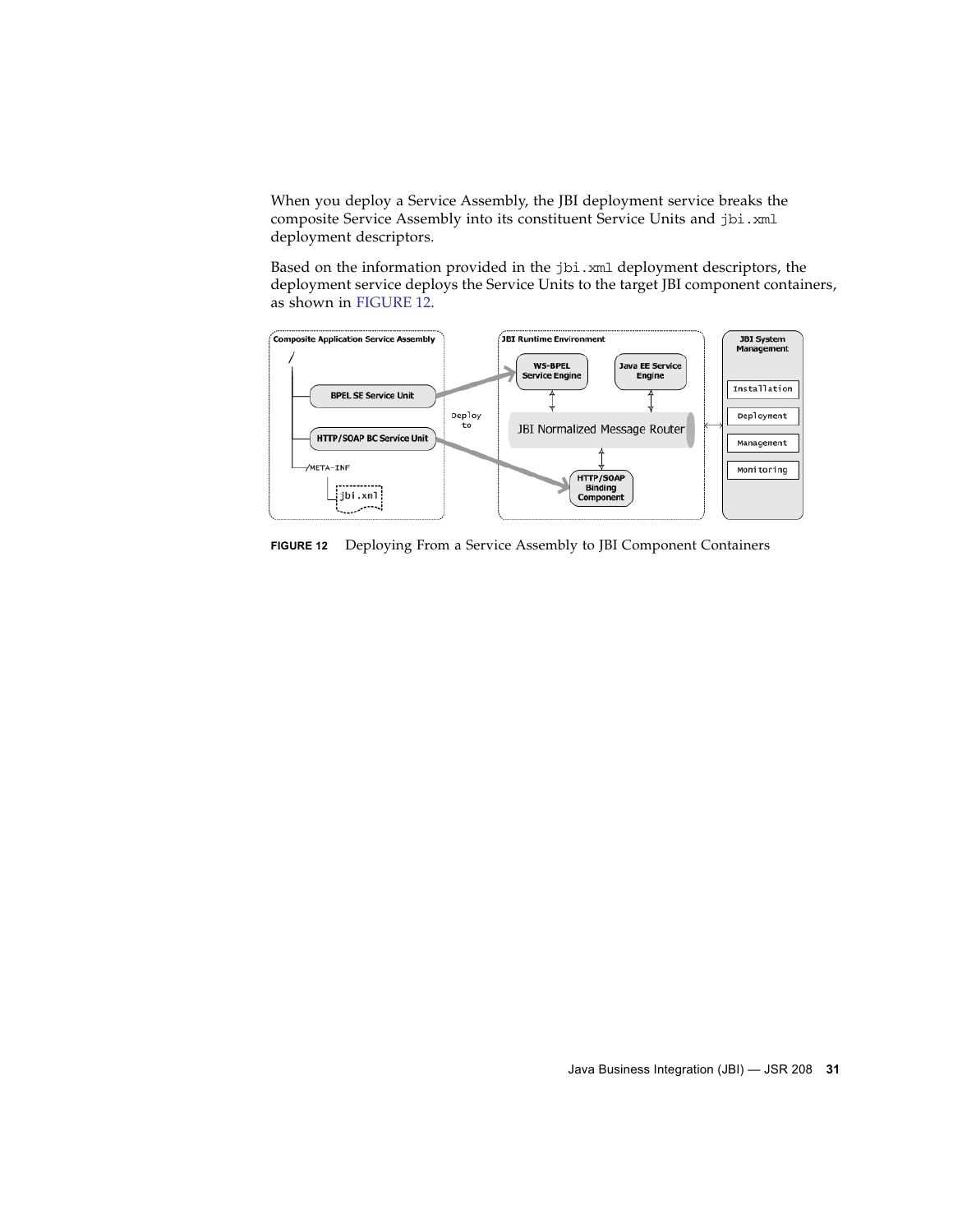## <span id="page-31-5"></span><span id="page-31-0"></span>Java EE Service Engine

<span id="page-31-3"></span><span id="page-31-2"></span>Sun Java System Application Server 9.0, Platform Edition (hereafter Application Server) contains a JSR 208-compliant JBI component that connects Java EE web services and Java EE web service clients with the normalized message router (NMR). Thus, the Java EE Service Engine can act as both a service provider and service consumer in NMR. It is automatically installed in the JBI runtime in every Java EE SDK installation that contains JBI.

# <span id="page-31-1"></span>Role of Java EE Service Engine As a Service Provider

<span id="page-31-4"></span>The Java EE Service Engine functions as a service provider by enabling an endpoint in NMR (see [FIGURE 13](#page-32-1)).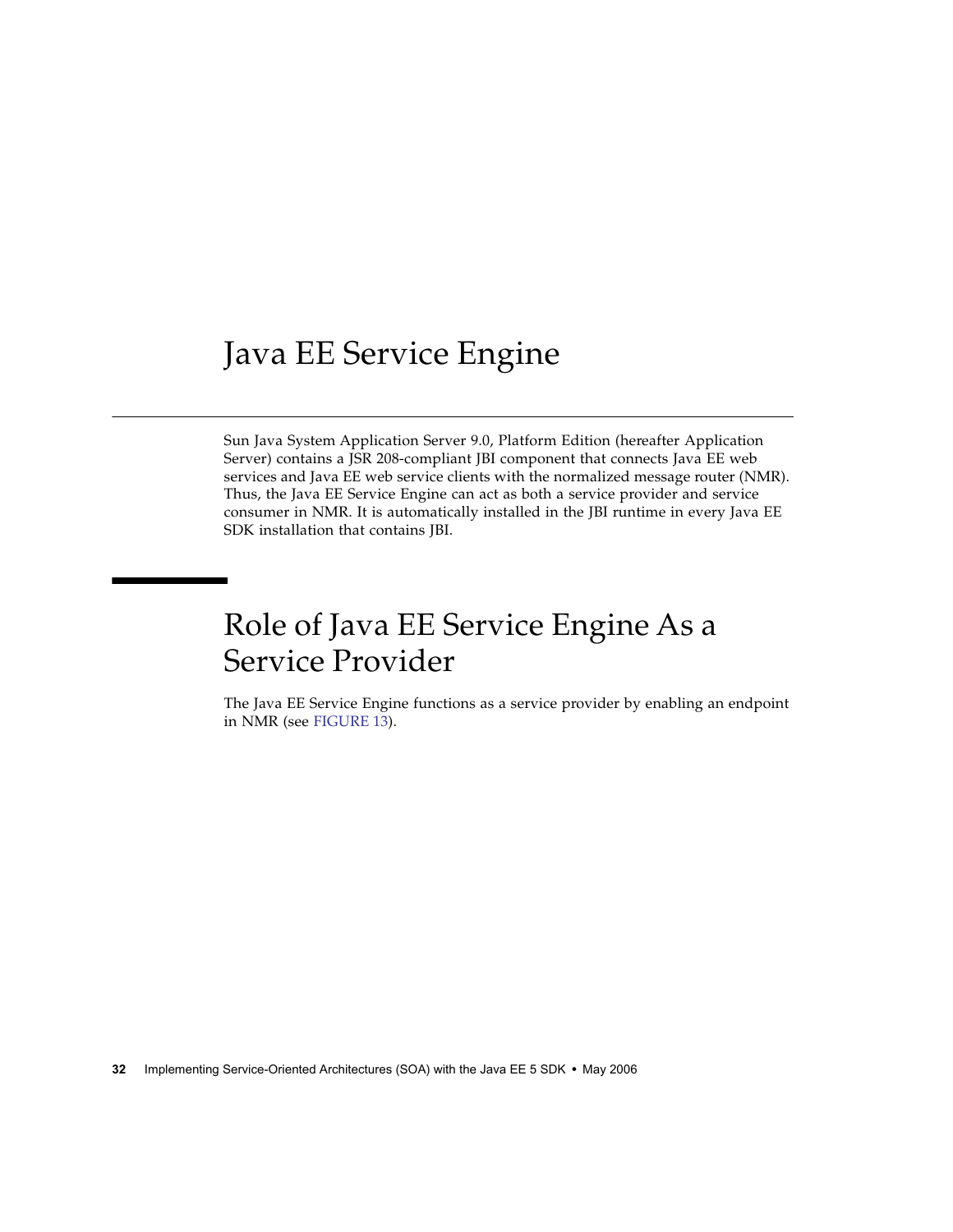

➀ During Deployment, Endpoint Is Activated in NMR

➁ A Component in the JBI Runtime Accesses a Java EE Web Service Endpoint

<span id="page-32-1"></span>**FIGURE 13** Java EE Service Engine As Service Provider

When a Java EE web service is deployed, the deployment runtime of Application Server notifies the Java EE Service Engine so that an endpoint is enabled in the NMR of the JBI runtime. The notification enables any component deployed in NMR to access the Java EE web service. For example, a BPEL application running inside the BPEL engine can access the Java EE web service by sending a normalized message to the endpoint enabled by the Java EE Service Engine.

This way of accessing Java EE web services is an alternative to the normal web service client access defined by JAX-WS.

# <span id="page-32-2"></span><span id="page-32-0"></span>Role of Java EE Service Engine As a Service Consumer

When a Java EE application needs to access an endpoint of a service provider deployed in the JBI runtime environment, the Java EE Service Engine acts as a bridge between the Java EE container and the NMR. In this case, the Java EE Service Engine normalizes the SOAP message that otherwise would have been used in the JAX-WS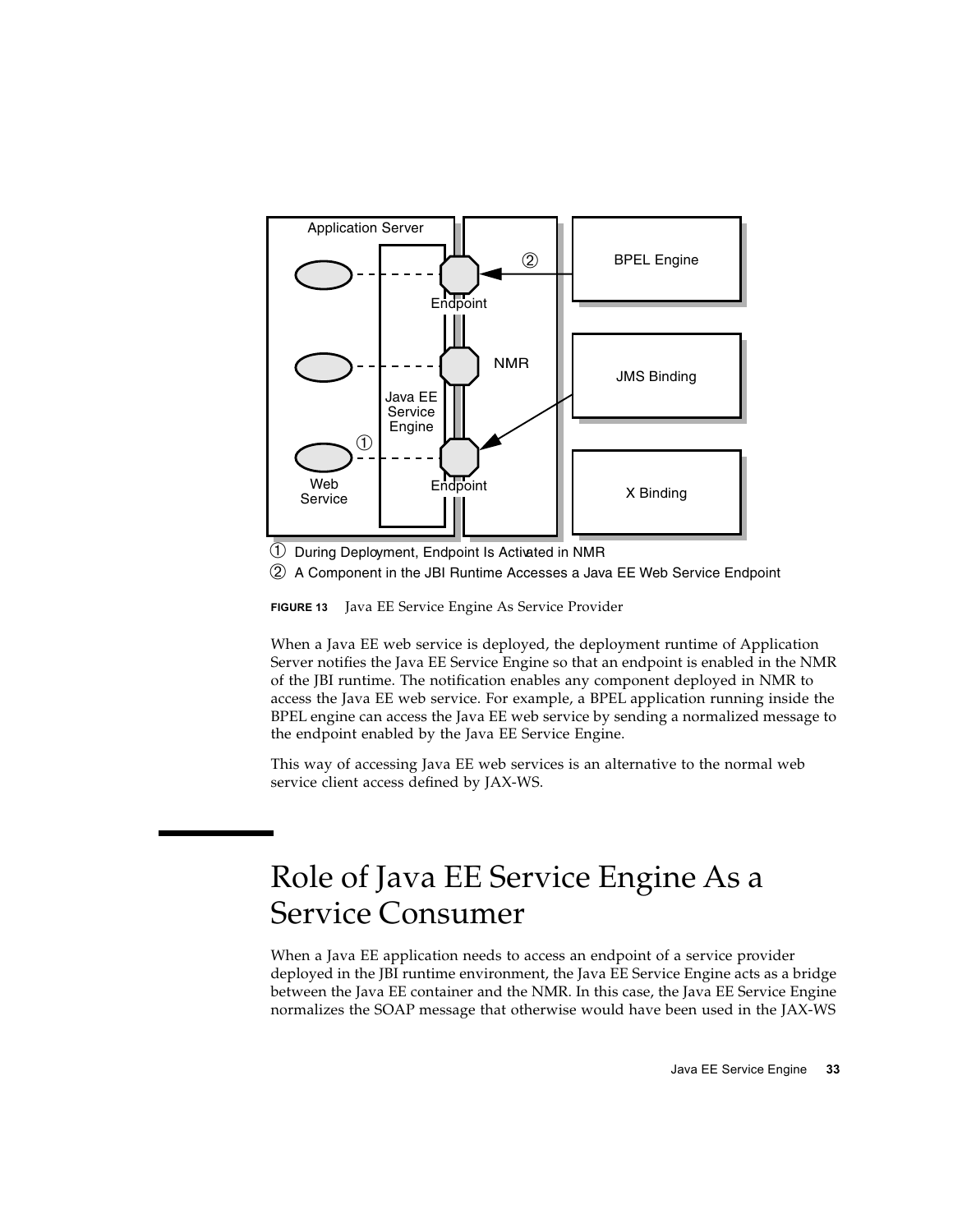communication and sends it to the NMR. This normalized message is handled by a service that has been enabled by a service provider deployed in the JBI runtime environment.



**FIGURE 14** Java EE Component Accesses an Endpoint Registered in NMR

To route the JAX-WS requests through NMR, the service-ref element in the Sunspecific deployment descriptor file needs to be modified as shown in the following code example.

```
<sun-web-app>
   <service-ref>
      <service-ref-name>
        sun-web.serviceref/calculator
      </service-ref-name>
      <port-info> 
        <wsdl-port>
           <namespaceURI>
               http://example.web.service/Calculator
           </namespaceURI>
           <localpart>
              CalculatorPort
```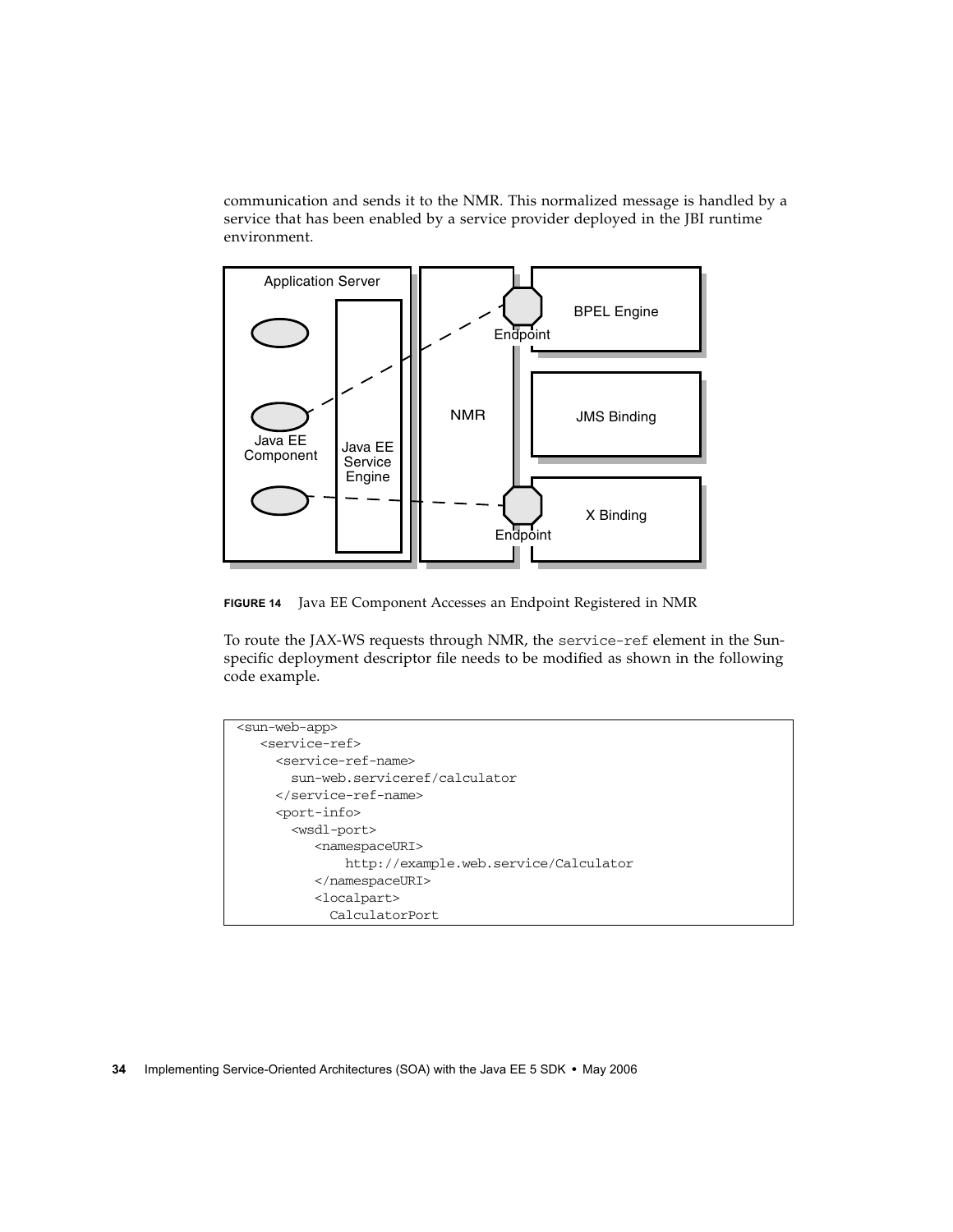```
 </localpart>
       </wsdl-port>
       <service-endpoint-interface>
          service.web.example.calculator.Calculator
      </service-endpoint-interface>
       <stub-property name="jbi-enabled" value="true"/>
     </port-info>
   </service-ref>
 </sun-web-app>
```
By changing the stub-property name="jbi-enabled" value to "false", you can prevent the Java EE Service Engine from intercepting the request.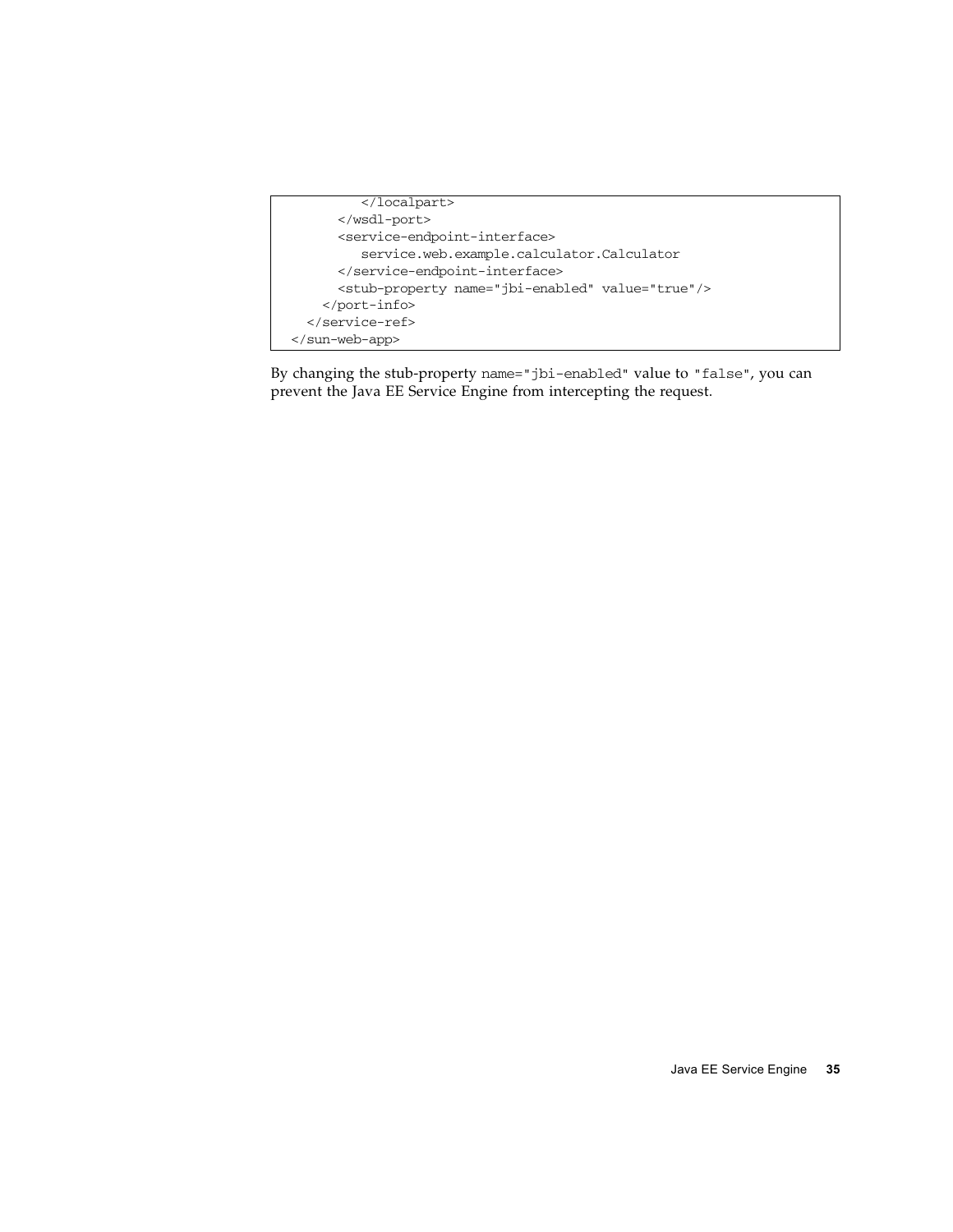# <span id="page-35-1"></span><span id="page-35-0"></span>HTTP/SOAP JBI Binding Component

HTTP/SOAP (HTTP/SOAPBC) is a JBI 1.0 BC that supports the SOAP protocol over HTTP.

The HTTP/SOAPBC complies with the WSDL 1.1 and SOAP 1.1 specifications (the reference implementation example uses WSDL 2.0, SOAP 1.2). Message exchanges to and from the HTTP/SOAPBC use the JBI WSDL 1.1 wrapper for the normalized message.

SOAP binding from the WSDL 1.1 specification is implemented (it does not use HTTP Get/Post or MIME bindings). SOAP binding follows WS-I 1.0 conventions and adds additional support for nonconforming components. It supports documentand RPC-style web services and literal use.



**FIGURE 15** HTTP/SOAP Binding Component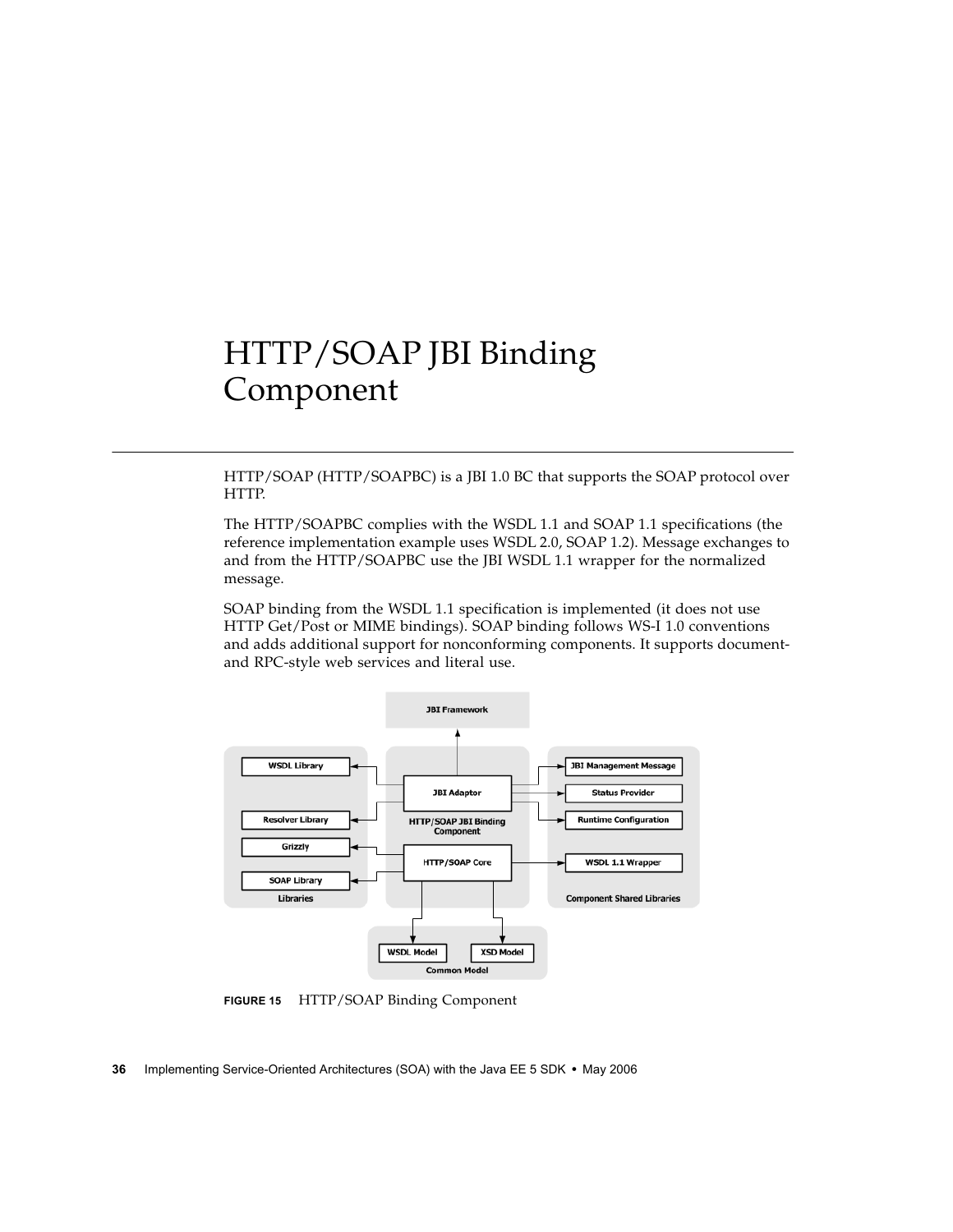The HTTP/SOAPBC supports the common convention of WSDL retrieval by appending ?wsdl to the URI. It uses XML catalogs following the OASIS Committee Specification. XML catalogs allow the component to resolve schemas locally without resorting to network access. HTTP/SOAPBC packages an embedded HTTP server (Grizzly). HTTP/ SOAPBC uses asynchronous input/output in the server to service thousands of concurrent incoming requests. Outbound requests are handled through SOAP with Attachments API for Java (currently, [SAAJ 1.2\)](http://java.sun.com/webservices/saaj/index.jsp).

<span id="page-36-0"></span>The HTTP/SOAPBC currently only handles ports that are not serviced by the application server. The HTTP/SOAPBC supports JBI Service Unit deployments to define the web services that will be provisioned or consumed. It makes use of the WSDL extensibility (standard SOAP extensions) to define external communication details for the web services to provision or consume.



**FIGURE 16** HTTP/SOAP Runtime Configuration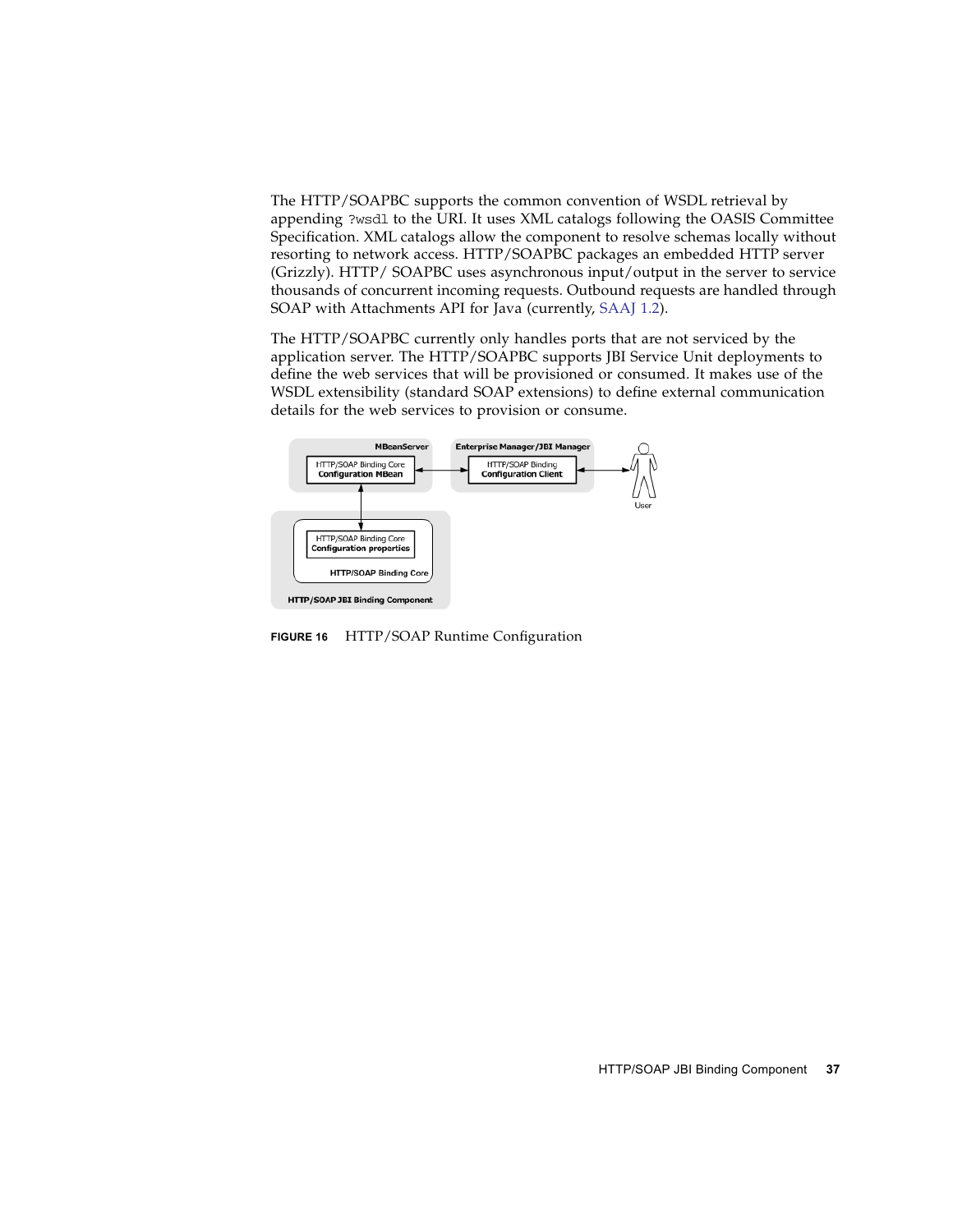# <span id="page-37-0"></span>WS-BPEL JBI Service Engine

<span id="page-37-3"></span><span id="page-37-2"></span>The WS-BPEL JBI Service Engine (hereafter called BPEL Service Engine), shown in [FIGURE 17,](#page-37-1) is a JBI engine component that provides services for executing business processes.



<span id="page-37-1"></span>**FIGURE 17** BPEL Service Engine

The BPEL Service Engine is a standard JBI 1.0 service engine component. It supports business processes that conform to the Web Services Business Process Execution Language (WS-BPEL) 2.0 specification. It provisions and consumes web services described in WSDL1.1 and exchanges messages in JBI-defined XML document format for wrapped WSDL 1.1 message parts.

The BPEL Service Engine supports request/reply, asynchronous one-way invocations, and direct invocation between two business processes. It can monitor endpoint status. It offers a command-line facility for building a Service Assembly and testing the deployed service.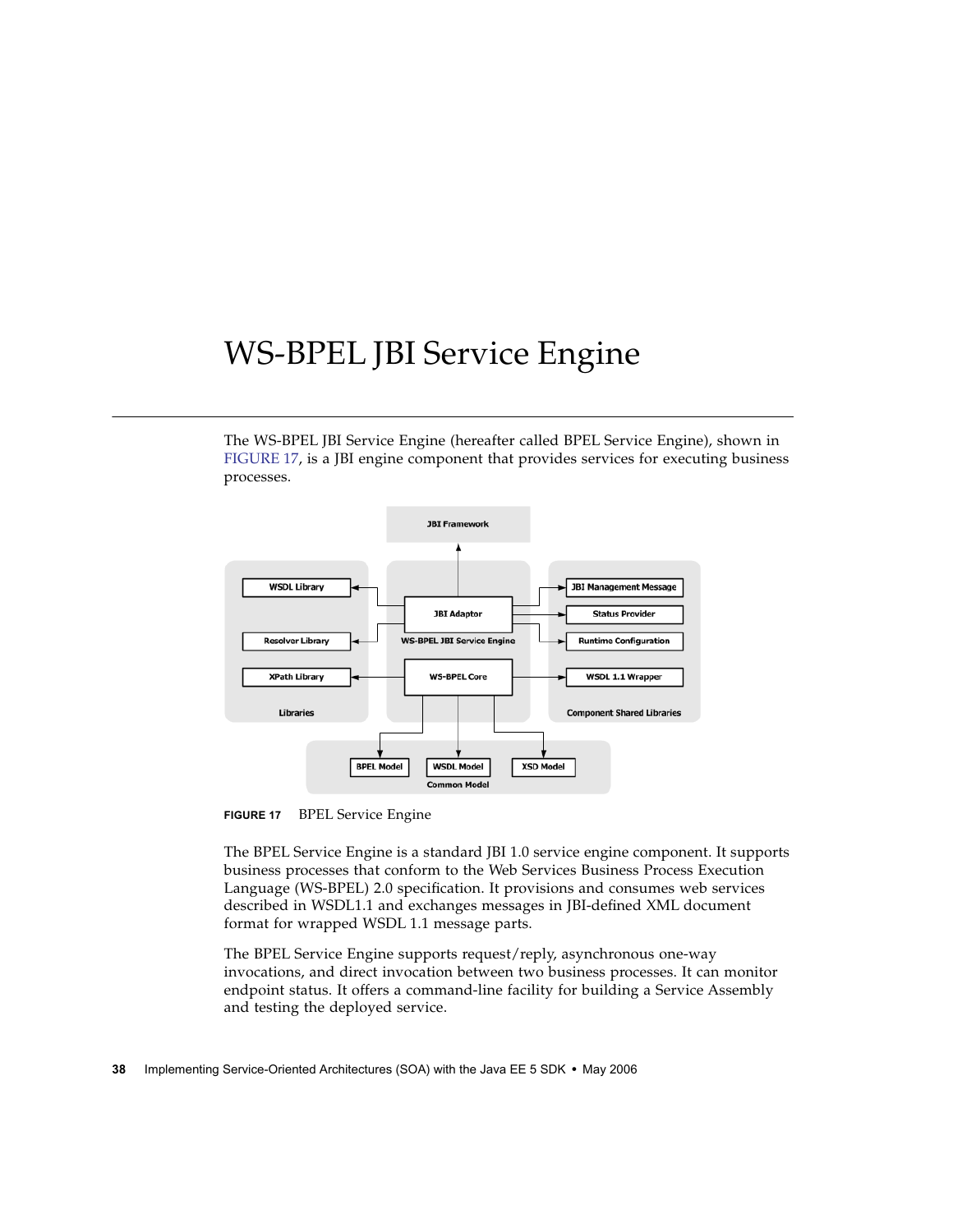<span id="page-38-1"></span>The BPEL Service Engine can be configured in one of three modes: static, deployment, or runtime:

- **Static** Parameter values, once loaded, can only be modified by reinstalling the engine.
- **Deployment** Parameter values can be changed without reinstallation, but only until the engine is started or restarted; they remain in effect throughout business process execution.
- **Runtime** Parameter values can be changed even while business processes are running. See [FIGURE 18](#page-38-0).



<span id="page-38-0"></span>**FIGURE 18** BPEL Service Engine Runtime Configuration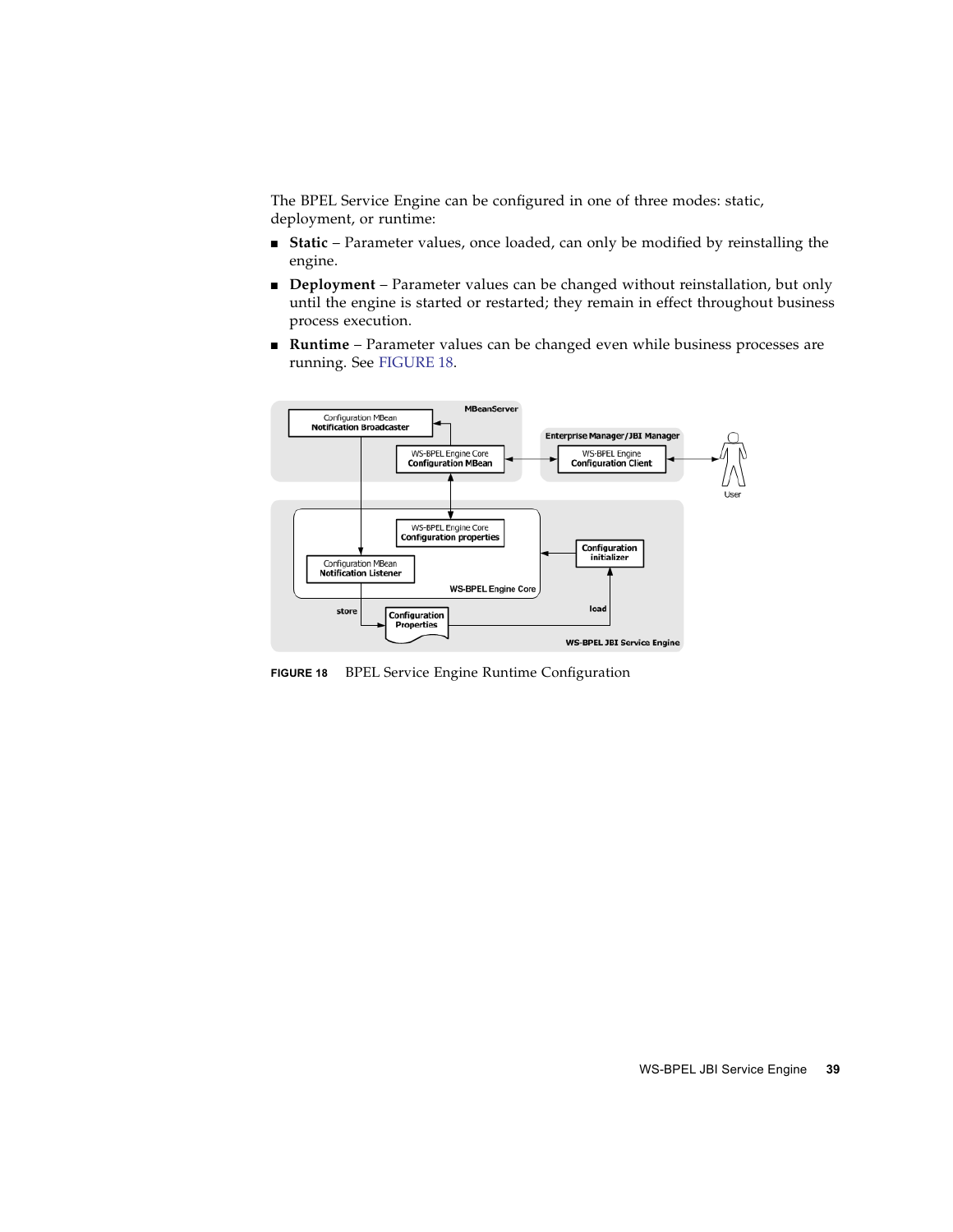# <span id="page-39-4"></span><span id="page-39-0"></span>Putting It All Together: The Loan Processing Composite Application

<span id="page-39-2"></span>This section presents an example of how a composite application can be created and deployed in the JBI environment. It uses the HTTP/SOAPBC, the WS-BPEL SE, and the Java EE SE components. It shows how these components can be orchestrated to solve a business problem.

Download the files related to this NetBeans 5.0 project from the links given in the section titled ["Resources" on page 62](#page-61-4) of this document.

The following JBI components are used in this example:

- WS-BPEL Service Engine
- HTTP/SOAP Binding Component (no security)
- Java EE Service Engine

The composite application is an Enterprise JavaBeans application exposed as a WebService. The JBI Service Assembly consists of the following Service Units:

- WS-BPEL engine provider, consuming all the other provided services
- HTTP/SOAP binding consumer, for receiving requests

## <span id="page-39-3"></span><span id="page-39-1"></span>Business Use Case

The composite application satisfies the following business use case, illustrated in [FIGURE 19.](#page-40-1)

The user applies for a loan by filling out a loan request, including information such as personal identifying information, amount of loan requested, and credit history.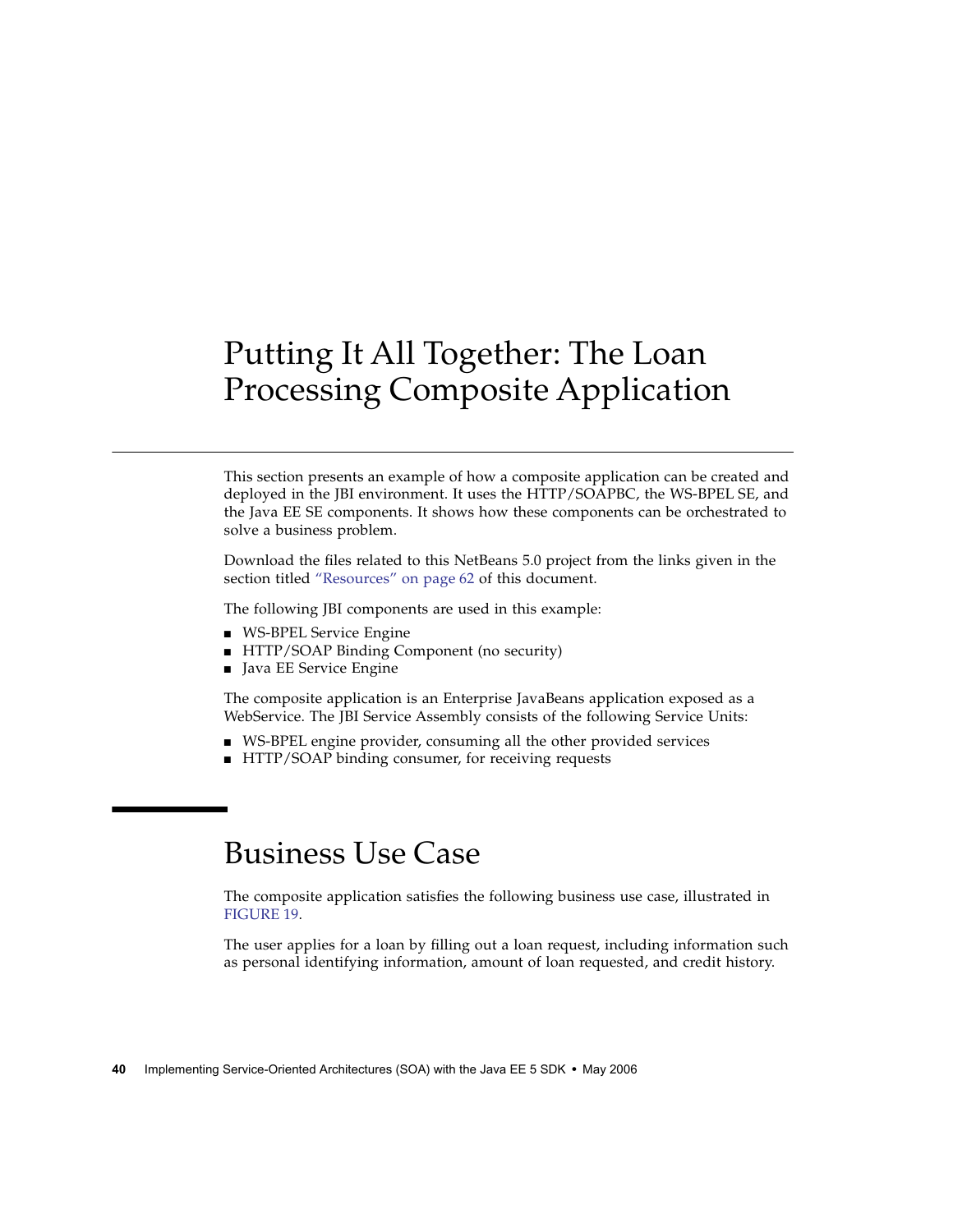When the loan request is received, the personal information supplied by the user is verified across an existing database, and approval is granted or rejected based on the information and the amount requested.

After certain formalities are fulfilled, a report, in the form of an approval letter, is generated and sent to the user, confirming the approval of the loan. If the loan is rejected for some reason, then a report showing the reason for the rejection is generated and displayed.



Send REJECTED status, and reason

<span id="page-40-1"></span>**FIGURE 19** Business Use Case Flow Diagram

# <span id="page-40-0"></span>Implementation With JBI

<span id="page-40-2"></span>The above business case can be implemented according to SOA principles and the JBI specification. The Service Assembly (composite application), which consists of all the Service Units, must be deployed. [FIGURE 20](#page-41-0) describes such a scenario. The description of all the activities that are performed at each step follows the figure.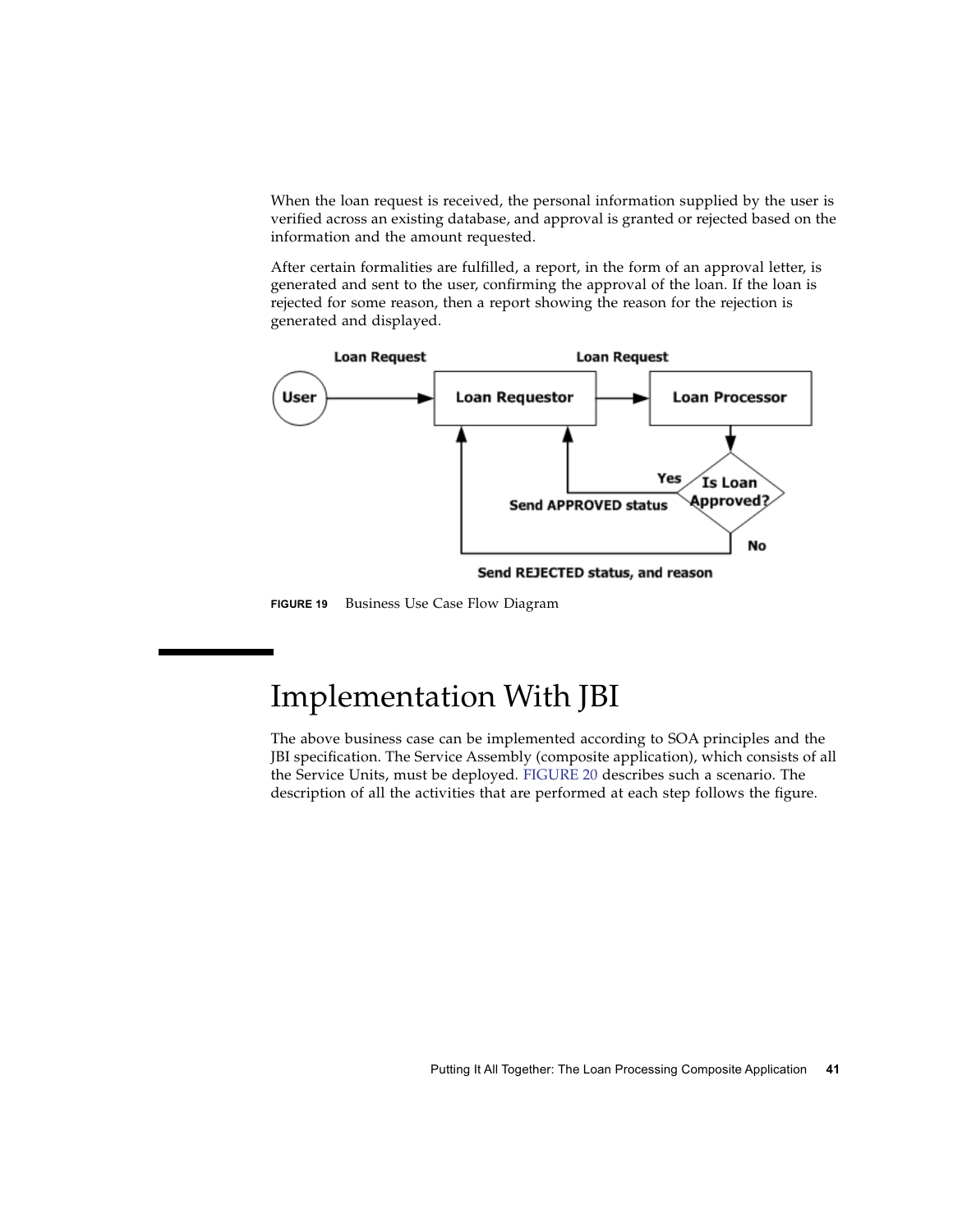

<span id="page-41-0"></span>**FIGURE 20** Sequence of Steps Describing Message Flow in the Loan Processing Application

**Step 1** – The user submits the information that is required for obtaining a loan. The information can be supplied though a web services client or an application client. For this scenario, we assume a web client. The user fills out the form (see [FIGURE 21\)](#page-42-0), from which information such as name, age, salary, e-mail address, and so on, is collected. When the form is submitted, a request is made to the appropriate URL.

**Step 2** – The HTTP/SOAP BC provides a consumer endpoint for the URL. The HTTP/SOAP BC can process this request because the WSDL that corresponds to this service (http://localhost:22000/loanRequestor) has already been deployed in the HTTP/SOAP BC, and the port corresponding to this service is the correct port. Any other information that the BC requires (security-partner link-related information) is supplied along with the Service Unit.

When the HTTP/SOAP BC receives this request, it unmarshals the SOAP message, removes the SOAP headers, constructs a normalized message (based on the JBI specification), and addresses it to the component that provides this service in the JBI system. This message is then sent on the delivery channel. The normalized message router (NMR) routes the message to the BPEL service engine with service name http://localhost/loanRequestorBpel/loanRequestor and port loanRequestorService.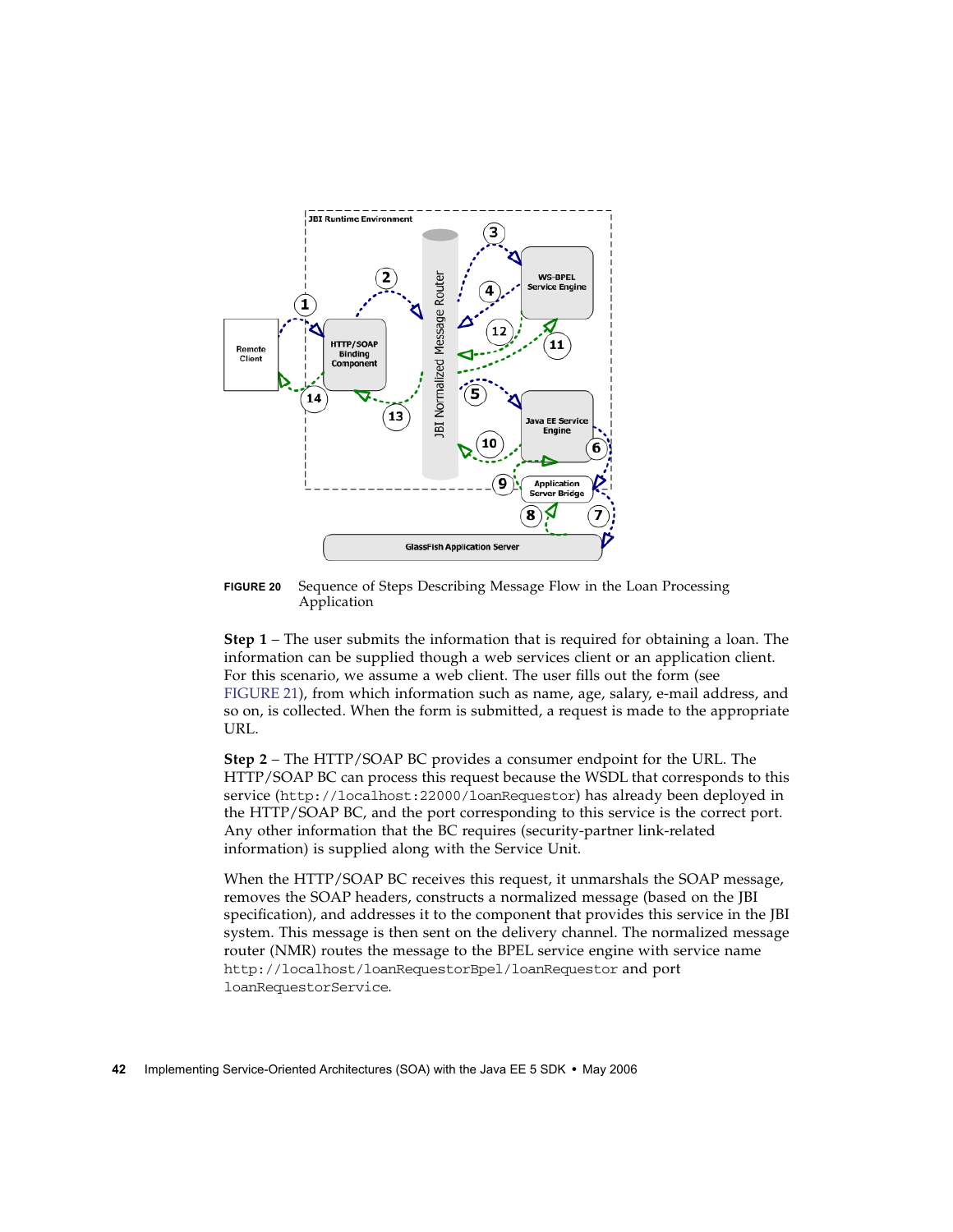| <b>Loan Application</b>        |                         |
|--------------------------------|-------------------------|
| Social Security Number:        | 123456789               |
| Name:                          | Gopalan Suresh Raj      |
| e-mail Address:                | qopalan.raj@sun.com     |
| Home Address:                  | 800 Royal Oaks Blvd., N |
| Age:                           | 36                      |
| Annual Salary:                 | 9876543                 |
| Loan Amount Requested: 1000000 |                         |
| Gender                         | <b>C</b> Male C Female  |
| Process                        |                         |

<span id="page-42-0"></span>**FIGURE 21** Loan Application Request Form

**Step 3** – The BPEL SE receives a request on its delivery channel. The service information and the BPEL script that must be executed for this request is obtained from the deployed Service Unit. The BPEL SE starts executing the BPEL script corresponding to this service and port. It also validates the message received with the message type described in the WSDL.

**Step 4** – The first activity in the BPEL script happens to be an invocation of another service. The BPEL SE constructs a normalized message and updates the message content with the loan request message and the message headers, with the service name urn:LoanProcessorEJB/wsdl}LoanProcessorEJB and port LoanProcessorEJBSEIPort. This message, too, is sent on the delivery channel. The BPEL service engine has no knowledge of the provider of the service other than the service definition in the WSDL file.

**Steps 5 to 10** – Because the endpoint is an internal endpoint (that is, provided by some engine in the JBI runtime system) and has been activated by the Java EE SE, the message is delivered to the delivery channel of the Java EE SE. A deployment to the Java EE SE is not a Service Unit but could be any application server component, such as an EJB component or a servlet. A special provision in Sun Java System Application Server specifies that any EJB exposed as a Web Service automatically has its service endpoints registered with the JBI normalized message router (NMR).

Similarly, a provision in the web.xml deployment descriptor for the Application Server lets you indicate whether or not a servlet is JBI enabled. If it is not JBIenabled, then the servlet request processing proceeds normally; if it is JBI enabled, then any request to the servlet is trapped by the Java EE Service Engine and a request is sent to the NMR. The Java EE SE also normalizes the request message.

In this example, Java EE SE receives a request for a service that is provided by a JBIenabled EJB component deployed in the application server. The SE passes the request to the EJB component after denormalizing the request and applying the SOAP wrappers to it (because the EJB component is a web service implementation, it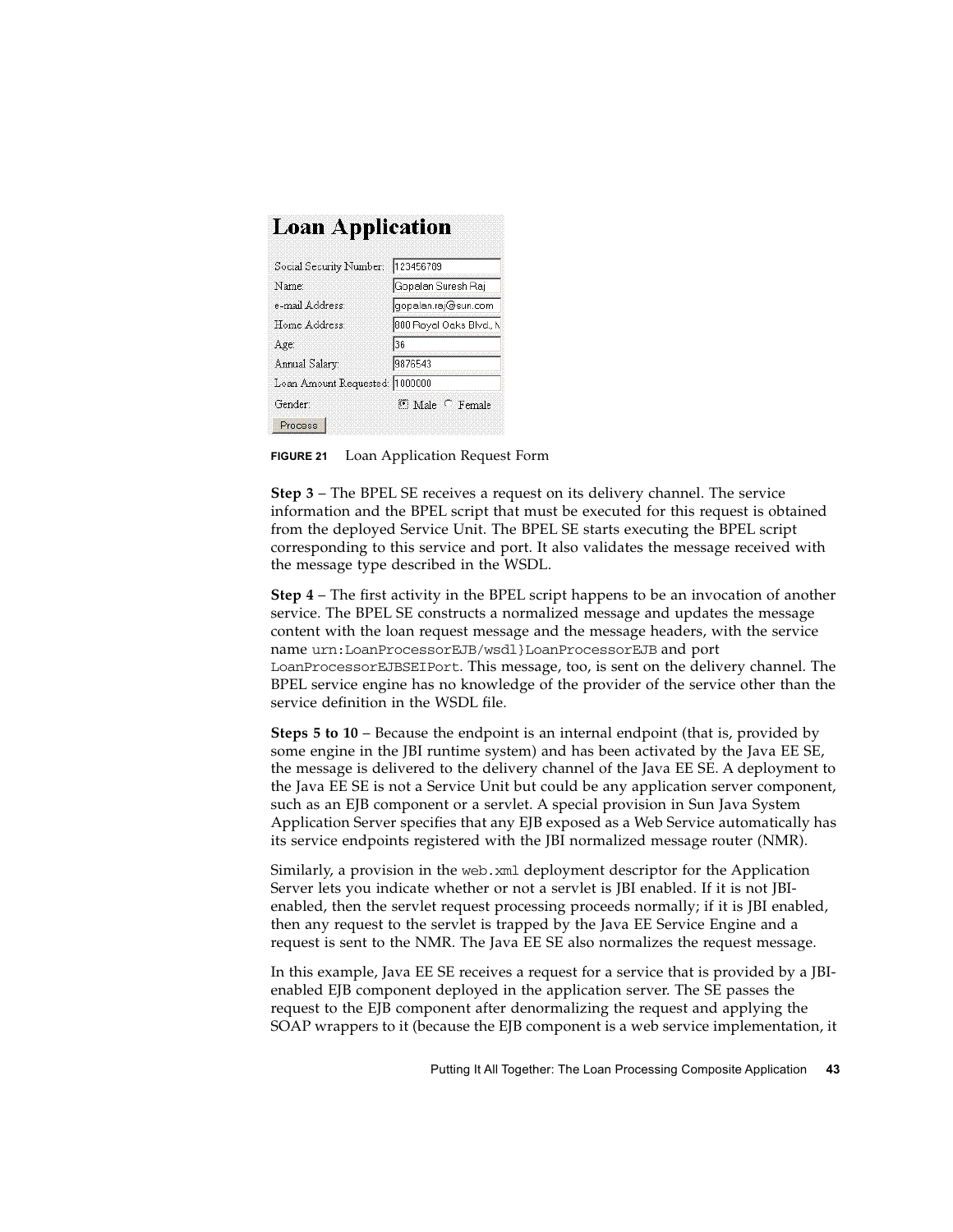expects a SOAP message). The response returned by this web service is likewise stripped of SOAP wrappers and normalized into a JBI normalized message. The resulting message is returned as a response to the consumer (the BPEL SE). The web service is the LoanProcessor web service, which approves or rejects loan requests.

**Steps 11, 12** – The BPEL SE receives the response from the provider and validates the response to determine whether or not it is a fault. If the response is valid, the BPEL SE proceeds with the execution of the next service; otherwise, it executes the fault handlers. The response is merely an approved or rejected status message from the LoanProcessor corresponding to the service name {urn:LoanProcessorEJB/wsdl}LoanProcessorEJB and port LoanProcessorEJBSEIPort. The BPEL SE sends the reply back through the NMR to the consumer.

**Steps 13, 14** – The HTTP/SOAP BC that initiated the Loan request receives this response. It denormalizes the response message and creates a SOAP response (see [FIGURE 22\)](#page-43-0) to be sent to the web-service client that invoked it.

#### **Loan Application APPROVED.**

| Social Security Number: 123456789     |                    |
|---------------------------------------|--------------------|
| Name:                                 | Gopalan Suresh Raj |
| Age:                                  | 36                 |
| Annual Salary:                        | \$9,876,543.00     |
| Loan Amount Requested: \$1,000,000.00 |                    |
| Back                                  |                    |

<span id="page-43-0"></span>**FIGURE 22** Loan Request Response Presented to User

The following sections of this document provide programming details to give you a deeper understanding of the example application.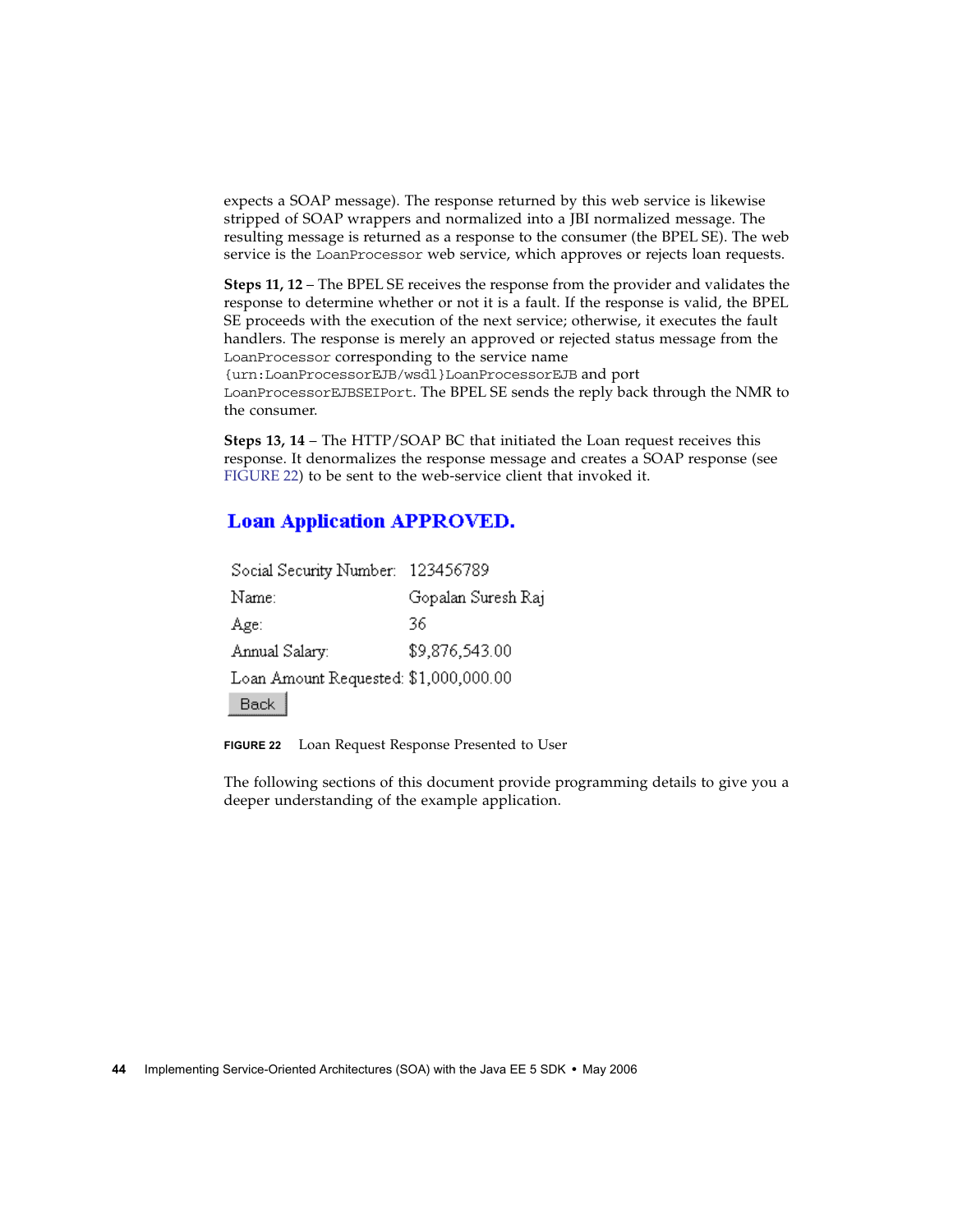# <span id="page-44-0"></span>Web Services Business Process Execution Language (WS-BPEL)

<span id="page-44-2"></span>The Web Services Business Process Execution Language (WS-BPEL) is used to create processes capable of invoking other processes, all of which correspond to a business workflow. Coordinating the interaction of these processes is known as orchestration. WS-BPEL enables orchestration by providing standardized integration logic and process automation between web services.

Using constructs derived from the Web Service Definition Language (WSDL), WS-BPEL describes inbound and outbound process interfaces so that a process can easily be integrated into other processes or applications. These interface descriptions enable consumers of a process to inspect and invoke a WS-BPEL process just as they would any other web service.

# <span id="page-44-3"></span><span id="page-44-1"></span>BPEL – The Language in a Nutshell

BPEL is a rigorous language that extends web services for interacting processes. BPEL business processes build stateful, conversational orchestrations from web services. BPEL processes are expressed in XML notation.

To design a composite application using WS-BPEL, you must become acquainted with the BPEL language. While this article cannot describe all the details of the BPEL language and its capabilities, it introduces features of the language now as background for understanding the example program presented later.

Users of the NetBeans™ Enterprise Pack 5.5 can use the BPEL Visual Designer and the many tools that come with it to create their orchestrations and therefore will not have to create BPEL XML code by hand. However, knowledge of the language elements is still useful since the BPEL Visual Designer references these constructs and language elements in its graphical widgets.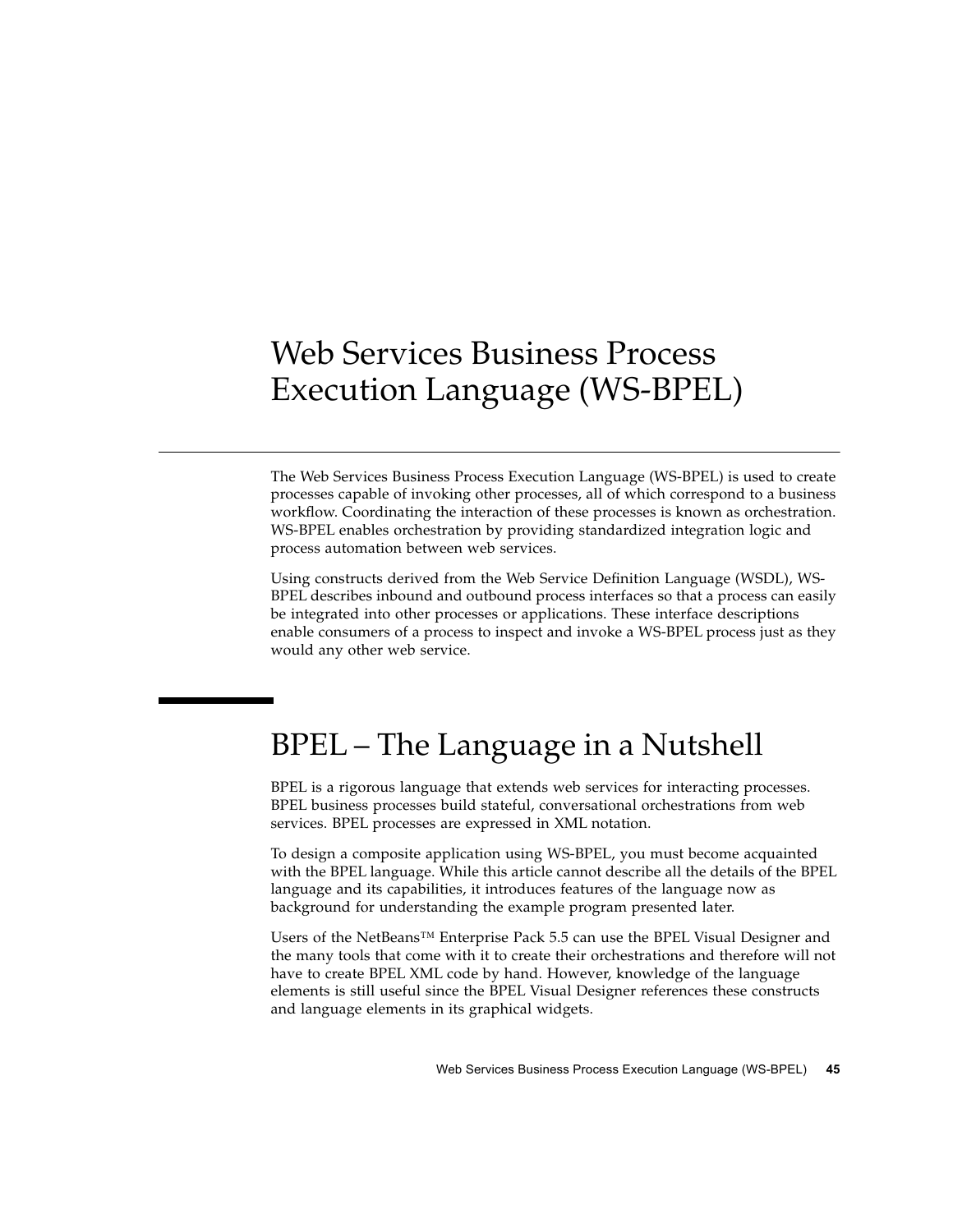<span id="page-45-3"></span>[FIGURE 23](#page-45-1) shows a typical BPEL process definition skeleton.



<span id="page-45-1"></span>**FIGURE 23** BPEL Process Definition Skeleton

### <span id="page-45-0"></span>The process Definition

<span id="page-45-2"></span>The root element of any BPEL process is the <process/> definition. Each process definition has a name attribute and definition-related namespaces, as shown in the following example.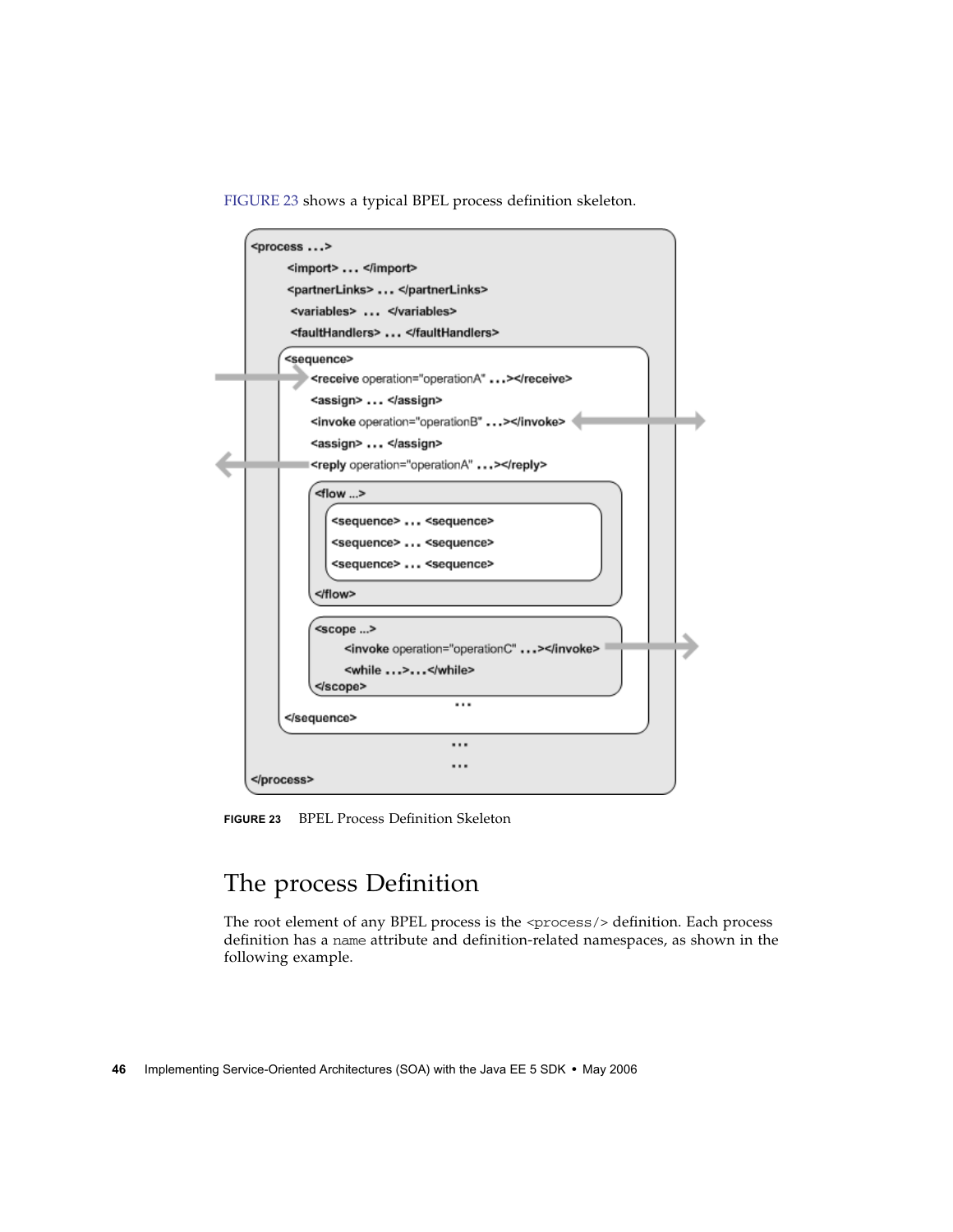```
<?xml version="1.0" encoding="utf-8" ?>
<process name="loanRequestorBpel"
  targetNamespace="http://www.seebeyond.com/eInsight/loanRequestorBpel"
 xmlns:tns="http://www.seebeyond.com/eInsight/loanRequestorBpel"
 xmlns:bpws="http://schemas.xmlsoap.org/ws/2004/03/business-process/"
 xmlns:ns0="http://localhost/loanRequestorBpel/loanRequestor"
 xmlns:ns1="http://localhost/loanRequestorBpel/ 
                                           LoanProcessorEJBWrapper"
 xmlns="http://schemas.xmlsoap.org/ws/2004/03/business-process/"
 xmlns:ns3="urn:LoanProcessorEJB/wsdl"
 xmlns:ns2="http://www.w3.org/2001/XMLSchema">
     <import ...>
    </import>
     <partnerLinks>
        ...
     </partnerLinks>
     <variables>
        ...
     </variables>
     <sequence>
        ...
     </sequence>
        ...
</process>
```
## <span id="page-46-1"></span><span id="page-46-0"></span>The import Element

The <import/> element, illustrated in the following example, indicates a dependency on external XML Schema or WSDL definitions. Each <import/>
element contains three mandatory attributes:

- The namespace attribute specifies the URI namespace of the imported definitions.
- The location attribute contains a URI giving the location of a document that contains relevant definitions in the namespace specified. The document located at the URI must contain definitions belonging to the same namespace as indicated by the namespace attribute.
- The importType attribute identifies the type of document being imported by providing the URI of the encoding language. The value must be set to "http:// www.w3.org/2001/XMLSchema" when XML Schema 1.0 documents are imported, and to "http://schemas.xmlsoap.org/wsdl/" when WSDL 1.1 documents are imported.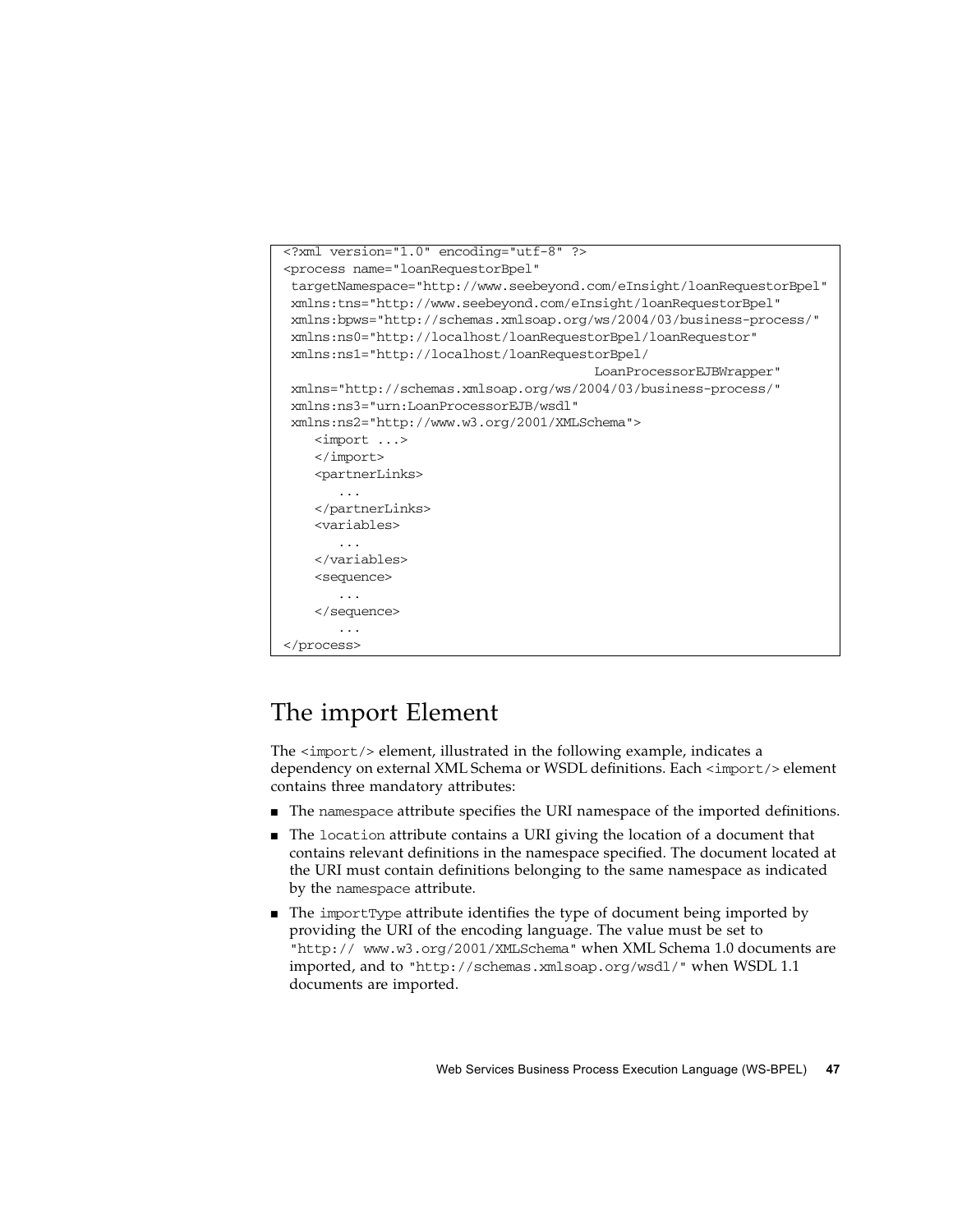```
<import namespace="http://localhost/loanRequestorBpel/loanRequestor"
         location="loanRequestor.wsdl"
         importType="http://schemas.xmlsoap.org/wsdl/">
</import>
<import namespace="http://localhost/loanRequestorBpel/
                                      LoanProcessorEJBWrapper"
location="LoanProcessorEJBWrapper.wsdl"
importType="http://schemas.xmlsoap.org/wsdl/">
</import>
```
### <span id="page-47-0"></span>The partnerLinkType and role Definitions in WSDL Files

<span id="page-47-1"></span>The <partnerLinkType/> element is embedded directly within the WSDL file of every partner process and service process involved in a BPEL orchestration.

<partnerLinkType/> elements defined in the partner's WSDL file identify the WSDL portType (interface) element referenced by the partnerLink in the service process's BPEL process definition.



**FIGURE 24** partnerLinkType Behavior

The <partnerLinkType/> element contains one <role/> element for each role (service provider or service consumer) the service process can play, as defined by its partnerLink element—myRole (indicating a service provider) and partnerRole (indicating a service consumer) attributes—in the service process's BPEL process definition. Therefore, a partnerLinkType can have either one or two <role/> child elements. The following example shows one <role/> child element.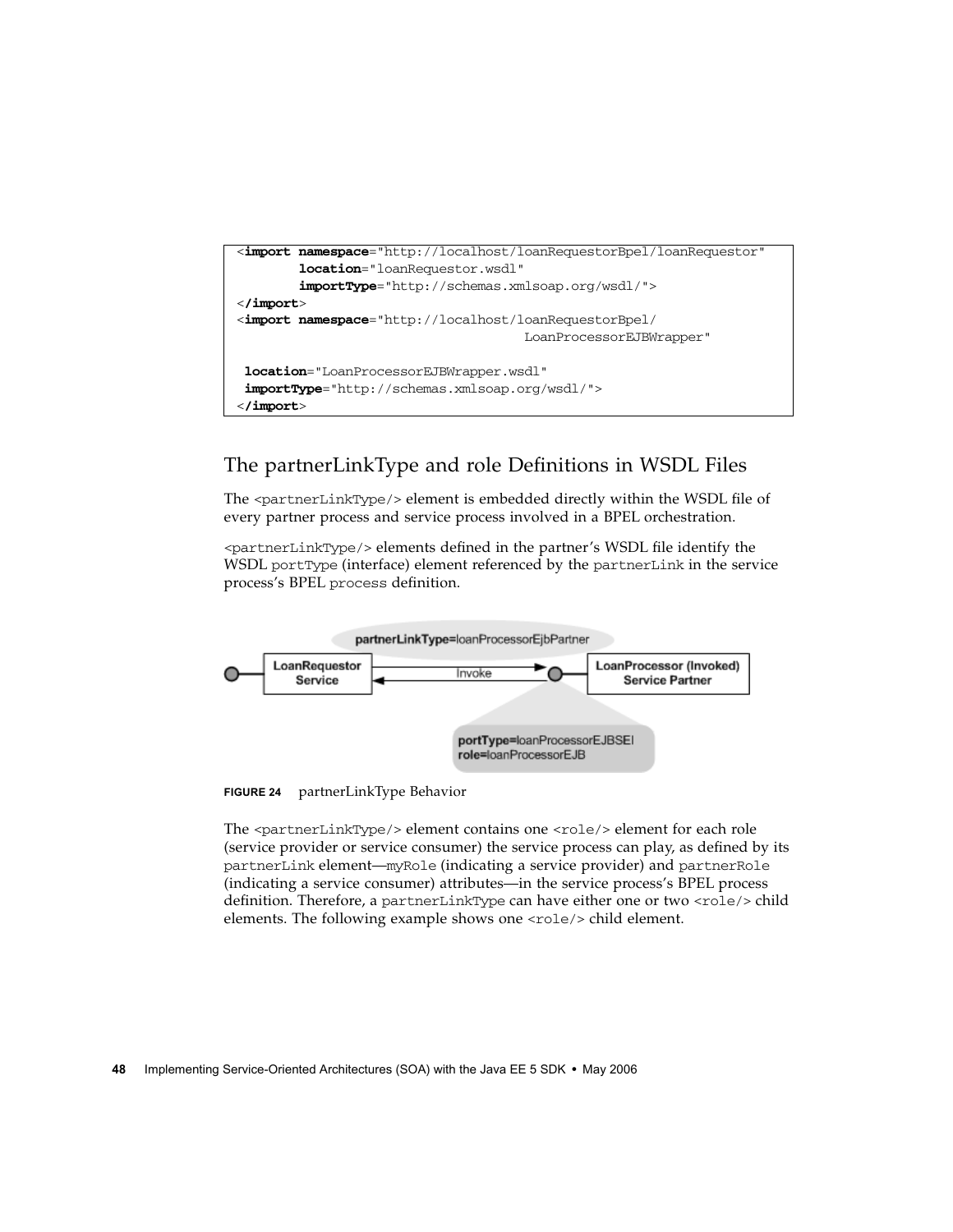```
<definitions name="LoanProcessorEJBWrapper"
targetNamespace="http://localhost/loanRequestorBpel/
                                  LoanProcessorEJBWrapper"
   xmlns:tns="http://localhost/loanRequestorBpel/
                                  LoanProcessorEJBWrapper"
  xmlns="http://schemas.xmlsoap.org/wsdl/"
   xmlns:plink="http://schemas.xmlsoap.org/ws/2004/03/partner-link/"
   ...
   >
...
     <plink:partnerLinkType name="loanProcessorEjbPartner">
         <plink:role name="loanProcessorEJB"
                     portType="ns:LoanProcessorEJBSEI">
         </plink:role>
     </plink:partnerLinkType>
...
</definitions>
```
In situations when a service process has the same relationship with multiple partner processes, the service process's BPEL partnerLink elements can reference the same partnerLinkType.

## <span id="page-48-1"></span><span id="page-48-0"></span>The partnerLinks and partnerLink Definitions

The <partnerLink/> definition defines the portType (interface) of the partner process that will participate in BPEL orchestrations of the business process being defined. These partner processes can act as clients to the service process being defined or can be invoked by the service process.

The <partnerLink/> element encodes communication exchange information between the service process and its partner processes. The role of the service process will vary according to the nature of communication with its partner process.

For the example in [FIGURE 25](#page-49-1), when the LoanRequestor service process invokes a LoanProcessorEJB partner process, it may act in a LoanRequestor role and the LoanProcessorEJB partner process may act in a LoanProcessorEJB role.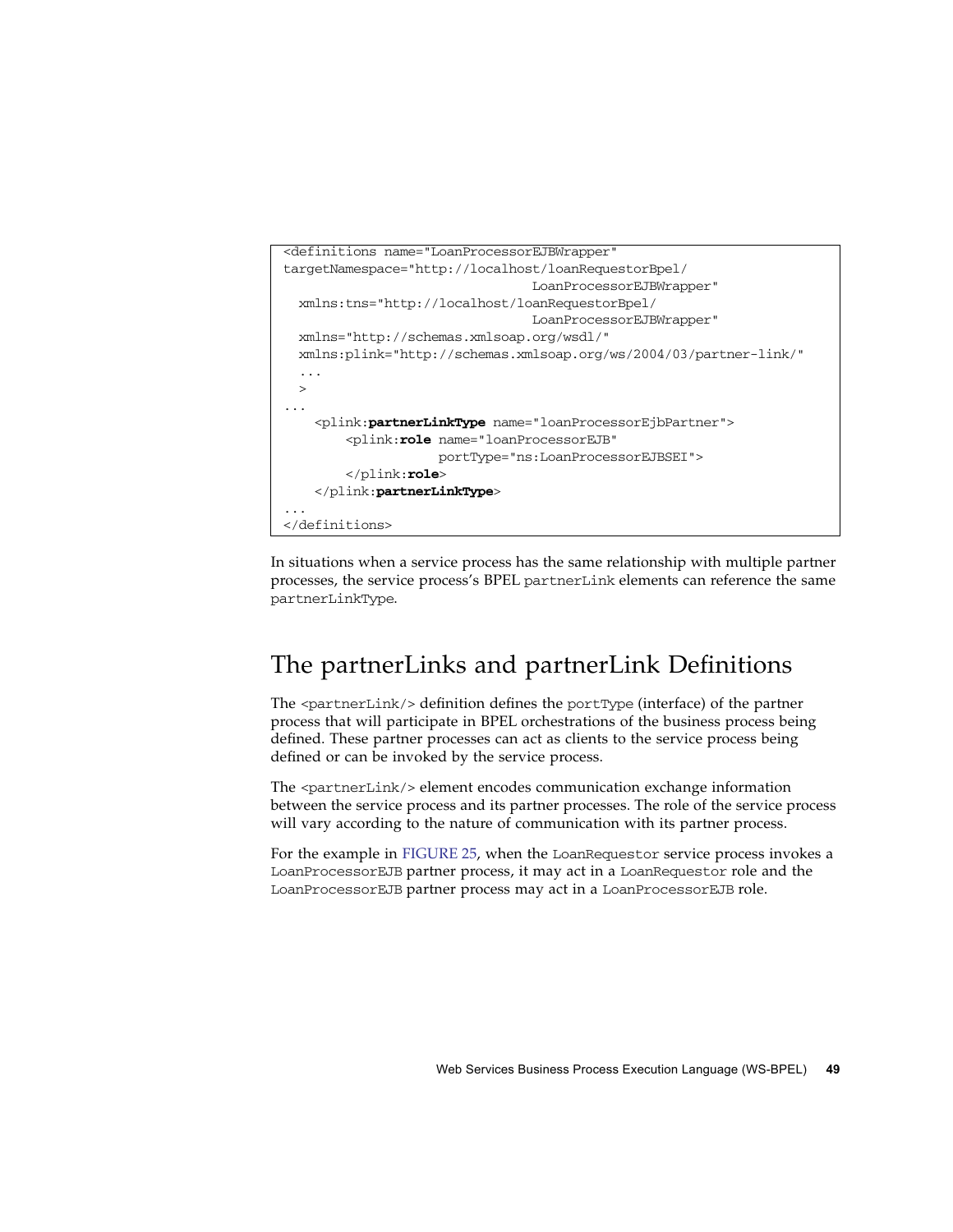

<span id="page-49-1"></span>**FIGURE 25** partnerLinkType in Loan Processor Example

The <partnerLink/> element contains the myRole and partnerRole attributes that establish the roles for the service process and its partner process, respectively, as illustrated in the following code example.

| <partnerlinks></partnerlinks> |                                                               |
|-------------------------------|---------------------------------------------------------------|
|                               | <partnerlink <="" name="bpelImplemented" th=""></partnerlink> |
|                               | partnerLinkType="ns0:loanRequestorPartnerLinkType"            |
|                               | myRole="loanRequestor"/>                                      |
|                               | <partnerlink <="" name="ejbInvoked" th=""></partnerlink>      |
|                               | partnerLinkType="ns1:loanProcessorEjbPartner"                 |
|                               | partnerRole="loanProcessorEJB"/>                              |
|                               |                                                               |

The myRole attribute is used when the service process acts as the service provider and is being invoked by a service consumer partner process client. Similarly, the partnerRole attribute identifies the service provider partner process that the service process is invoking when acting in a service consumer client role.

### <span id="page-49-2"></span><span id="page-49-0"></span>The variables and variable Definitions

The <variable/> element is used by the service process to store state information related to immediate workflow logic. Entire XML messages can be stored in a variable and retrieved later by a process. Only predefined XSD schema type data can be stored into these variables.

As defined by the following attributes, several data types can be stored in a process variable:

■ The messageType attribute allows the variable to contain an entire WSDL-defined message, as illustrated in the following code example.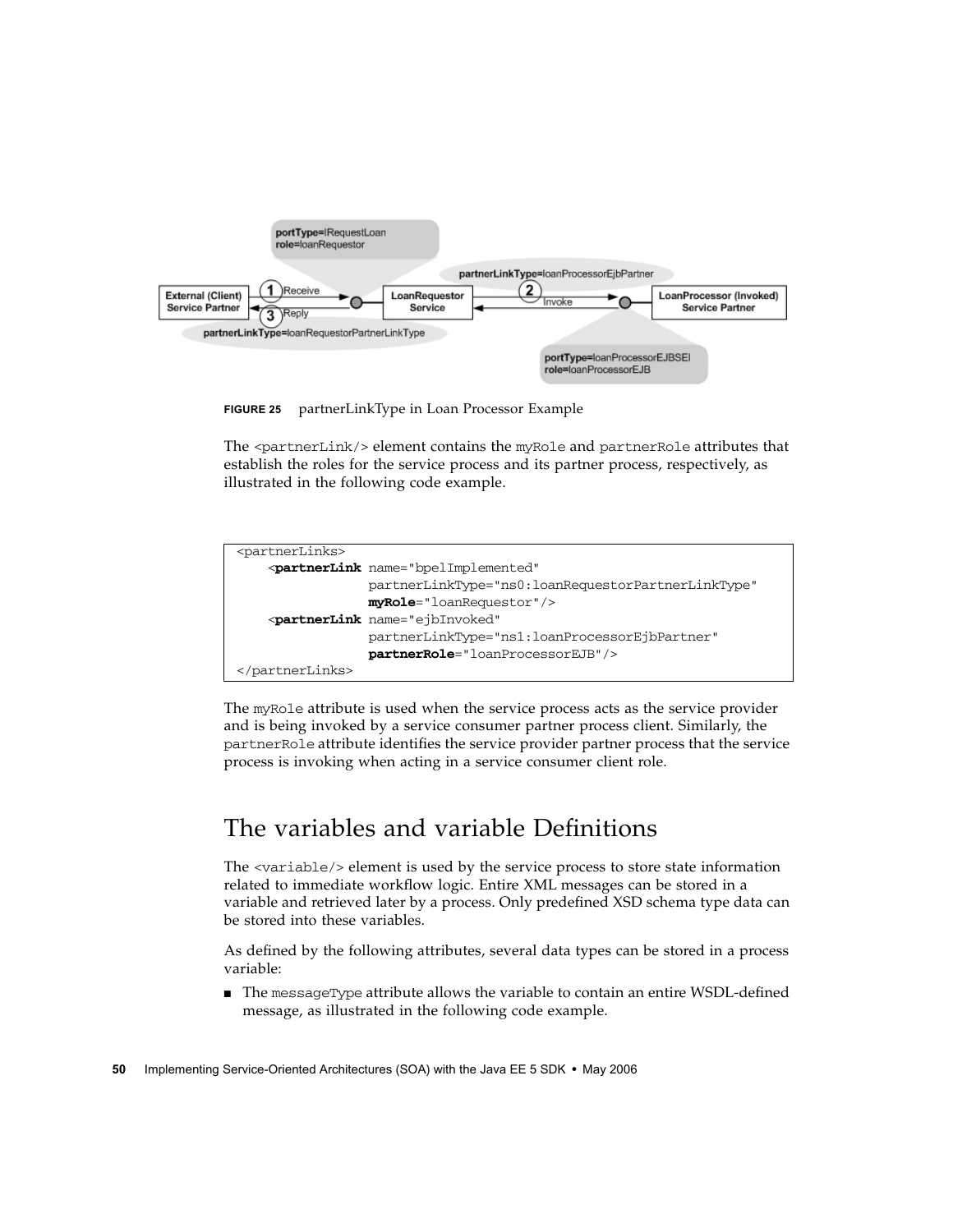- The element attribute allows a variable to contain an XSD element.
- The type attribute allows a variable to contain any XSD simpleType.

In the following example, variables with the messageType attribute are defined for each of the input and output messages handled by the process definition. The value of this attribute is the message name from the partner process definition.

```
<variables>
   <variable name="requestLoan_Input"
             messageType="ns0:requestLoanMessage">
   </variable>
   <variable name="requestLoan_Output"
             messageType="ns0:requestLoanResponseMessage">
   </variable>
   <variable name="processApplication_Input"
             messageType="ns3:LoanProcessorEJBSEI_processApplication">
   </variable>
   <variable name="processApplication_Output"
      messageType="ns3:LoanProcessorEJBSEI_processApplicationResponse">
   </variable>
</variables>
```
### <span id="page-50-2"></span><span id="page-50-1"></span><span id="page-50-0"></span>Structured Activity: The sequence Element

Structured activities combine primitive activities into more complex processes. The <sequence/> element defines an ordered sequence of activities so that they are executed in the order in which they are listed, as illustrated in the following example. <sequence/> elements can be nested, so sequences can be defined within sequences.

```
<sequence>
     <receive>
     </receive>
     <assign>
         ...
     </assign>
     <invoke>
     </invoke>
     <assign>
         ...
```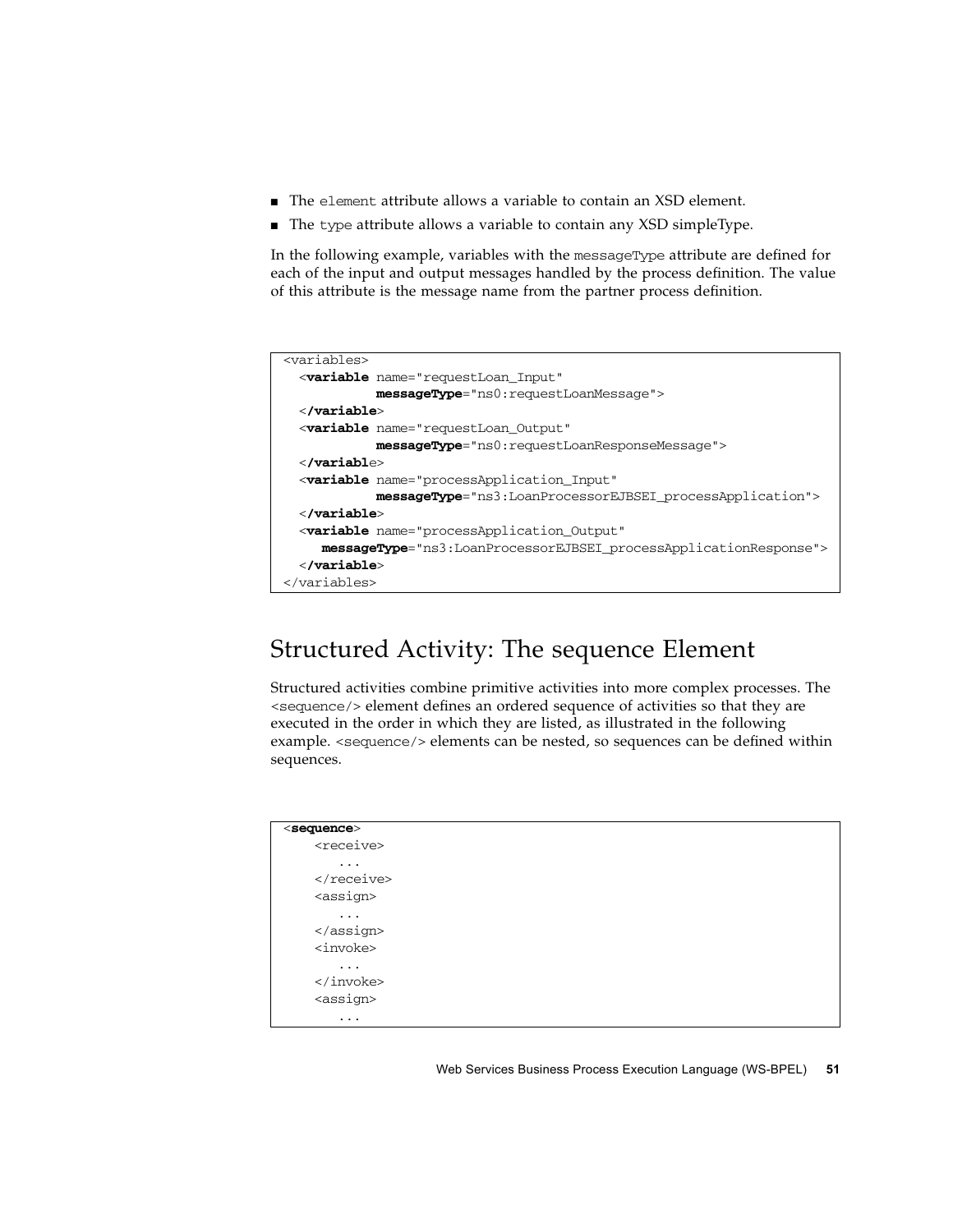```
 </assign>
     <reply>
         ...
     </reply>
</sequence>
```
### <span id="page-51-2"></span><span id="page-51-1"></span><span id="page-51-0"></span>Web Service Activity: The receive Element

Web service activities are defined by BPEL to create WebService compositions. The <receive/> element defines the information expected by a service process acting as a service provider waiting to receive a request from an external client partner process acting as a service consumer.





The attributes that are required for defining a receive task are as follows:

- partnerLink attribute This attribute value points to the client partner process (the service consumer).
- portType attribute This attribute value contains the service process's (service provider) port type (or interface) that will be waiting to receive the service request from the client partner service consumer.
- operation attribute This attribute value contains the service process's operation that will be receiving the client request.
- variable attribute -This attribute value contains the process definition variable that will store the incoming request message.
- $\blacksquare$  createInstance attribute This attribute value is set to "yes" if, on receiving a client request, a new service process instance must be created and launched. If this attribute value is set to "no", a new service process instance is not created when a client request is received.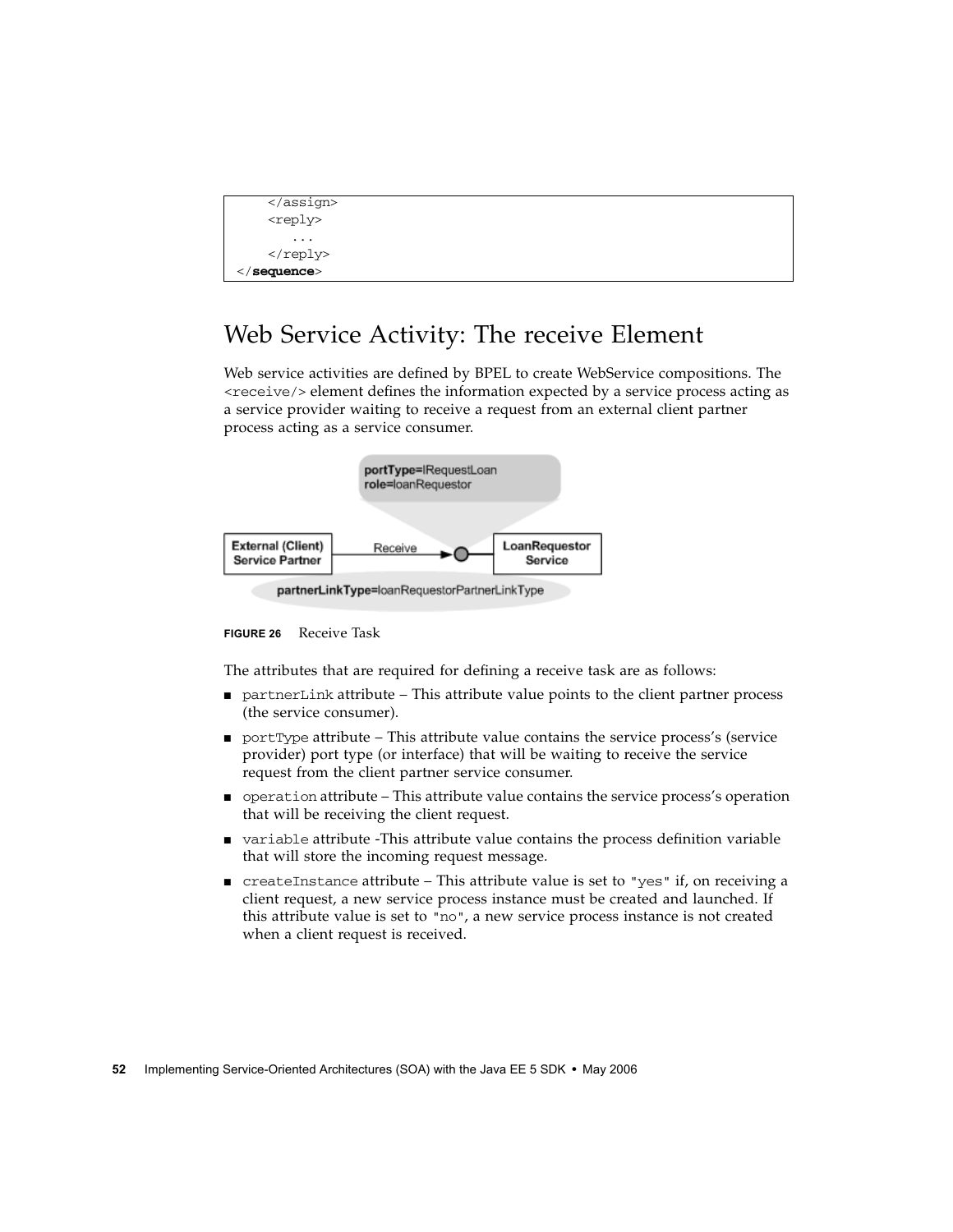```
<receive partnerLink="bpelImplemented"
          portType="ns0:IRequestLoan"
          operation="requestLoan"
          variable="requestLoan_Input"
          createInstance="yes">
</receive>
```
The <receive/> element is also used to receive callback messages during an asynchronous message exchange.

## <span id="page-52-2"></span><span id="page-52-1"></span><span id="page-52-0"></span>Basic Activity: The assign, copy, from, and to Elements

Basic activities are defined by BPEL to create WebService compositions. The <assign/>, <copy/>, <from/>, and <to/> elements let you copy data from one process variable to the other throughout the service process.

| $<$ assign $>$                                               |
|--------------------------------------------------------------|
| $<$ copy $>$                                                 |
| <from>\$requestLoan_Input.requestPart/aSSN</from>            |
| <to>\$processApplication_Input.parameters/String_1</to>      |
| $\langle$ /copy $\rangle$                                    |
| $<$ copy $>$                                                 |
| <from>\$requestLoan_Input.requestPart/aName</from>           |
| <to>\$processApplication_Input.parameters/String_2</to>      |
| $\langle / \text{copy} \rangle$                              |
| $<$ copy $>$                                                 |
| < <b>from</b> >\$requestLoan_Input.requestPart/aAddress      |
| <to>\$processApplication_Input.parameters/String_3</to>      |
| $\langle$ /copy $\rangle$                                    |
| $<$ copy $>$                                                 |
| < <b>from</b> >\$requestLoan_Input.requestPart/aEmailAddress |
| <to>\$processApplication_Input.parameters/String_4</to>      |
| $\langle$ copy>                                              |
| $<$ copy $>$                                                 |
| < <b>from</b> >\$requestLoan_Input.requestPart/aAge          |
| <to>\$processApplication Input.parameters/int_5</to>         |
| $\langle$ copy>                                              |
| <copy></copy>                                                |
| < <b>from</b> >\$requestLoan_Input.requestPart/aGender       |
| <to>\$processApplication_Input.parameters/String_6</to>      |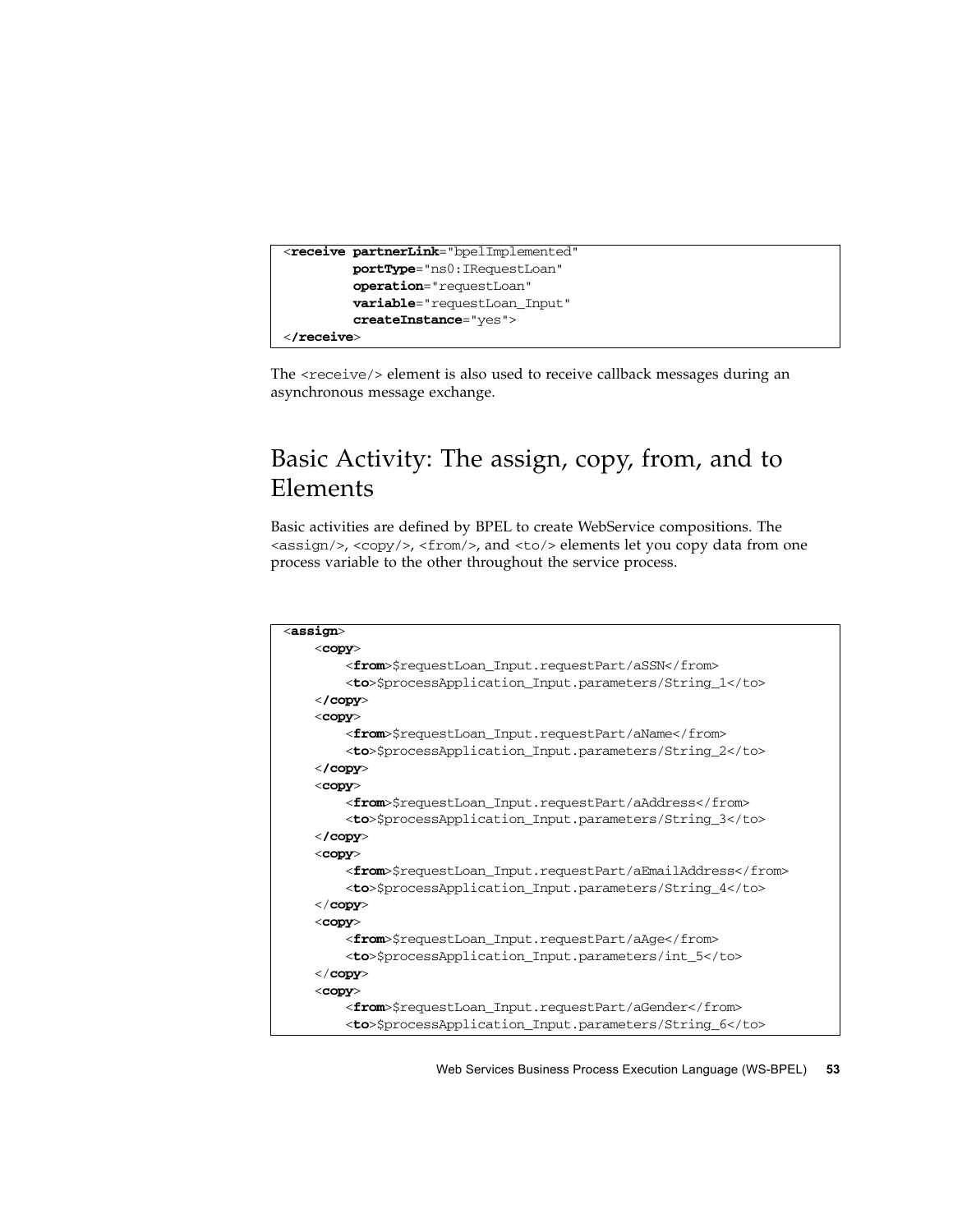

### <span id="page-53-7"></span><span id="page-53-1"></span><span id="page-53-0"></span>Web Service Activity: The invoke Element

Basic activities are defined by BPEL to create WebService compositions. The <invoke/> element allows the service process to invoke a one-way or a requestresponse operation on a port type (or interface) offered by a partner process.





<span id="page-53-5"></span>The five common attributes of the <invoke/> element are as follows:

- $\blacksquare$  partnerLink attribute This attribute value identifies the partner process through this link.
- <span id="page-53-6"></span>■ portType attribute – This attribute value identifies the port type (or interface) of the partner process.
- <span id="page-53-3"></span> $\blacksquare$  operation attribute – The attribute value identifies the operation of the partner process to which the invocation request has to be sent.
- <span id="page-53-2"></span> $\blacksquare$  inputVariable attribute – This attribute value indicates the input message that is used to communicate with the partner process service operation. This attribute represents a variable element in the process definition with a messageType attribute.
- <span id="page-53-4"></span>■ outputVariable attribute – This attribute is used when a request-response message exchange pattern is being used to communicate with the process partner. The return value is stored in a separate variable element.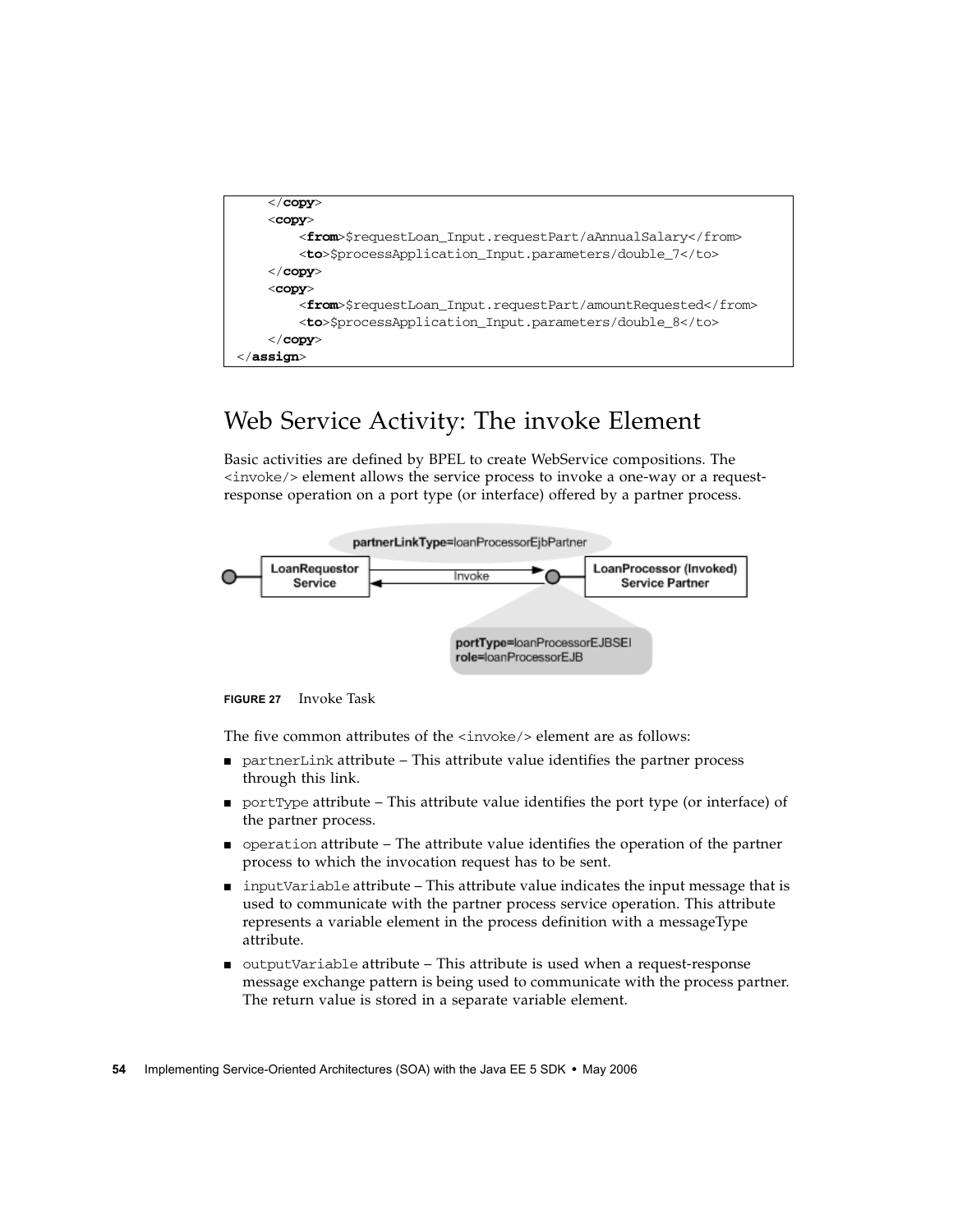The following example illustrates the use of the <invoke/> element.

```
<invoke partnerLink="ejbInvoked"
         portType="ns3:LoanProcessorEJBSEI"
         operation="processApplication"
         inputVariable="processApplication_Input"
         outputVariable="processApplication_Output">
</invoke>
```
## <span id="page-54-1"></span><span id="page-54-0"></span>Web Service Activity: The reply Element

BPEL defines basic activities needed to create WebService compositions. When a synchronous message exchange is being created, each <receive/> element has a corresponding <reply/> element. The <reply/> element allows the service process to send a message in reply to a received message from a process partner client service because the element is associated with the same partnerLink element as its corresponding <receive/> element.



**FIGURE 28** Replying to Received Message

The  $\langle \text{reply/} \rangle$  element has almost the same set of attributes as the  $\langle \text{receive/} \rangle$ element:

- partnerLink attribute This attribute is the same partnerLink attribute present in the corresponding <receive/> element.
- <span id="page-54-3"></span> $\blacksquare$  portType attribute – This attribute is the same portType attribute present in the corresponding <receive/> element.
- <span id="page-54-2"></span>■ operation attribute – This attribute is the same operation attribute present in the corresponding <receive/> element.
- <span id="page-54-4"></span>■ variable attribute – This attribute is the service process variable attribute that is defined in the process definition to hold the message that is returned to the partner process service.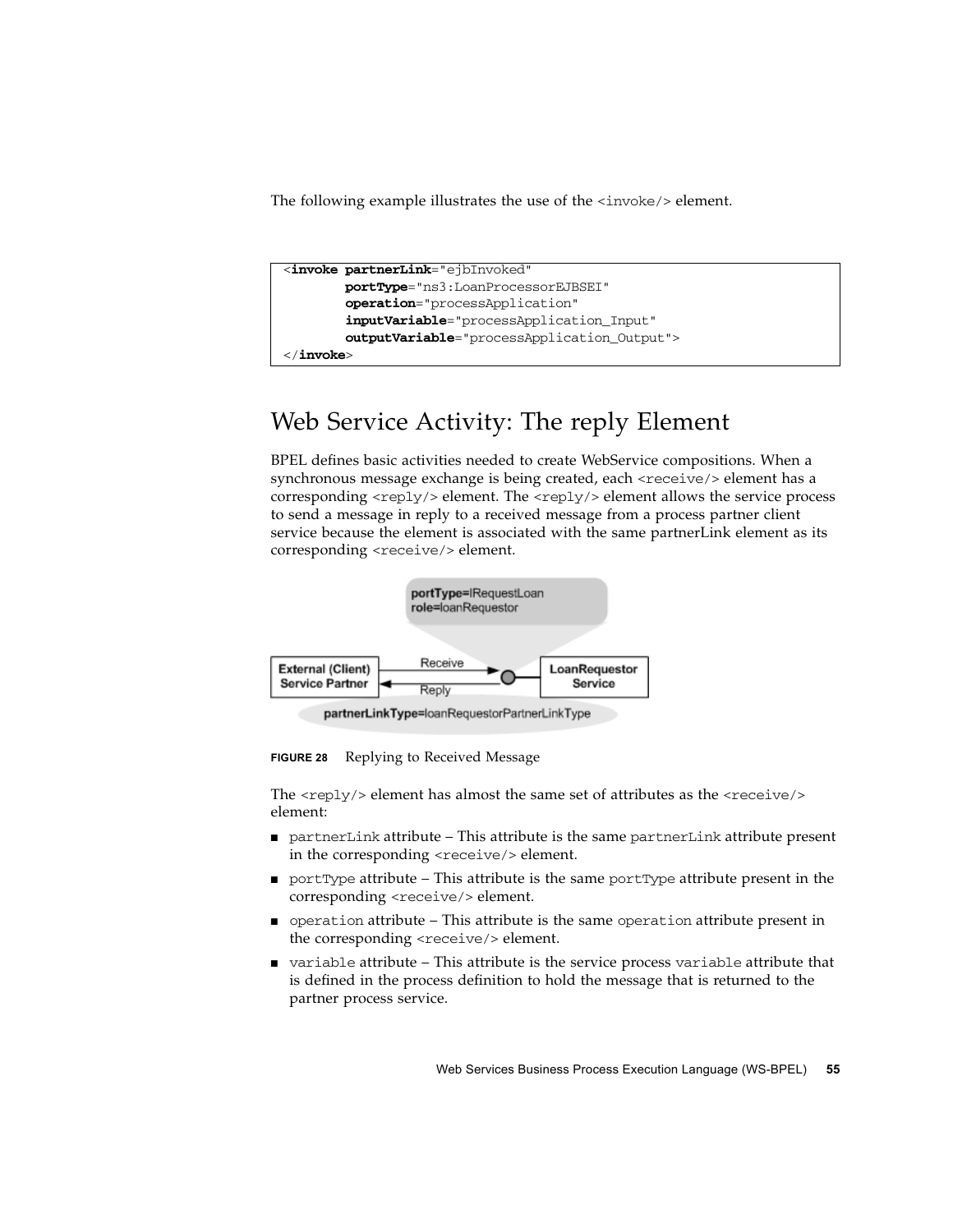<span id="page-55-7"></span>**■** messageExchange attribute – This optional attribute allows the  $\langle$ reply/ $\rangle$  element to be explicitly associated with the message activity capable of receiving a message such as the <receive/> element.

The following example illustrates the use of the reply element.

```
<reply partnerLink="bpelImplemented"
        portType="ns0:IRequestLoan"
        operation="requestLoan"
        variable="requestLoan_Output">
</reply>
```
## <span id="page-55-9"></span><span id="page-55-4"></span><span id="page-55-0"></span>Basic Activity: The wait Element

The <wait/> element makes the service process wait for a period of time. It is used to introduce an intentional delay within the service process. Its values can set either a time or a specified date.

### <span id="page-55-8"></span><span id="page-55-1"></span>Basic Activity: The throw Element

The <throw/> element lets you explicitly trigger a fault in response to a specified condition to indicate that an error has occurred in the service process execution.

### <span id="page-55-6"></span><span id="page-55-2"></span>Basic Activity: The exit Element

The <exit/> element terminates the entire service process orchestration instance by destroying it.

### <span id="page-55-5"></span><span id="page-55-3"></span>Basic Activity: The empty Element

The <empty/> element lets you specify that no activity should occur for a specified condition.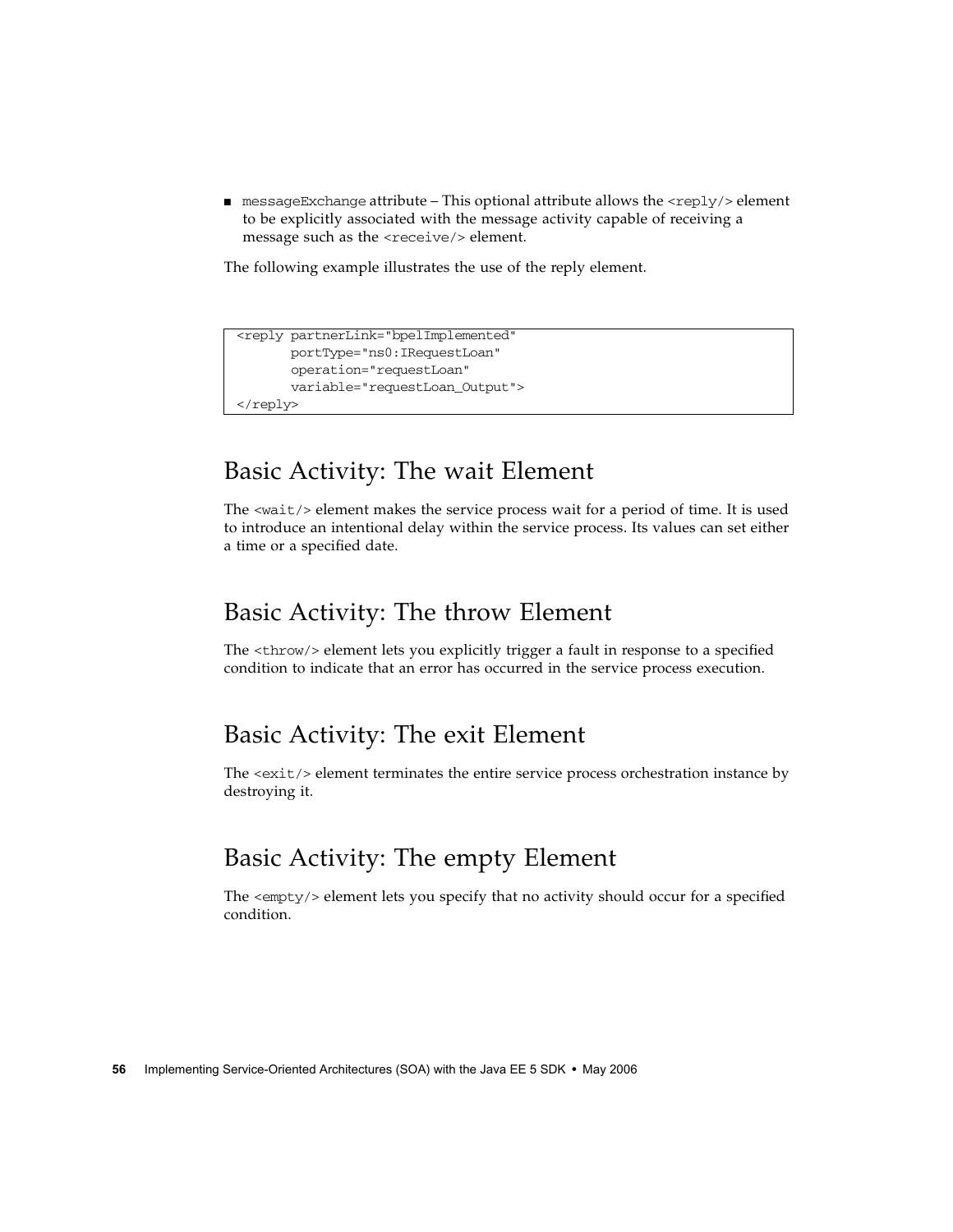### <span id="page-56-10"></span><span id="page-56-9"></span><span id="page-56-0"></span>Structured Activity: The while Element

The <while/> element lets you define a loop. You can define a group of activities that need to be repeated while a condition is satisfied. The element contains a condition attribute that, as long as it evaluates to "true", will continue to execute the list of activities defined within the <while/> element.

### <span id="page-56-7"></span><span id="page-56-1"></span>Structured Activity: The if Element

The  $\langle i\,f/\rangle$ ,  $\langle$ elseif/ $\rangle$ , and  $\langle$ else/ $\rangle$  elements lets you select an execution branch based on conditional logic.

### <span id="page-56-8"></span><span id="page-56-2"></span>Structured Activity: The pick Element

The  $\langle$ pick/ $>$  element blocks and waits for a suitable message to arrive or for a timeout alarm to go off. When either of these triggers occurs, the associated activity is executed and the  $\langle \text{pick} \rangle$  completes. The element lets you add an  $\langle \text{onMessage} \rangle$ child element and an  $\langle \text{on}$ Alarm/ $\rangle$  child element. Use the  $\langle \text{pick} \rangle$  element to respond to external events for which service process execution is suspended.

### <span id="page-56-6"></span><span id="page-56-3"></span>Structured Activity: The flow Element

The <flow/> element enables parallel execution of a collection of sequences. It lets you define multiple activities that can occur concurrently. The element finishes after all branches have finished executing. The child <link/> element present in the <flow/> element lets you define dependencies between activities.

### <span id="page-56-5"></span><span id="page-56-4"></span>Structured Activity: The compensationHandler Element

The <compensationHandler/> element lets you group a list of activities that define a compensation process that can be executed when certain conditions that require a compensation occur.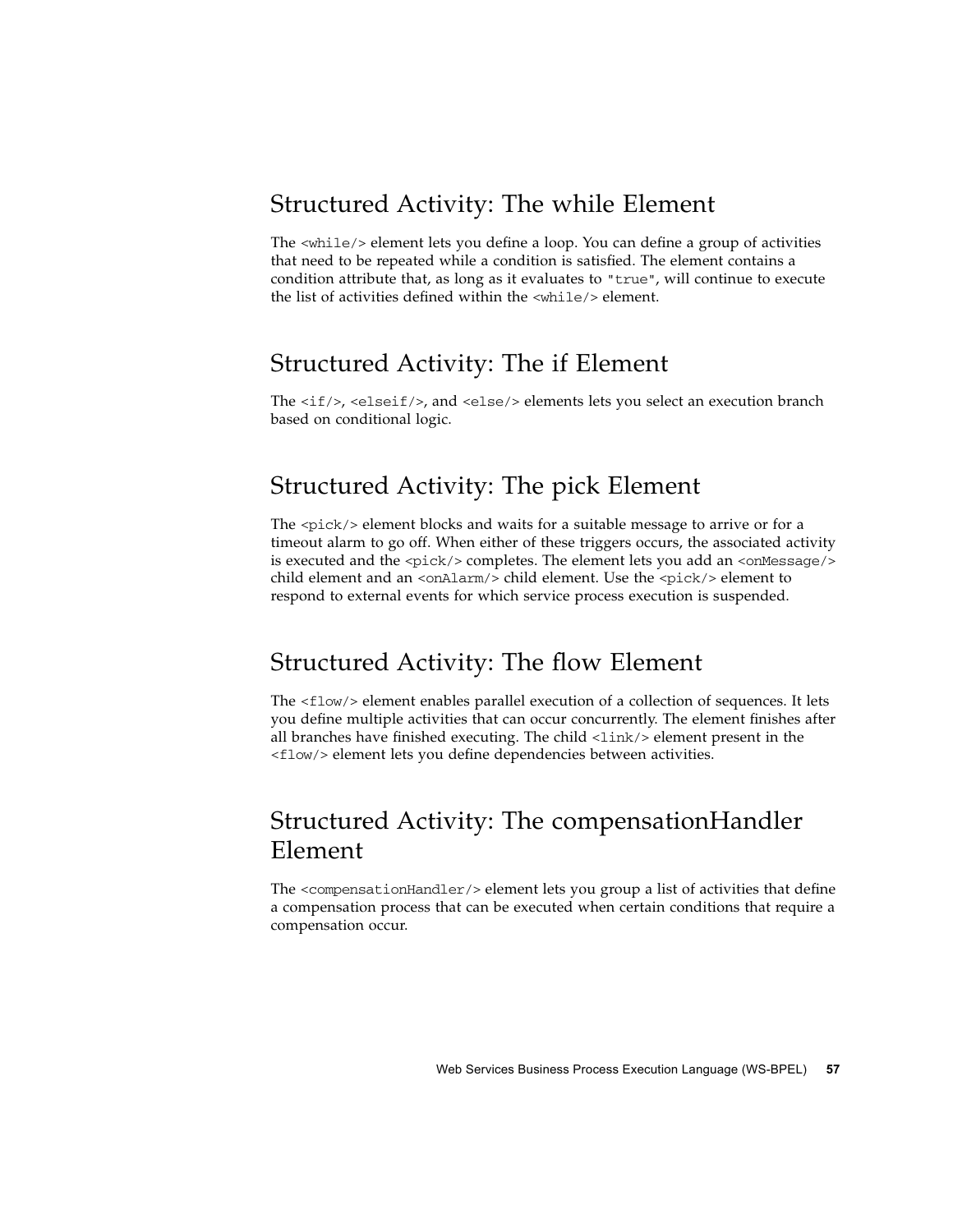## <span id="page-57-3"></span><span id="page-57-0"></span>Structured Activity: The correlationSets Element

The <correlationSets/> element implements correlation, used to associate messages with process instances. A message can belong to multiple correlation sets. Message properties can be defined in WSDL files.

### <span id="page-57-4"></span><span id="page-57-1"></span>Structured Activity: The eventHandlers Element

The <eventHandlers/> element lets you enable process instances that can respond to events during execution of the process logic. You can define <onMessage/> and <onAlarm/> child elements that trigger process execution upon the arrival of specific types of messages, either after a predefined period of time or at a specified date and time.

### <span id="page-57-5"></span><span id="page-57-2"></span>Structured Activity: The scope Element

The <scope/> element lets you subdivide regions of logic within your process definition into scopes. You can then define variables, faultHandlers, correlationSets, compensationHandler, and eventHandlers elements that are local to the scope.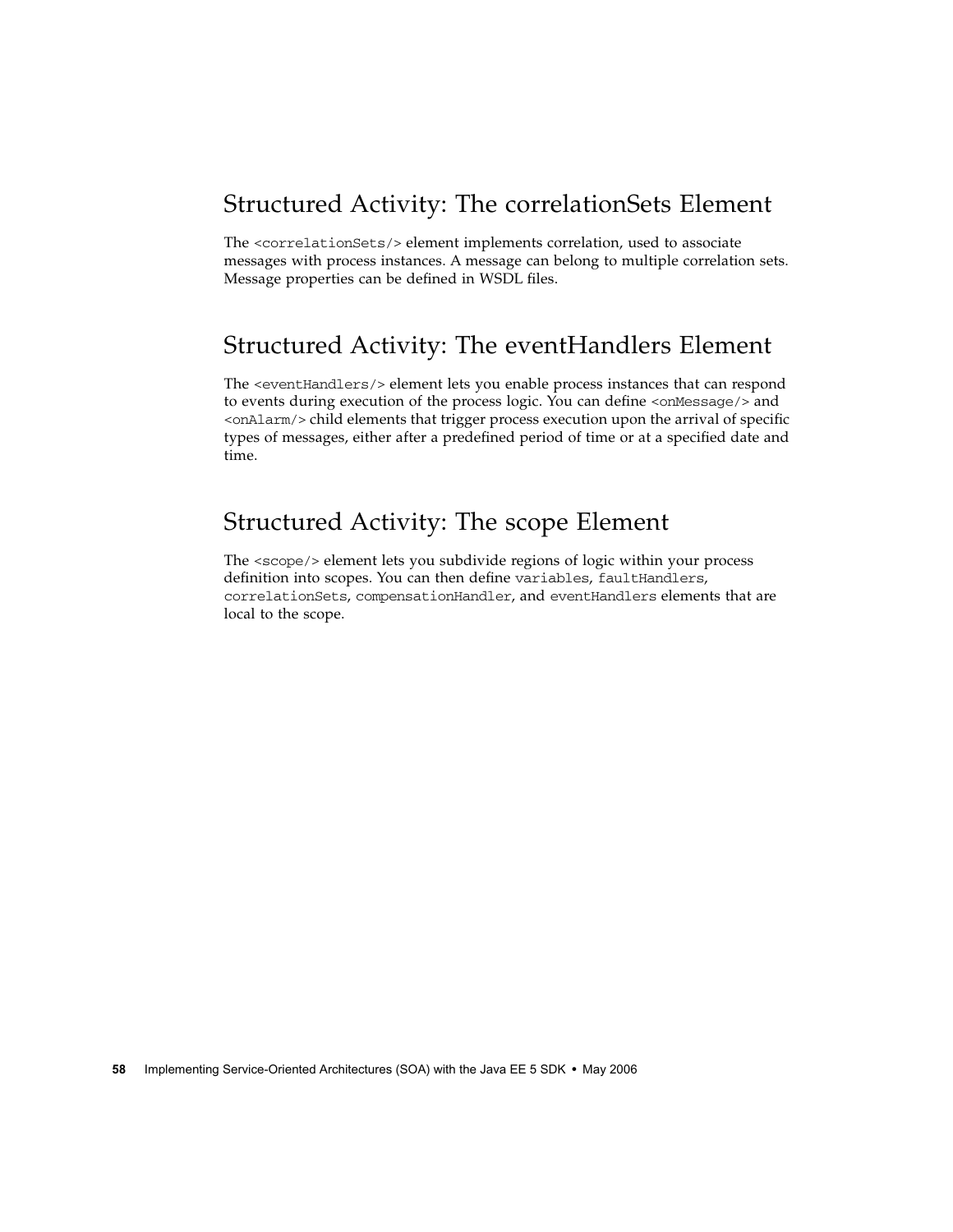# <span id="page-58-2"></span><span id="page-58-0"></span>Project OpenESB and JBI Support

[JSR 208](http://www.jcp.org/en/jsr/detail?id=208) defines a JBI implementation in terms of a single Java Virtual Machine (JVM), where components, service assemblies, and runtime support (for example, management) are coresident in a JVM implementation. For many enterprise environments, the ability to distribute components and service assemblies across process, machine, and network boundaries is a vital requirement. While this requirement can be met by deploying multiple, independent instances of JBI and linking them through standard communication protocols, this approach has two major drawbacks:

- There is no single point of administration for the entire system. Individual components and service assemblies must be managed by each JBI instance's local management interface.
- Each operation in the system (deploy, install, start, stop, and so on) requires knowledge of the system topology. For example, deploying a service assembly requires knowledge of the physical location of targeted components in the system.

[Project OpenESB](https://open-esb.dev.java.net/) addresses these problems by introducing a Java Open Enterprise Service Bus built with JBI technology. In essence, OpenESB enables a set of distributed JBI instances to communicate as a single logical entity that can be managed through a centralized administrative interface.

# <span id="page-58-1"></span>Centralized Management

<span id="page-58-3"></span>OpenESB includes a Centralized Administration Server (CAS), which serves as a single point of administration for the entire system. The CAS provides an interface to all standard JBI operations, including instance management facilities such as adding and removing an instance from the ESB. Because OpenESB supports both heterogeneous and homogeneous system topologies, an administrator can partition components and service deployments according to environment-specific requirements—performance, security, or licensing, for example.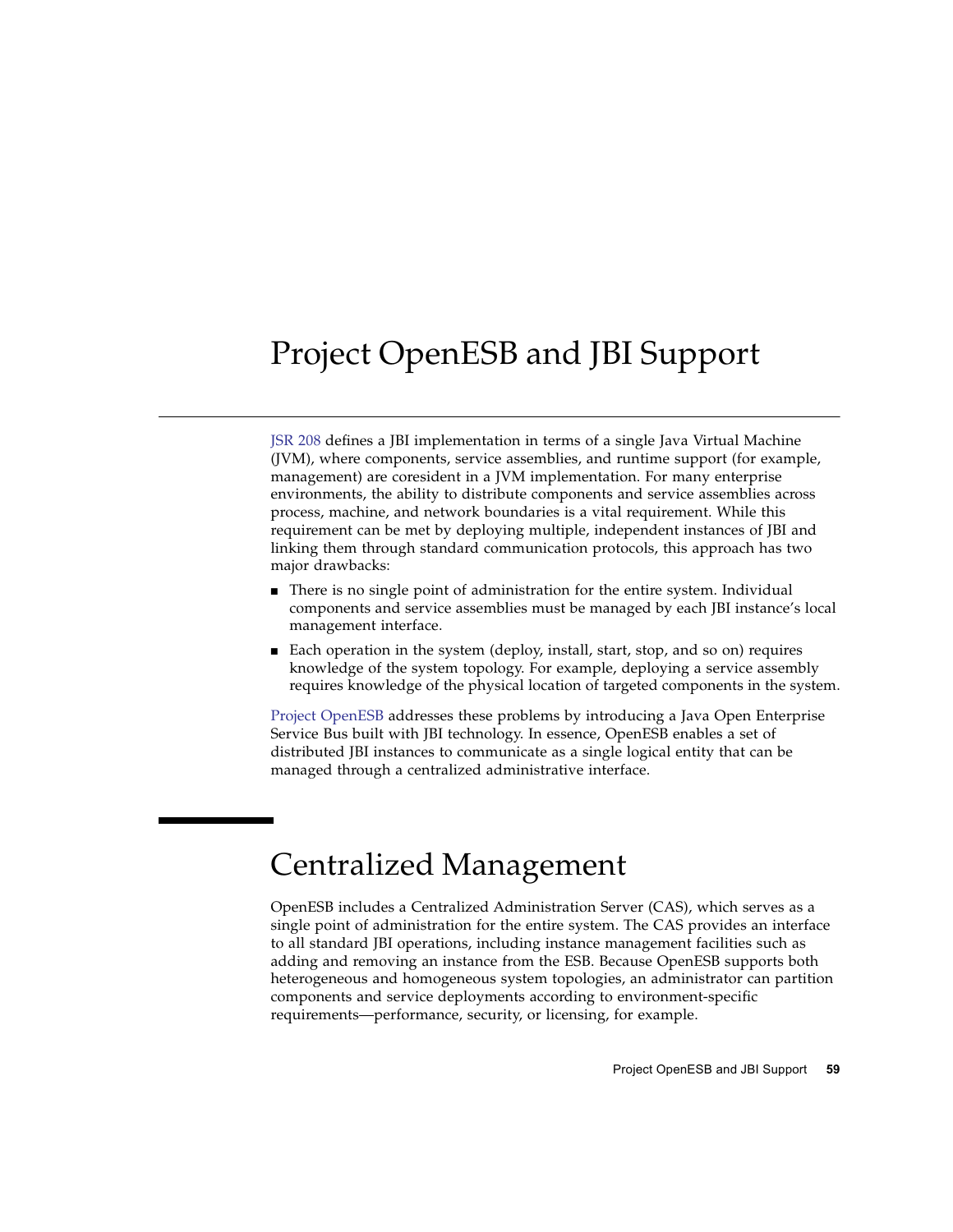# <span id="page-59-0"></span>Location Transparency

<span id="page-59-1"></span>When using OpenESB, the ESB administrator is not burdened with the responsibility of tracking the physical location of each deployment and installation across every JBI instance in the system. The CAS presents an interface to the entire ESB as a single JBI system. With this approach, starting a component is a system-level operation, which is translated by the CAS into instance-specific operations that are executed behind the scenes.

Location transparency also simplifies the provisioning of components and service assemblies. When a component activates a service endpoint in one instance of the ESB, that activation is visible to all instances. Further, ESB supports the concept of a distributed message exchange, whereby two components in separate JBI instances can communicate with each other as if they were colocated in the same JBI instance.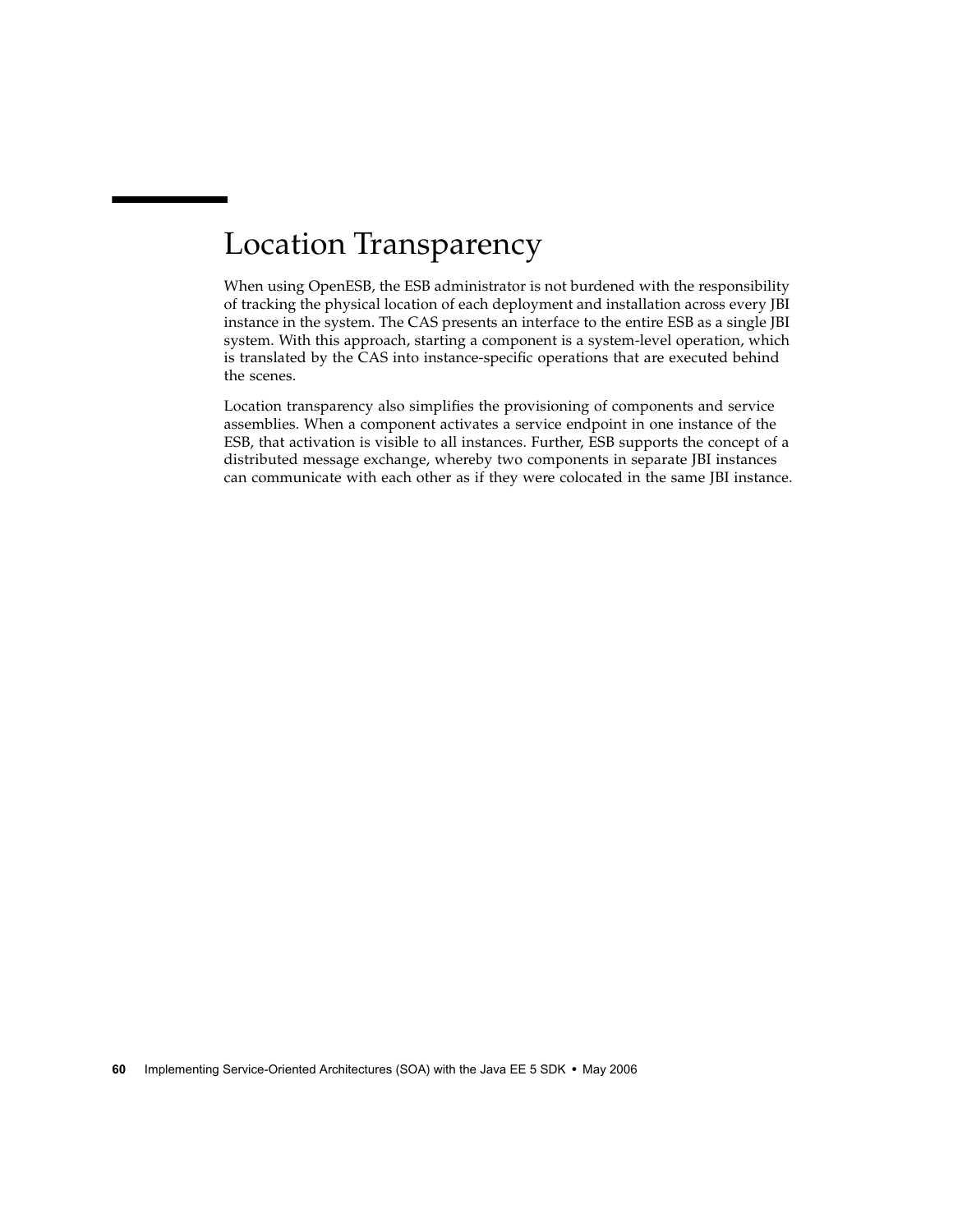## <span id="page-60-0"></span>Conclusion

The advantage of the implementation described in the example application is that it offers location transparency and segregates the logic in the business process. These features let you replace or upgrade individual components in the composite application without affecting other components or the process as a whole. Location transparency gives you the flexibility to choose alternative message paths by adding, removing, or modifying the Service Units deployed on the components.

# <span id="page-60-4"></span><span id="page-60-1"></span>References

### <span id="page-60-2"></span>OpenESB

■ [OpenESB home page](https://open-esb.dev.java.net/) on java.net [\(https://open-esb.dev.java.net/\)](https://open-esb.dev.java.net/)

### <span id="page-60-3"></span>Service-Oriented Architecture

- [SOA Offerings](http://www.sun.com/products/soa/offerings.jsp) from Sun Microsystems [\(http://www.sun.com/products/soa/offerings.jsp\)](http://www.sun.com/products/soa/offerings.jsp)
- Developing a Service Engine Component [\(http://java.sun.com/integration/reference/techart/jbi/](http://java.sun.com/integration/reference/techart/jbi/))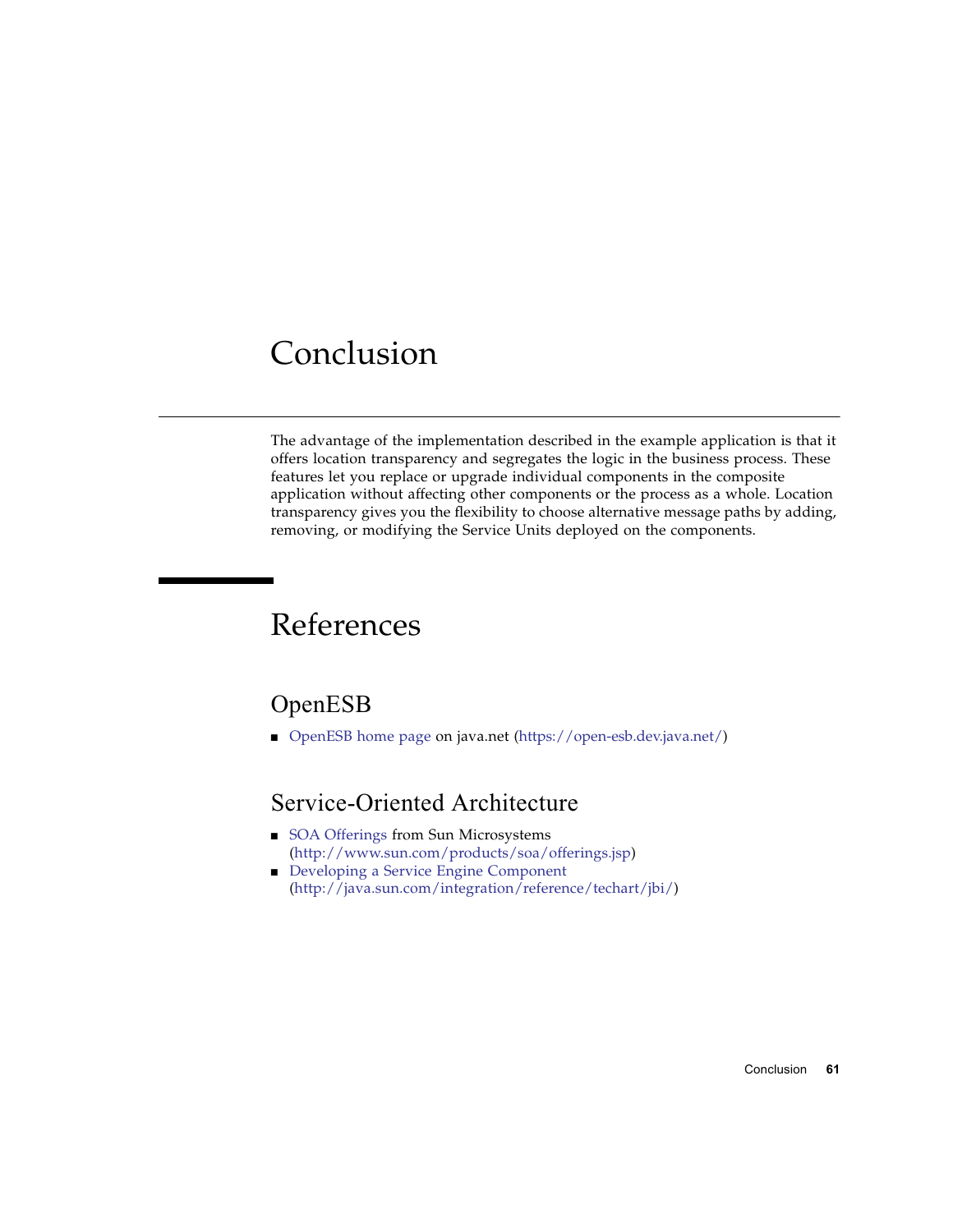## <span id="page-61-5"></span><span id="page-61-4"></span><span id="page-61-0"></span>Resources

### <span id="page-61-1"></span>Programming Tools

■ [Download](http://java.sun.com/javaee/downloads) the Java EE 5 Tools Bundle (<http://java.sun.com/javaee/downloads>)

### <span id="page-61-2"></span>Example Application

■ [Download](http://java.sun.com/developer/technicalArticles/WebServices/soa3/loanProcessing.zip) the files related to the example Java NetBeans<sup>™</sup> Enterprise Pack 5.5 project [\(http://java.sun.com/developer/technicalArticles/WebServices/soa3/](http://java.sun.com/developer/technicalArticles/WebServices/soa3/loanProcessing.zip) [loanProcessing.zip](http://java.sun.com/developer/technicalArticles/WebServices/soa3/loanProcessing.zip))

## <span id="page-61-3"></span>Demonstration Videos for Creating Example Application

You will need the [Flash Player](http://www.adobe.com/go/getflashplayer) plugin to view these videos.

- [Creating](http://java.sun.com/developer/technicalArticles/WebServices/soa3/loanprocessorejb.htm) the LoanProcessor EJB WebServices project [\(http://java.sun.com/developer/technicalArticles/WebServices/soa3/](http://java.sun.com/developer/technicalArticles/WebServices/soa3/loanprocessorejb.htm) [loanprocessorejb.htm\)](http://java.sun.com/developer/technicalArticles/WebServices/soa3/loanprocessorejb.htm)
- [Creating a new BPEL Module project and packaging](http://java.sun.com/developer/technicalArticles/WebServices/soa3/loanprocessing.htm) the required WSDLs and XSDs [\(http://java.sun.com/developer/technicalArticles/WebServices/soa3/](http://java.sun.com/developer/technicalArticles/WebServices/soa3/loanprocessing.htm) [loanprocessing.htm](http://java.sun.com/developer/technicalArticles/WebServices/soa3/loanprocessing.htm))
- [Creating the BPEL-JBI composite application project and deploying](http://java.sun.com/developer/technicalArticles/WebServices/soa3/loanprocessingBpelJBI.htm) to the JBI meta-container [\(http://java.sun.com/developer/technicalArticles/WebServices/soa3/](http://java.sun.com/developer/technicalArticles/WebServices/soa3/loanprocessingBpelJBI.htm) [loanprocessingBpelJBI.htm\)](http://java.sun.com/developer/technicalArticles/WebServices/soa3/loanprocessingBpelJBI.htm)
- [Testing, debugging, and switching between the BPEL and JPDA debuggers](http://java.sun.com/developer/technicalArticles/WebServices/soa3/loanprocessingJBITest.htm) for the deployed JBI composite application project [\(http://java.sun.com/developer/technicalArticles/WebServices/soa3/](http://java.sun.com/developer/technicalArticles/WebServices/soa3/loanprocessingJBITest.htm) [loanprocessingJBITest.htm\)](http://java.sun.com/developer/technicalArticles/WebServices/soa3/loanprocessingJBITest.htm)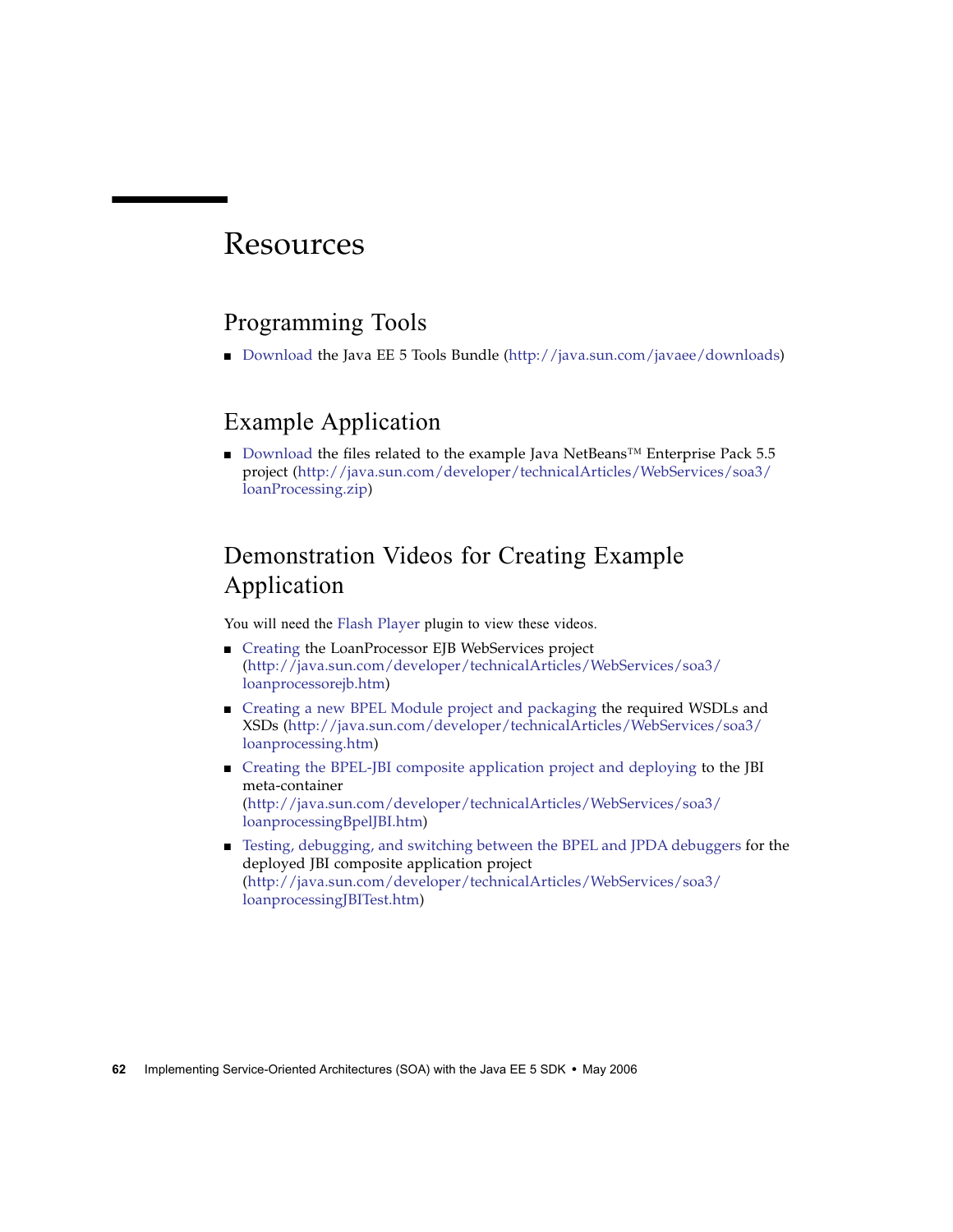

# <span id="page-62-0"></span>Index

#### **A**

[application server 32](#page-31-2)

#### **B**

[BC 14,](#page-13-1) [16](#page-15-2) [developing 29](#page-28-2) [HTTP/SOAP 36](#page-35-1) [Binding Component 14,](#page-13-1) [16](#page-15-2) [developing 29](#page-28-2) [HTTP/SOAP 36](#page-35-1) [BPEL 45](#page-44-2) [assign element 53](#page-52-1) [basic activities 53,](#page-52-2) [56](#page-55-4) [compensationHandler element 57](#page-56-5) [copy element 53](#page-52-1) [correlationSets element 58](#page-57-3) [empty element 56](#page-55-5) [eventHandlers element 58](#page-57-4) [exit element 56](#page-55-6) [flow element 57](#page-56-6) [from element 53](#page-52-1) [if element 57](#page-56-7) [import element 47](#page-46-1) [invoke element 54](#page-53-1) [inputVariable attribute 54](#page-53-2) [operation attribute 54](#page-53-3) [outputVariable attribute 54](#page-53-4) [partnerLink attribute 54](#page-53-5) [portType attribute 54](#page-53-6) [language summary 45](#page-44-3) [partnerLink definition 49](#page-48-1) [partnerLinks definition 49](#page-48-1) [partnerLinkType element 48](#page-47-1) [pick element 57](#page-56-8)

Sun Microsystems, Inc. www.sun.com

[process definition 46](#page-45-2) [skeleton 46](#page-45-3) [receive element 52](#page-51-1) [reply element 55](#page-54-1) [messageExchange attribute 56](#page-55-7) [operation attribute 55](#page-54-2) [portType attribute 55](#page-54-3) [variable attribute 55](#page-54-4) [role element 48](#page-47-1) [scope element 58](#page-57-5) [sequence element 51](#page-50-1) [structured activities 51,](#page-50-2) [57](#page-56-9) [throw element 56](#page-55-8) [to element 53](#page-52-1) [variable element 50](#page-49-2) [variables element 50](#page-49-2) [wait element 56](#page-55-9) [web service activities 52,](#page-51-2) [54](#page-53-7) [while element 57](#page-56-10) [BPEL Service Engine 38](#page-37-2) [deployment mode 39](#page-38-1) [runtime mode 39](#page-38-1) [static mode 39](#page-38-1)

### **C**

[composite application, example 40](#page-39-2)

### **D**

[delivery channel 18](#page-17-3)

#### **E**

[EJB service implementation bean example 9](#page-8-1) ESB [location transparency in 60](#page-59-1) example application [implementation with JBI 41](#page-40-2) [use case 40](#page-39-3)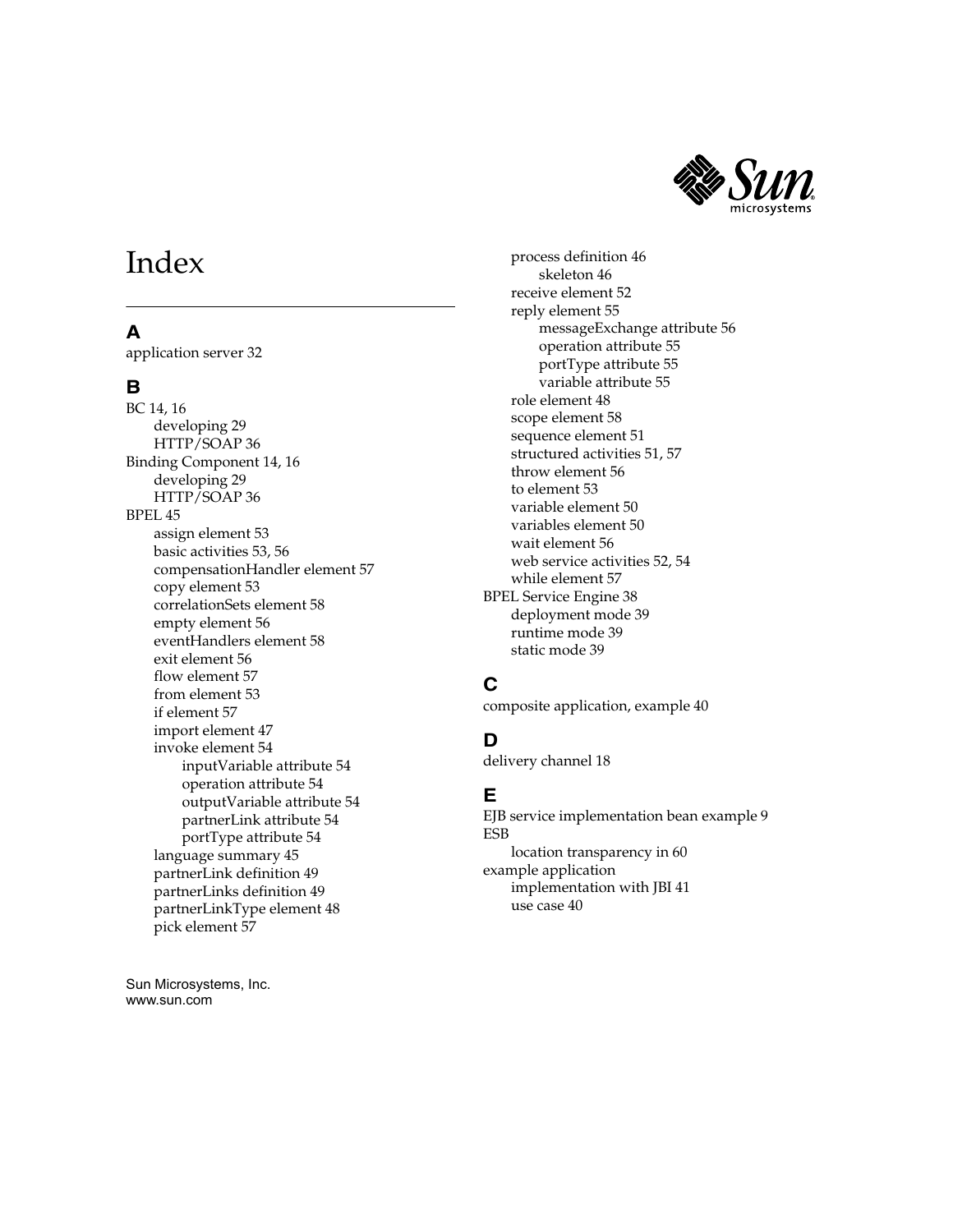

### **H**

[HTTP/SOAP Binding Component 36](#page-35-1)

#### **I**

[In Optional-Out message exchange pattern 21](#page-20-2) [In-Only message exchange pattern 20](#page-19-2) [In-Out message exchange pattern 21](#page-20-3)

#### **J**

[Java API for XML Web Services 7,](#page-6-2) [8](#page-7-2) [Java Business Integration 14](#page-13-2) Java EE [platform 7](#page-6-3) [web service architecture 8](#page-7-3) [web service, client view 11](#page-10-1) [Java Management eXtensions 28](#page-27-1) [JAX-WS 7,](#page-6-2) [8](#page-7-2) [JBI 14](#page-13-2) [composite application Service Assembly](#page-24-1)  project 25 [developing SE or BC 29](#page-28-2) [management 28](#page-27-1) [message exchange pattern 19](#page-18-3) [message exchange routing 22](#page-21-1) [meta-container 15](#page-14-2) [Runtime Environment 15](#page-14-3) [jbi.xml file 23,](#page-22-0) [24,](#page-23-2) [25](#page-24-2) [JMS 16](#page-15-3) [JMX 28](#page-27-1) [JSR 109 specification 7](#page-6-4) [JSR 208 specification 14,](#page-13-2) [32](#page-31-3)

#### **L**

[loan processing example application 40](#page-39-4)

#### **M**

[message exchange pattern 19](#page-18-3) [In Optional-Out 21](#page-20-2)

Sun Microsystems, Inc. www.sun.com

[In-Only 20](#page-19-2) [In-Out 21](#page-20-3) [Robust In-Only 20](#page-19-3) message routing [exchange 22](#page-21-1) [Service Unit and Service Assembly 23,](#page-22-0) [24](#page-23-3)

#### **N**

[NMR 14,](#page-13-3) [17](#page-16-3) [normalized message 16,](#page-15-4) [17](#page-16-4) [normalized message router 14,](#page-13-3) [17](#page-16-3)

### **O**

[OpenESB 59](#page-58-2) [centralized managment 59](#page-58-3) [OpenESB, location transparency in 60](#page-59-1)

### **R**

[references 61](#page-60-4) [resources 62](#page-61-5) [Robust In-Only message exchange pattern 20](#page-19-3)

### **S**

[SAAJ 1.2 37](#page-36-0) [SE 14,](#page-13-4) [16,](#page-15-5) [38](#page-37-2) [as service consumer 33](#page-32-2) [as service provider 32](#page-31-4) [creating and packaging 29](#page-28-3) [developing 29](#page-28-2) [Service Assembly 22](#page-21-2) [creation and packaging 29](#page-28-3) [deployment 30](#page-29-2) [Service Engine 14,](#page-13-4) [16,](#page-15-5) [32,](#page-31-5) [38](#page-37-2) [as service consumer 33](#page-32-2) [as service provider 32](#page-31-4) [creating and packaging 29](#page-28-3) [developing 29](#page-28-2) [service invocation pattern 19](#page-18-4)